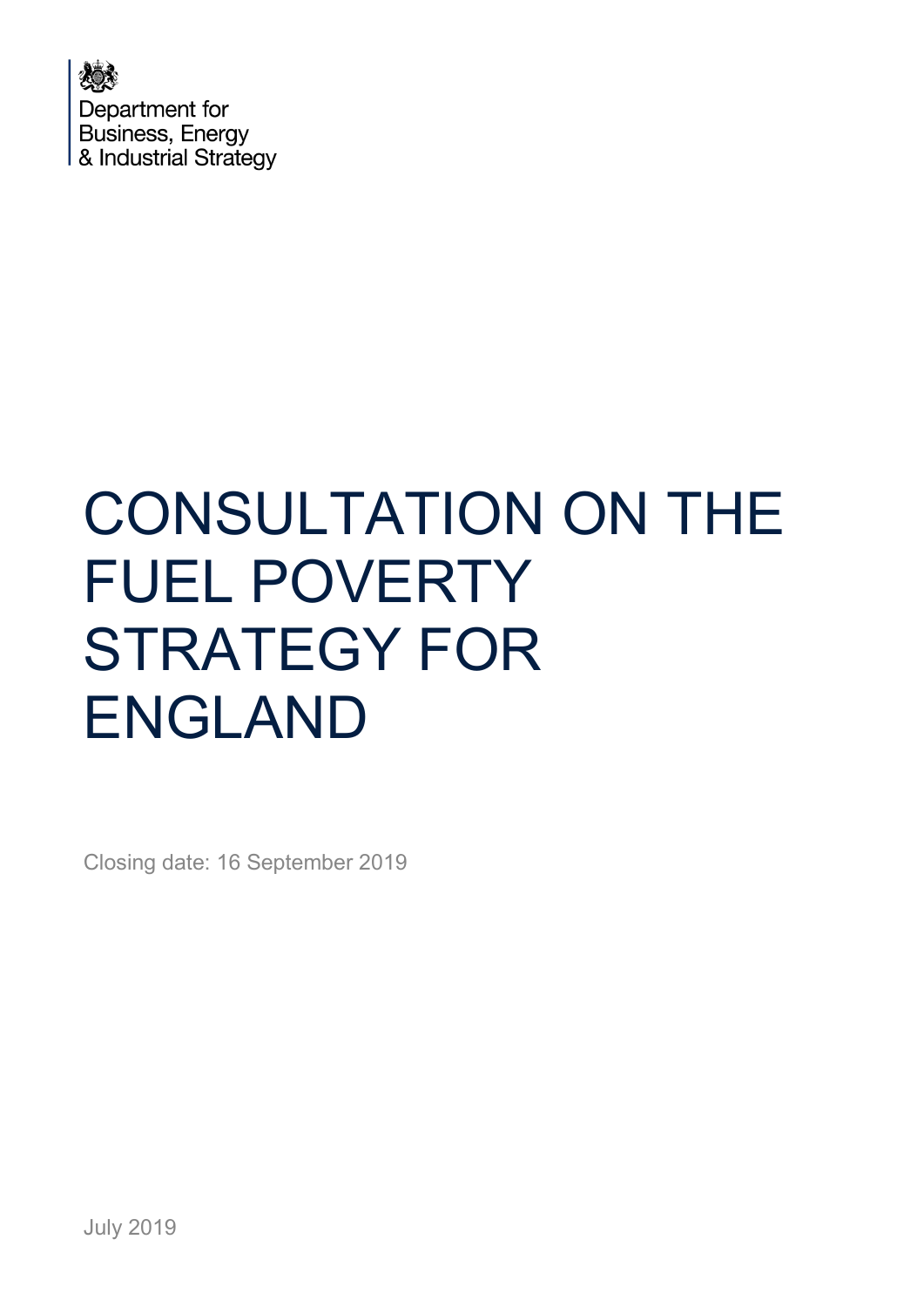



© Crown copyright 2019

This publication is licensed under the terms of the Open Government Licence v3.0 except where otherwise stated. To view this licence, visit [nationalarchives.gov.uk/doc/open-government-licence/version/3](http://nationalarchives.gov.uk/doc/open-government-licence/version/3/) or write to the Information Policy Team, The National Archives, Kew, London TW9 4DU, or email: [psi@nationalarchives.gsi.gov.uk.](mailto:psi@nationalarchives.gsi.gov.uk)

Where we have identified any third-party copyright information you will need to obtain permission from the copyright holders concerned.

Any enquiries regarding this publication should be sent to us at: [fuelpoverty@beis.gov.uk](mailto:fuelpoverty@beis.gov.uk)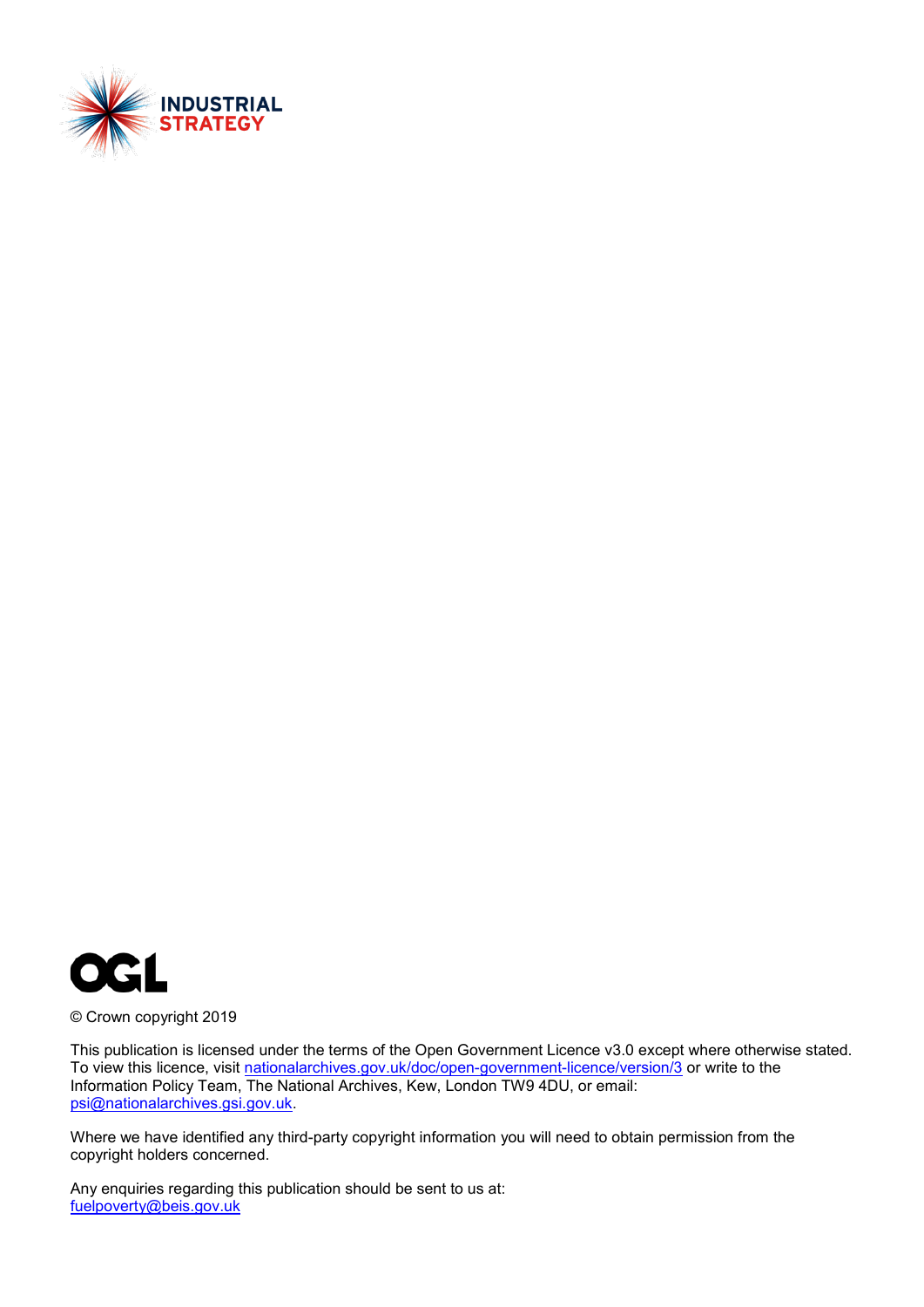## <span id="page-2-0"></span>Ministerial Foreword



Everyone should be protected against the cold in their own home. Living in a cold home can have a negative impact on health and wellbeing. Fuel poverty can also mean that people are forced into difficult decisions about whether to prioritise heating or other essential goods and services.

The best long-term solution to addressing fuel poverty is to improve household energy efficiency. That is why we have set the fuel poverty target for England, and committed in our manifesto, to improve the energy efficiency of as many fuel poor households as we can. Transforming the energy performance of homes will also make an important contribution to decarbonising homes on the path to net zero by 2050 and support thousands of jobs in clean growth as part of our Industrial Strategy.

Good progress has been made to improve the energy performance of fuel poor homes. Our reform of the Energy Company Obligation has increased support for energy efficiency for low income and vulnerable households from £310 million per year in 2015, to £450 million in 2017 and to £640 million per year from 2018. It is now entirely focussed on low income and vulnerable households. The Minimum Energy Efficiency Standards for landlords, which we introduced in April 2018, focus on the least energy-efficient private rental properties – those rated F or G. Around 40% of these households are living in fuel poverty. The regulations set a minimum standard of Band E and recognise landlords have an important role in ensuring the properties they rent out are at an acceptable standard.

We have also acted to protect 11 million households from unjustified price rises with our energy price cap helping many in fuel poverty and as a result, the fuel poverty gap is falling. We have increased choice in the market and made it easier to switch tariffs and provider, as well as helping two million low income households get money off their winter energy bills through the Warm Home Discount.

Steady progress is being made, but much more needs to be done to meet the fuel poverty target and end the blight of cold homes. This consultation includes proposals to consider the needs of the most vulnerable, to make fuel poverty policies as sustainable as possible, and to measure fuel poverty in a way that will better measure progress towards our target. Most importantly, we look forward to hearing ideas on action to ensure that nobody has to live in a cold home.

Climi Stile

Chris Skidmore MP

Interim Minister of State for Energy and Clean Growth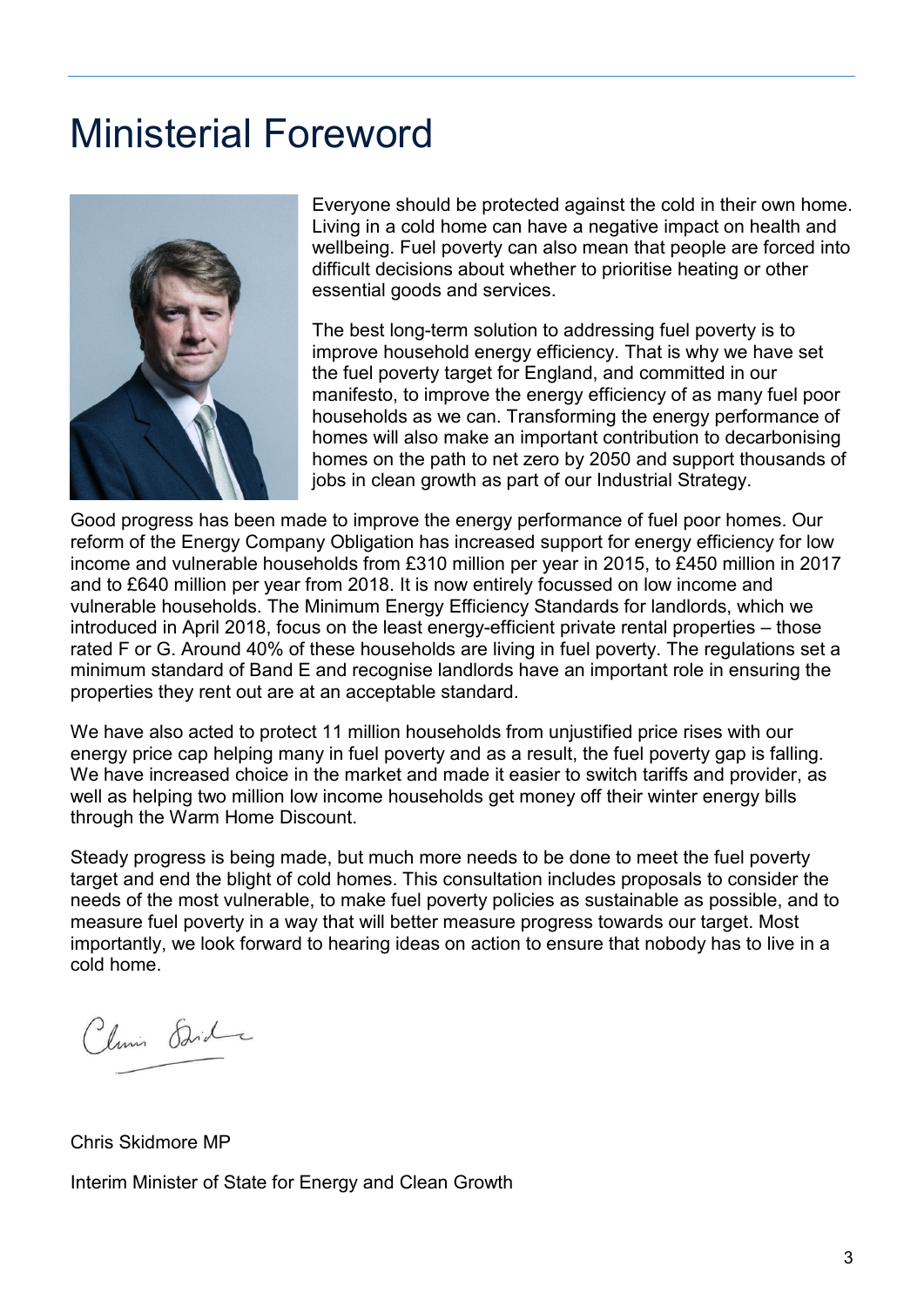## **Contents**

|                                                                                                     | 3              |
|-----------------------------------------------------------------------------------------------------|----------------|
|                                                                                                     |                |
|                                                                                                     |                |
|                                                                                                     | $\overline{5}$ |
|                                                                                                     |                |
|                                                                                                     | 6              |
|                                                                                                     |                |
|                                                                                                     |                |
|                                                                                                     |                |
|                                                                                                     | 9              |
|                                                                                                     |                |
|                                                                                                     |                |
|                                                                                                     | 13             |
|                                                                                                     | 15             |
|                                                                                                     | 15             |
|                                                                                                     |                |
|                                                                                                     |                |
|                                                                                                     | 26             |
| Improving energy efficiency standards in fuel poor homes _________________________ 26               |                |
| Working together to help the fuel poor through partnership and learning _____________ 28            |                |
|                                                                                                     |                |
|                                                                                                     |                |
| Improving the reach of support to certain low income households ________                            | 31             |
| Tackling the financial burden of energy bills for those on low incomes___________                   | 32             |
| Ensuring the fuel poor are able to get maximum benefit from a fair and functioning energy<br>market | 33             |
| Enhancing and improving understanding of fuel poverty __________________________                    | 35             |
| Reviewing the strategy and scrutiny of progress ________________________________                    | 36             |
| Consultation questions                                                                              | 37             |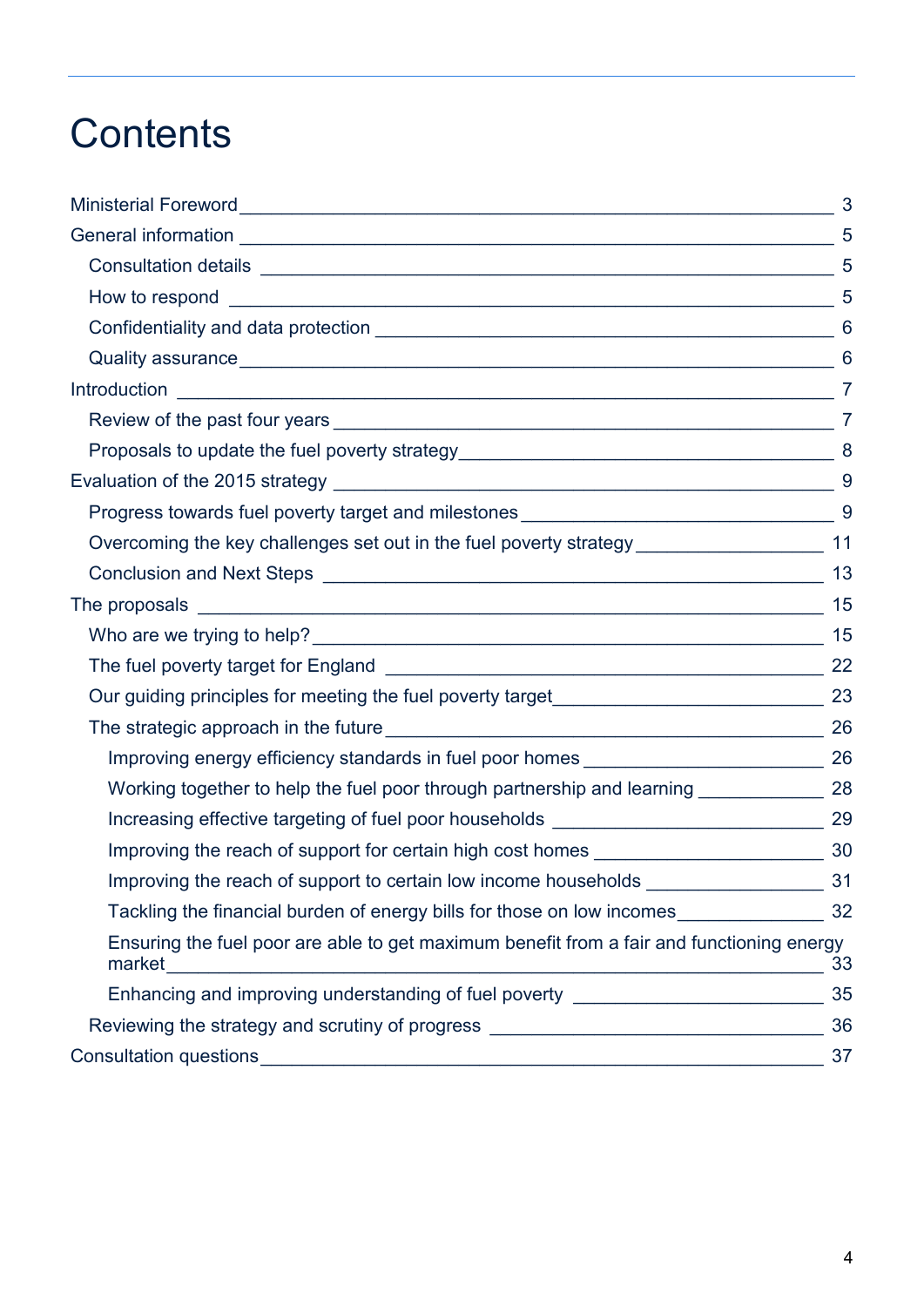## <span id="page-4-0"></span>General information

## <span id="page-4-1"></span>Consultation details

**Issued:** 22 July 2019

**Respond by:** 16 September 2019

**Enquiries to:** 

Fuel Poverty Strategy Team Department for Business, Energy and Industrial Strategy 2nd Floor, Orchard 3 1 Victoria Street London SW1H 0ET

Tel: 020 7215 5000 Email: [fuelpoverty@beis.gov.uk](mailto:fuelpoverty@beis.gov.uk)

**Consultation reference:** Consultation on the Fuel Poverty Strategy for England

#### **Audiences:**

Local authorities or associations of local authorities; the Gas and Electricity Markets Authority; and anyone affected by or concerned about fuel poverty in England, or representing the interests of persons living in fuel poverty.

#### **Territorial extent:**

England only.

### <span id="page-4-2"></span>How to respond

**Respond online at:** [https://beisgovuk.citizenspace.com/home-local-energy/fuel-poverty](https://eur02.safelinks.protection.outlook.com/?url=https%3A%2F%2Fbeisgovuk.citizenspace.com%2Fhome-local-energy%2Ffuel-poverty-strategy-for-england%2Fconsult_admin_view%2F&data=02%7C01%7Ckirsten.horton%40beis.gov.uk%7C9d3f1dba2514489028f208d6eb46eba4%7Ccbac700502c143ebb497e6492d1b2dd8%7C0%7C1%7C636955087163419375&sdata=a1hteTXOT7Sb2HnxilIiagaZIW3mXCPfMcM1oKepW0w%3D&reserved=0)[strategy-for-england/](https://eur02.safelinks.protection.outlook.com/?url=https%3A%2F%2Fbeisgovuk.citizenspace.com%2Fhome-local-energy%2Ffuel-poverty-strategy-for-england%2Fconsult_admin_view%2F&data=02%7C01%7Ckirsten.horton%40beis.gov.uk%7C9d3f1dba2514489028f208d6eb46eba4%7Ccbac700502c143ebb497e6492d1b2dd8%7C0%7C1%7C636955087163419375&sdata=a1hteTXOT7Sb2HnxilIiagaZIW3mXCPfMcM1oKepW0w%3D&reserved=0)

or

**Email to:** [fuelpoverty@beis.gov.uk](mailto:fuelpoverty@beis.gov.uk)

#### **Write to:**

Fuel Poverty Strategy Team Department for Business, Energy and Industrial Strategy

2nd Floor, Orchard 3 1 Victoria Street London SW1H 0ET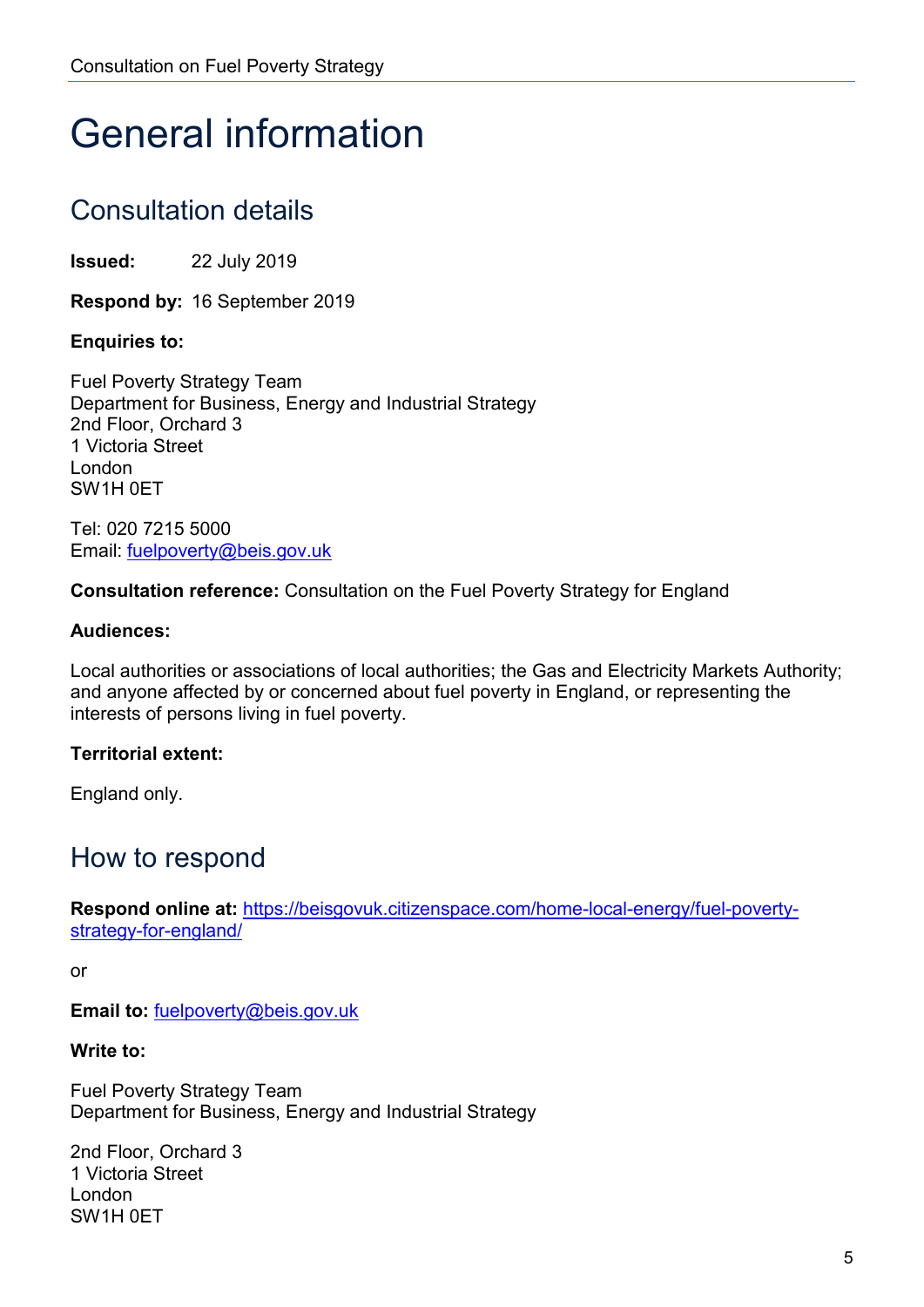A response form is available on the GOV.UK consultation page: [https://www.gov.uk/government/consultations/fuel-poverty-strategy-for-england](https://eur02.safelinks.protection.outlook.com/?url=https%3A%2F%2Fwww.gov.uk%2Fgovernment%2Fconsultations%2Ffuel-poverty-strategy-for-england&data=02%7C01%7Ckirsten.horton%40beis.gov.uk%7C53561cc81a604467111808d70c3c00fb%7Ccbac700502c143ebb497e6492d1b2dd8%7C0%7C1%7C636991324159629538&sdata=n1Ud3%2F%2BPypuo6TLBYPNVAHRE0ZrlCr88KGZUiRdeQHY%3D&reserved=0)

When responding, please state whether you are responding as an individual or representing the views of an organisation.

Your response will be most useful if it is framed in direct response to the questions posed, though further comments and evidence are also welcome.

## <span id="page-5-0"></span>Confidentiality and data protection

Information you provide in response to this consultation, including personal information, may be disclosed in accordance with UK legislation (the Freedom of Information Act 2000, the Data Protection Act 2018 and the Environmental Information Regulations 2004).

If you want the information that you provide to be treated as confidential please tell us, but be aware that we cannot guarantee confidentiality in all circumstances. An automatic confidentiality disclaimer generated by your IT system will not be regarded by us as a confidentiality request.

We will process your personal data in accordance with all applicable data protection laws. See our [privacy policy.](https://www.gov.uk/government/organisations/department-for-business-energy-and-industrial-strategy/about/personal-information-charter)

We will summarise all responses and publish this summary on [GOV.UK.](https://www.gov.uk/government/publications?keywords=&publication_filter_option=closed-consultations&topics%5B%5D=all&departments%5B%5D=department-for-business-energy-and-industrial-strategy&official_document_status=all&world_locations%5B%5D=all&from_date=&to_date=) The summary will include a list of names or organisations that responded, but not people's personal names, addresses or other contact details.

### <span id="page-5-1"></span>Quality assurance

This [consultation](https://www.gov.uk/government/publications/consultation-principles-guidance) has been carried out in accordance with the government's consultation [principles.](https://www.gov.uk/government/publications/consultation-principles-guidance)

If you have any complaints about the way this consultation has been conducted, please email: [beis.bru@beis.gov.uk.](mailto:beis.bru@beis.gov.uk)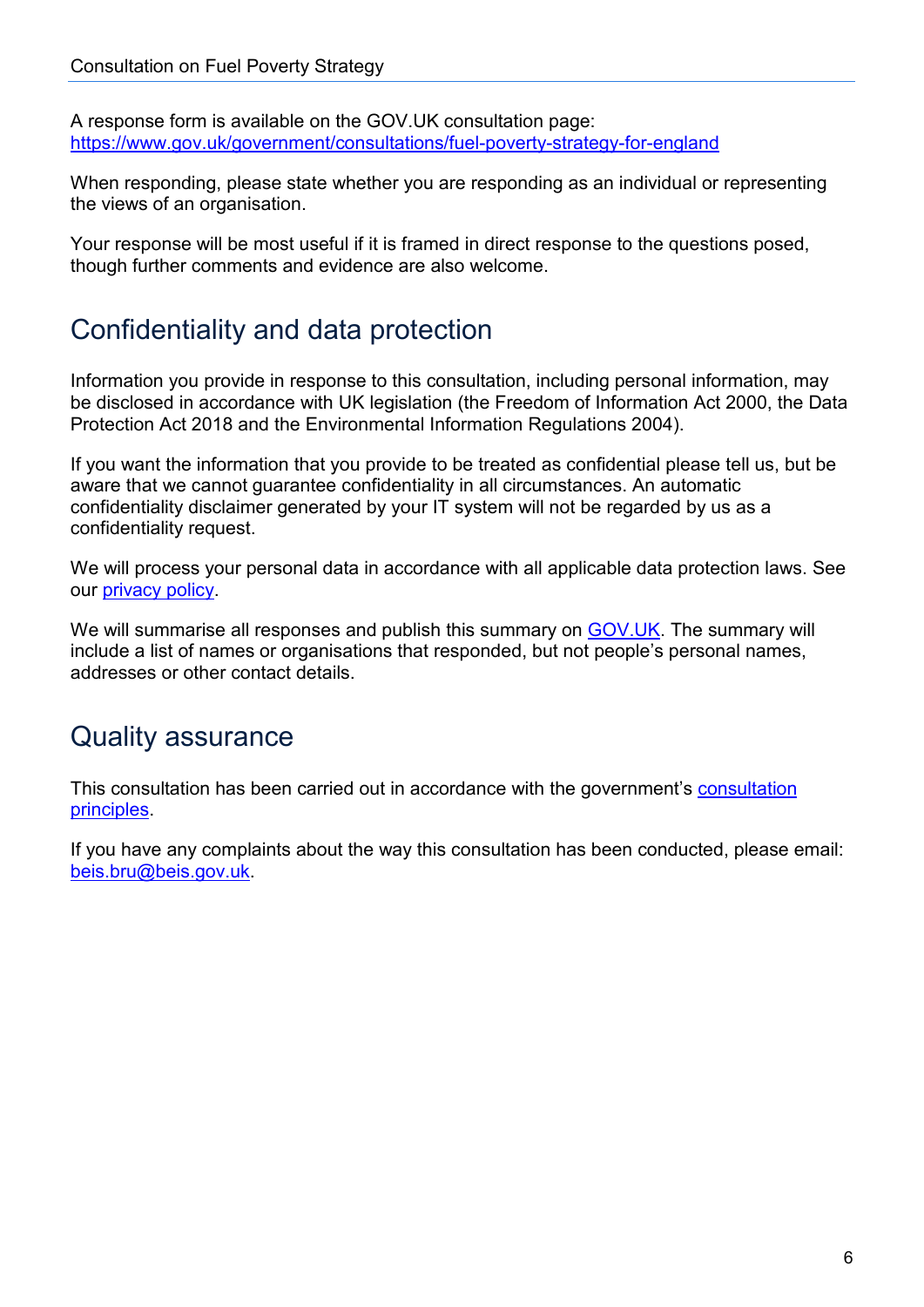## <span id="page-6-0"></span>Introduction

Fuel poverty is defined in the Warm Homes and Energy Conservation Act 2000 as "a person [who] is a member of a household living on a lower income in a home which cannot be kept warm at reasonable cost." In 2014, the Government introduced in legislation a fuel poverty target for England to improve as many fuel poor homes as is reasonably practicable to a minimum energy efficiency rating of Band  $C<sup>1</sup>$ , by the end of 2030.

The 2015 fuel poverty strategy, "Cutting the Cost of Keeping Warm," set out Government's plan to meet this target for England. Fuel poverty is a devolved issue, so devolved administrations have responsibility for their own fuel poverty strategies. The strategy was always intended to be a living document. The 2015 strategy stated: *'Government will review the fuel poverty strategy regularly, for example every three years. The aim of these reviews will be to look at the overall strategy in light of any developments, and decide whether any changes in the overall policy mix are required.'*

It is now four years since that strategy was released and Government is consulting on proposals to update the fuel poverty strategy for England. This will capture significant developments such as the Industrial Strategy and the Clean Growth Strategy, which committed to continuing to drive investment in household energy efficiency at the same level as the current Energy Company Obligation until 2028 and looking to develop a long term trajectory for improving the energy performance standards of private rented homes, with the aim of upgrading as many as possible to EPC Band C by 2030 where practical, cost-effective and affordable, as well as consulting on how social housing can meet similar standards over this period.

This document has two aims:

- To publish an assessment of the Government's implementation of its 2015 fuel poverty strategy so far, and
- To seek views on proposals to update the fuel poverty strategy.

This consultation follows the structure of the 2015 fuel poverty strategy. It sets out Government proposals and asks for input and evidence for further development. The consultation will run for eight weeks and following an analysis of responses, the Government plans to issue its response to the consultation and publish an updated fuel poverty strategy later in 2019.

### <span id="page-6-1"></span>Review of the past four years

Since the 2015 strategy was published there have been developments in the key fuel poverty policies:

• **Energy Company Obligation (ECO):** ECO is an obligation on larger energy suppliers to deliver energy efficiency measures in England, Scotland and Wales. Since ECO was introduced in 2013, it has improved approximately two million homes. In 2015, around

<span id="page-6-2"></span><sup>&</sup>lt;sup>1</sup> As measured by the Fuel poverty Energy Efficiency Rating (FPEER) system. FPEER is a measure of the energy efficiency of a property based on the Standard Assessment Procedure (SAP) but accounts for policies that directly affect the cost of energy.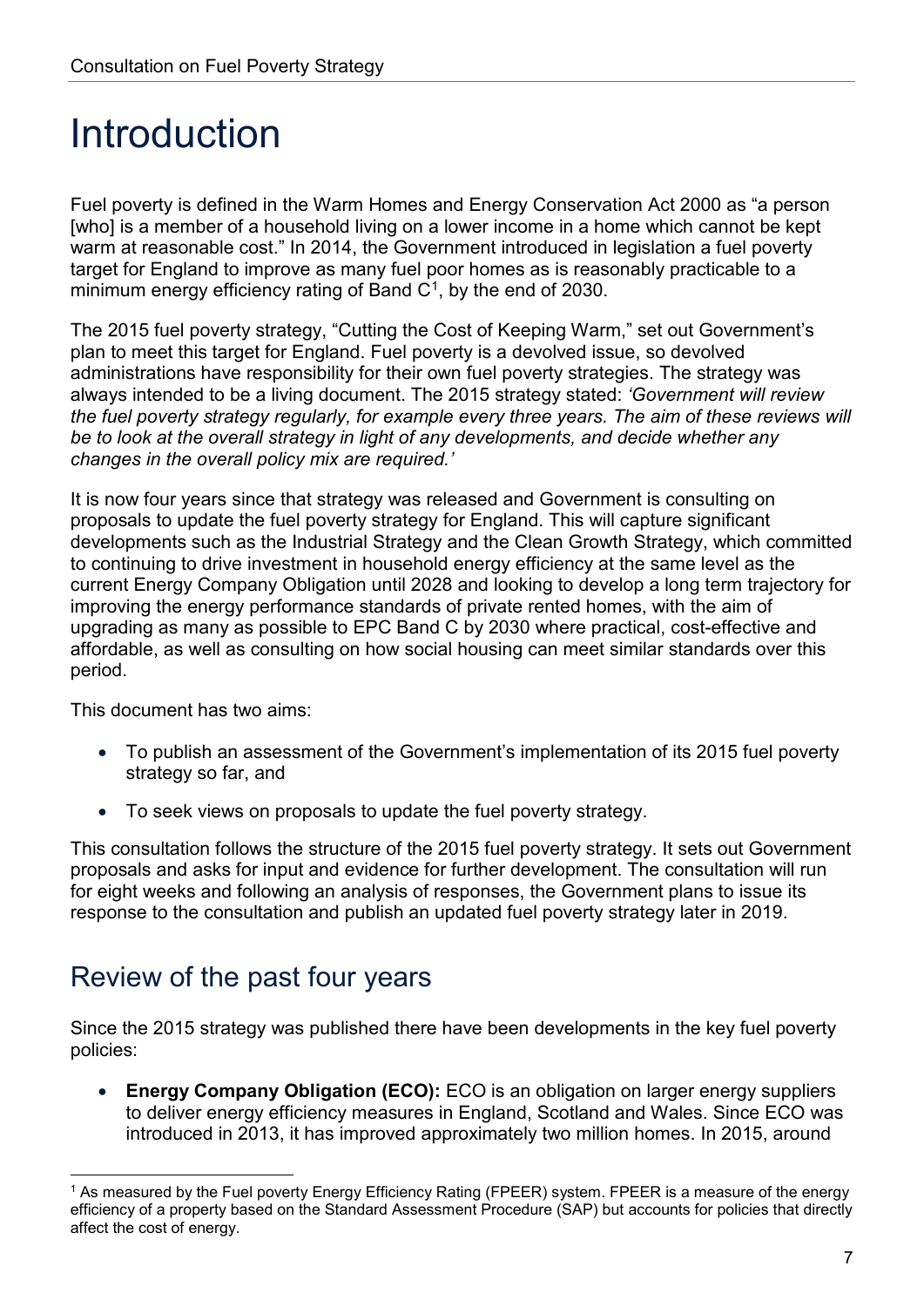30% of the scheme was focused on 'Affordable Warmth' for low income households. In 2017, this was increased to 70% Affordable Warmth. The new scheme, which launched in late 2018 and runs to March 2022, is entirely focused on low income and vulnerable households.

- **Warm Home Discount (WHD):** The WHD has been extended until at least 2021, providing over two million low income and vulnerable consumers in Great Britain with a £140 rebate off their energy bill each winter.
- **Private Rented Sector Regulations:** The Minimum Energy Efficiency Standards for landlords are designed to tackle the least energy-efficient private rental properties in England and Wales – those rated F or G. Around 40% of these households are living in fuel poverty. These regulations establish a minimum standard of EPC band E for both domestic and non-domestic private rented property, affecting new tenancies and renewals. Landlords are expected to ensure properties achieve a minimum standard of Band E, subject to a cost cap of £3,500 including VAT per property.

The 2017 Clean Growth Strategy committed that there would be at least £640 million of annual support for home energy efficiency from 2018 to 2028 and that government would consult on minimum standards for rental properties to improve as many of these homes as possible to an energy efficiency rating of Band C by 2030.

## <span id="page-7-0"></span>Proposals to update the fuel poverty strategy

In this consultation document we set out several proposals to update the 2015 fuel poverty strategy. Full details are set out in this document, but key proposals include:

- **Metric:** Update the way in which fuel poverty is measured to better track progress against the statutory fuel poverty target. The proposal is to broaden the measure to capture all low income households living in inefficient homes. The rationale is to reduce the apparent churn in and out of fuel poverty, caused by the current relative 'Low Income High Costs' measure, so that as action is taken to improve homes to an energy efficiency rating of Band C the number of households in fuel poverty can reduce over time, and it is clear whether the action we are taking is having sufficient impact.
- **Target and Milestones:** Retain the statutory fuel poverty target to ensure as many fuel poor households as is reasonably practicable are improved to a minimum energy efficiency rating of Band C by the end of 2030 and the supporting interim milestones of as many fuel poor homes as reasonably practicable to Band E by 2020 and Band D by 2025.
- **Vulnerability:** Government proposes to refine this principle by clarifying that we will consider the impact of our policies on the health and wellbeing of people on very low incomes, even when they live in a reasonably energy efficient home. People may be vulnerable to the effects of living in a cold home if they are of a certain age or living with certain health conditions. Those who are low income, vulnerable and living in an inefficient home should be a priority for support. To meet the fuel poverty target, low income vulnerable households that are living in A-C rated homes will not require additional energy efficiency improvements. However, we should consider the needs of such households in particular circumstances where they may be at risk of serious health impacts, such as if their boiler breaks and they are unable to repair it.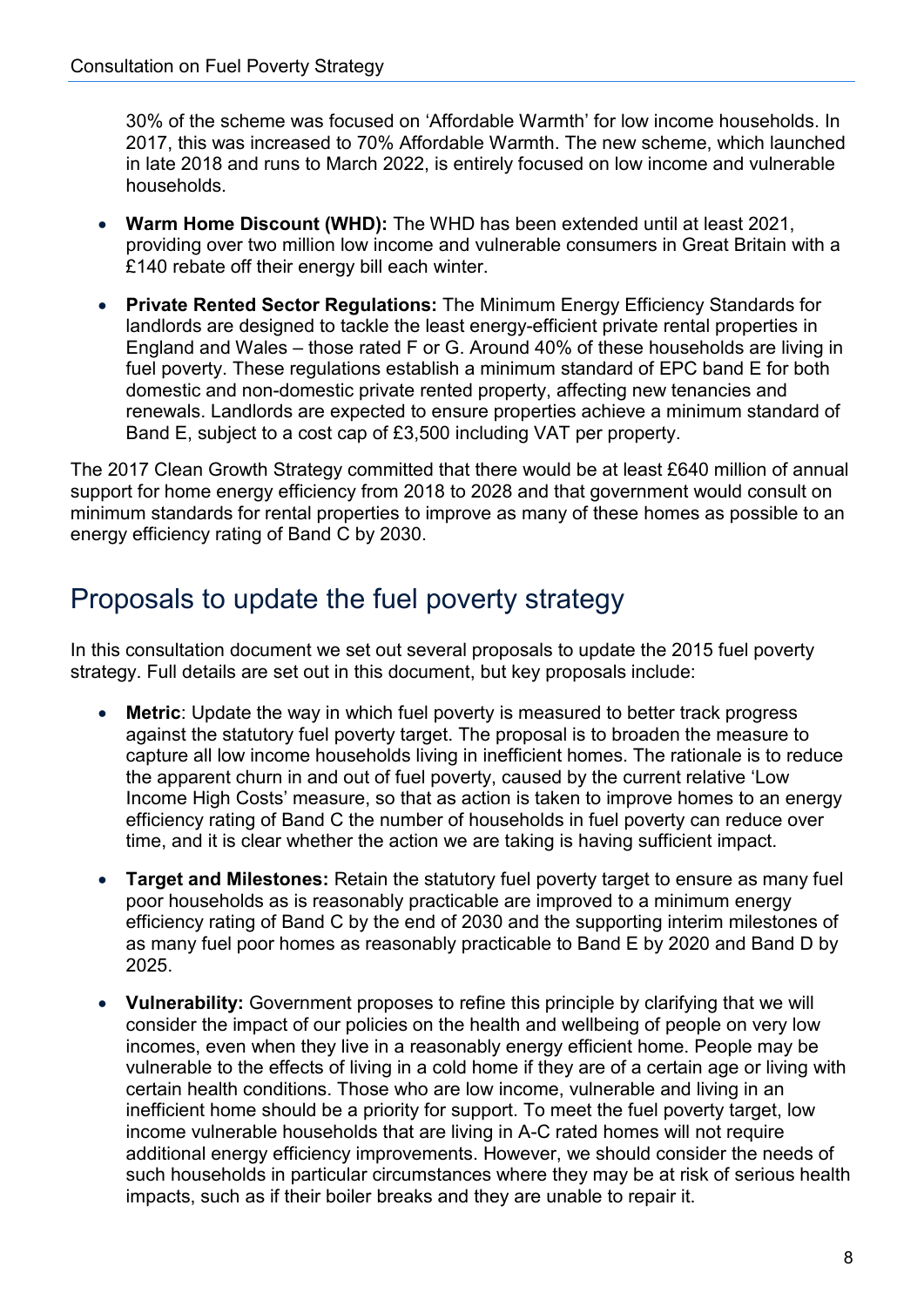- **Sustainability principle:** A new principle which would ensure that policies contributing to the fuel poverty target are complementary to other Government priorities such as the Clean Growth Strategy and the Industrial Strategy. For example, it would be short sighted to allow fuel poverty policies to continue to deliver oil boilers as this would be contradictory to commitments to decarbonise heat in the 2020s.
- **Policy plan:** Streamline the chapter on 'The strategic approach in action how this Government is meeting the challenge' with the chapter on 'The strategic approach in the future' into a policy plan to set out the actions required going forward to overcome the eight challenges identified in the 2015 strategy. In this consultation we ask for views on what more needs to be done to improve the lives of fuel poor households.

## <span id="page-8-0"></span>Evaluation of the 2015 strategy

*The 2015 strategy, 'Cutting the Cost of Keeping Warm: A fuel poverty strategy for England', set a plan for meeting the fuel poverty target for England. This chapter evaluates Government's implementation of the 2015 fuel poverty strategy by reviewing the fuel poverty statistics and the policies implemented since 2015.*

### <span id="page-8-1"></span>Progress towards fuel poverty target and milestones

The average energy efficiency rating for fuel poor households is much lower than the average energy efficiency rating for all households, as measured using the Standard Assessment Procedure (SAP). However, energy efficiency ratings for fuel poor households have improved more quickly than energy efficiency for all households across all tenure types. For example, between 2003 and 2017, the annual average increase in SAP rating for fuel poor social sector households is 1.3 times the average increase for all social households.





<span id="page-8-2"></span> <sup>2</sup> Note the 2006 social sector figure is an average of the 2005 and 2007 figure due to the sample design in 2006.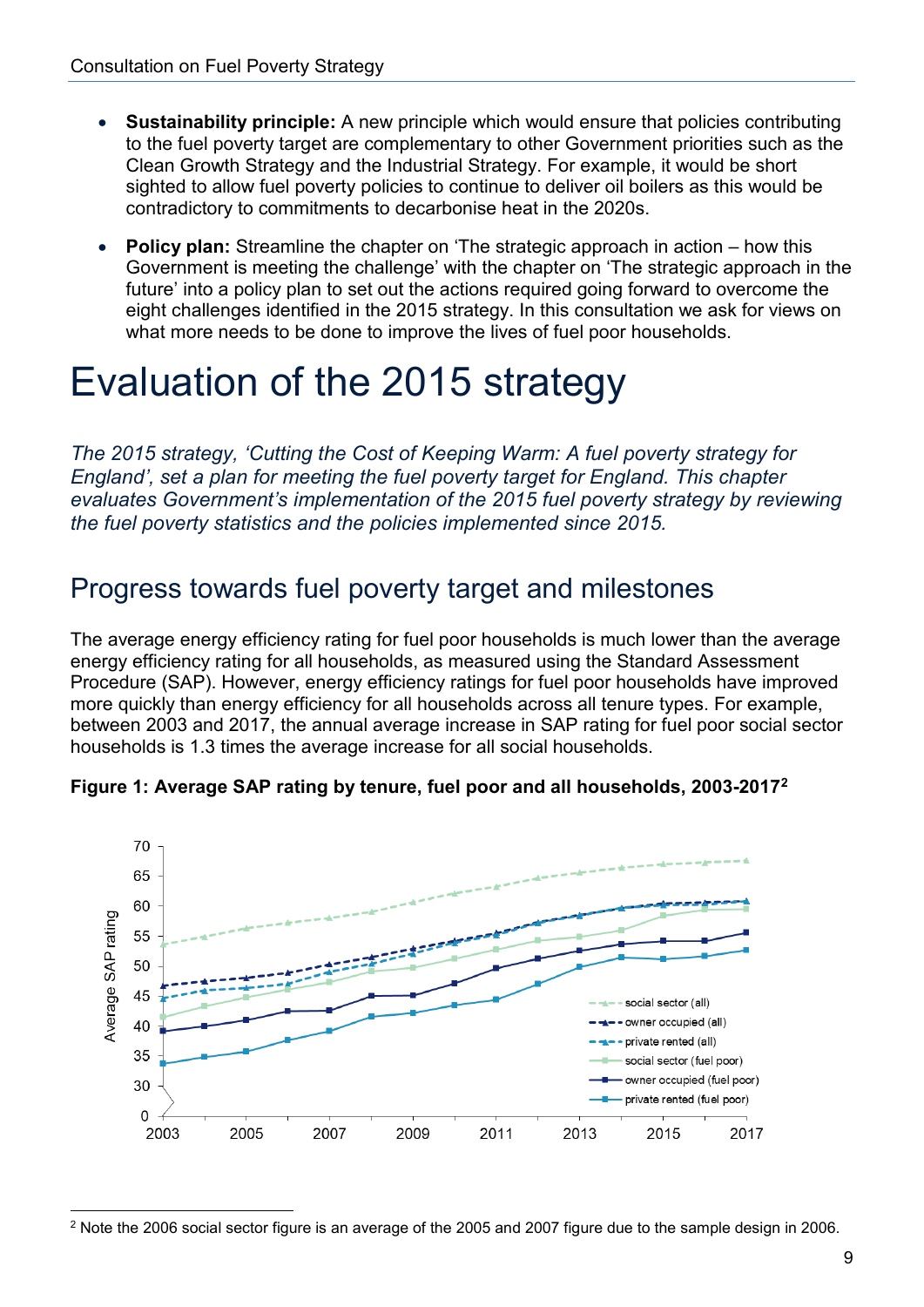The annual fuel poverty statistics capture progress made towards the fuel poverty target to improve as many fuel poor homes as is reasonably practicable to a minimum energy efficiency rating of Band C by the end of 2030 and the interim milestones of Band E by 2020 and Band D by 2025. The energy efficiency ratings are determined by the Fuel Poverty Energy Efficiency Rating Methodology (dated 17th July 2014).

The fuel poverty statistics published on 13 June 2019 (below) include the official statistics for 2017 and projections for 2018 and 2019.

| Proportion<br>of fuel poor<br>households | 2010 | 2011 | 2012 | 2013 | 2014 | 2015 | 2016 | 2017 | 2018<br>(projected) | 2019<br>(projected) |
|------------------------------------------|------|------|------|------|------|------|------|------|---------------------|---------------------|
| Band E or<br>above                       | 81.1 | 84.8 | 87.5 | 89.4 | 90.3 | 90.4 | 91.3 | 92.2 | 92                  | 92                  |
| Band D or<br>above                       | 32.7 | 38.5 | 46.7 | 54.3 | 62.9 | 67.0 | 65.9 | 65.9 | 68                  | 68                  |
| Band C or<br>above                       | 1.5  | 2.7  | 4.6  | 5.2  | 7.1  | 7.4  | 7.7  | 10   | 11                  | 12                  |

The statistics show that, in 2017, 92.2% of fuel poor households were rated Band E or above and it is estimated that 92% of fuel poor homes are at that standard in 2019. In practice it is likely not possible to reduce the number of fuel poor homes living in F or G rated homes to zero. Households are under no obligation to accept energy efficiency improvements. The relative measure of fuel poverty also means that, as progress is made, households living in F or G rated homes that are not currently captured by our Low Income High Costs metric could be captured by it in the future if they become relatively worse off compared to the rest of England. It is important for Government to consider how best to ensure sufficient support for improving the energy efficiency rating of as many F and G rated fuel poor homes as is reasonably practicable.

Good progress has been made to improve the energy efficiency rating of fuel poor households to a Band E with the proportion of households rated D or above doubling from 32.7% in 2010 to 65.9% in 2017. Between 2016 and 2017 the proportion of households rated D or better showed little change. In addition, the proportion of fuel poor households Band C or above increased by 2.3 percentage points between 2016 and 2017 and is projected to increase to 12% in 2019.

The decline in fuel poor households living in Band D or above homes does not mean the housing stock is getting worse. Rather, the households who are captured by our Low Income High Costs metric change every year depending on their incomes and fuel costs, as explained on page 16 Fuel poor households in Band C and D are more likely to churn in and out of fuel poverty than households living in Band E, F and G properties, so it can be challenging to show progress towards the fuel poverty milestones and target. Government has put forward a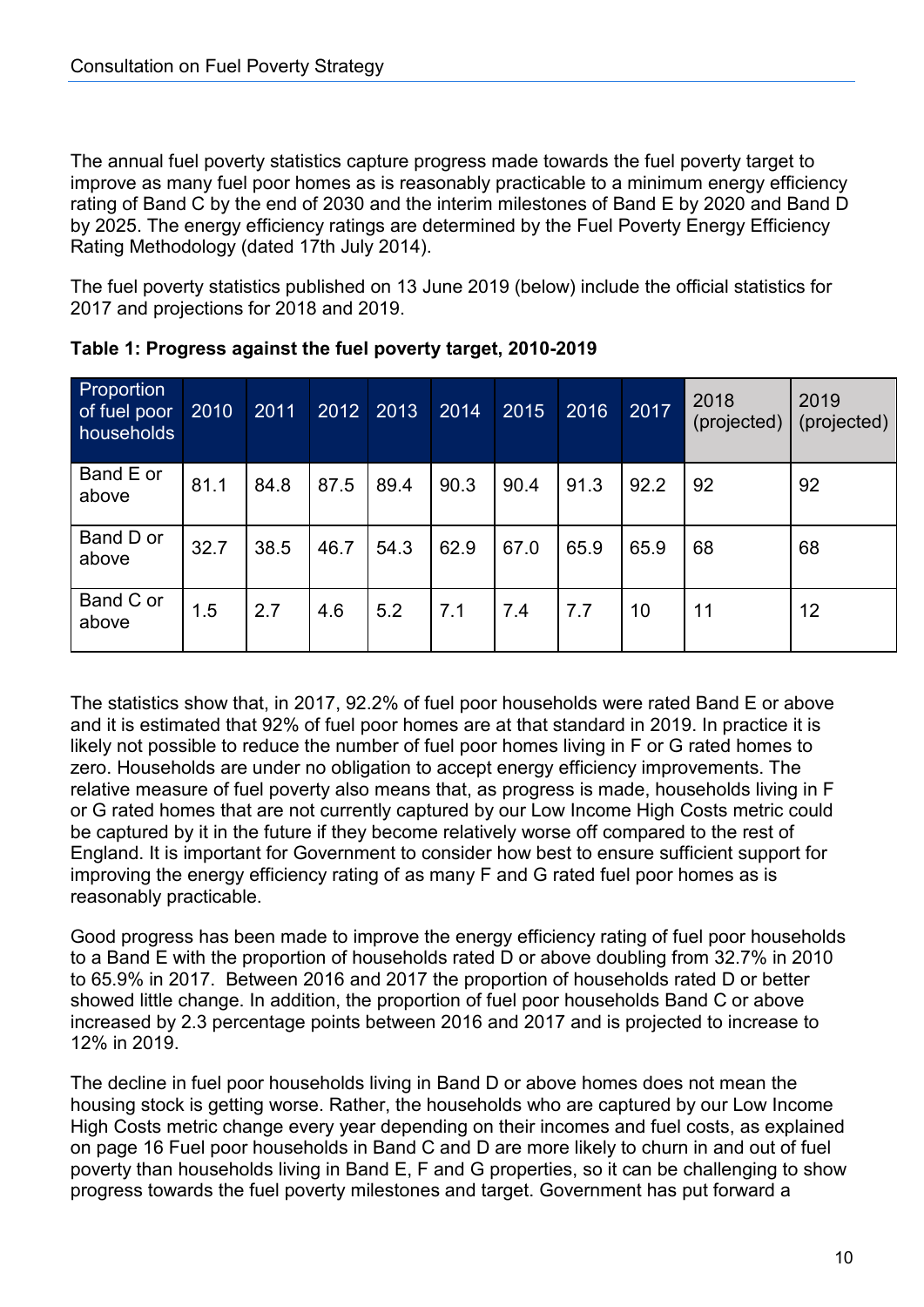proposal in this consultation to address this measurement challenge, and is considering additional policy options to continue to improve the energy efficiency of fuel poor households.

The 2015 Fuel Poverty Strategy introduced a 'scorecard' of supplementary indicators which track progress of fuel poverty policies in England. The updated scorecard is included as Annex A.

## <span id="page-10-0"></span>Overcoming the key challenges set out in the fuel poverty strategy

The 2015 fuel poverty strategy outlines eight key challenges that need to be overcome to meet the vision of cutting bills and increasing comfort and well-being in the coldest low income homes and achieving the statutory fuel poverty target. This section evaluates progress between 2015 and 2019 in respect of each challenge.

#### **Improving energy efficiency standards in fuel poor homes**

Since 2015, a key success has been the extension and reform of the Energy Company Obligation (ECO). The Affordable Warmth component of ECO, which focuses support on low income and vulnerable households, has increased from £310m in 2015, to £450m in 2017, to £640m per year in the current iteration which runs from 2018 to 2022. The energy efficiency of fuel poor homes is improving, with a particularly large reduction in the number of fuel poor homes rated E, F or G. The 2017 Clean Growth Strategy set out an ambitious plan for homes, including introducing Minimum Energy Efficiency Standards for an increasing number of private landlords and an extension of funding for energy efficiency to 2028. However, additional action is needed as we progress towards the 2030 target.

#### **Working together to help the fuel poor through partnership and learning**

Identifying the partners most appropriate to enable delivery to different segments of the fuel poor population was explicitly considered as part of the design of the 'ECO: Help to Heat' policy. As a result, Flexible Eligibility<sup>[3](#page-10-1)</sup> was introduced in 2017, enabling local authorities, working alongside charities and the health sector, to identify households in need of support for the purposes of delivering ECO measures. In addition, toolkits on health evaluation, health referrals and fuel poverty developed in collaboration with partners have been published to share learning and good practice<sup>[4](#page-10-2)</sup>.

#### **Increasing effective targeting of fuel poor households**

The Digital Economy Act 2017 gives Government greater power to target fuel poor households. Government is undertaking preparatory work to establish how different data sets could be used to improve targeting of the Warm Home Discount, should it be reformed. Tools to better target and identify fuel poor homes within the ECO eligible group are being developed, but are not yet established.

<span id="page-10-1"></span> <sup>3</sup> [https://www.gov.uk/government/publications/energy-company-obligation-eco-help-to-heat-scheme-flexible](https://www.gov.uk/government/publications/energy-company-obligation-eco-help-to-heat-scheme-flexible-eligibility)[eligibility](https://www.gov.uk/government/publications/energy-company-obligation-eco-help-to-heat-scheme-flexible-eligibility)

<span id="page-10-2"></span><sup>4</sup> [http://www.instituteofhealthequity.org/resources-reports/cold-homes-and-health-referral-toolkits-to-tackle-fuel](http://www.instituteofhealthequity.org/resources-reports/cold-homes-and-health-referral-toolkits-to-tackle-fuel-poverty-across-england)[poverty-across-england](http://www.instituteofhealthequity.org/resources-reports/cold-homes-and-health-referral-toolkits-to-tackle-fuel-poverty-across-england)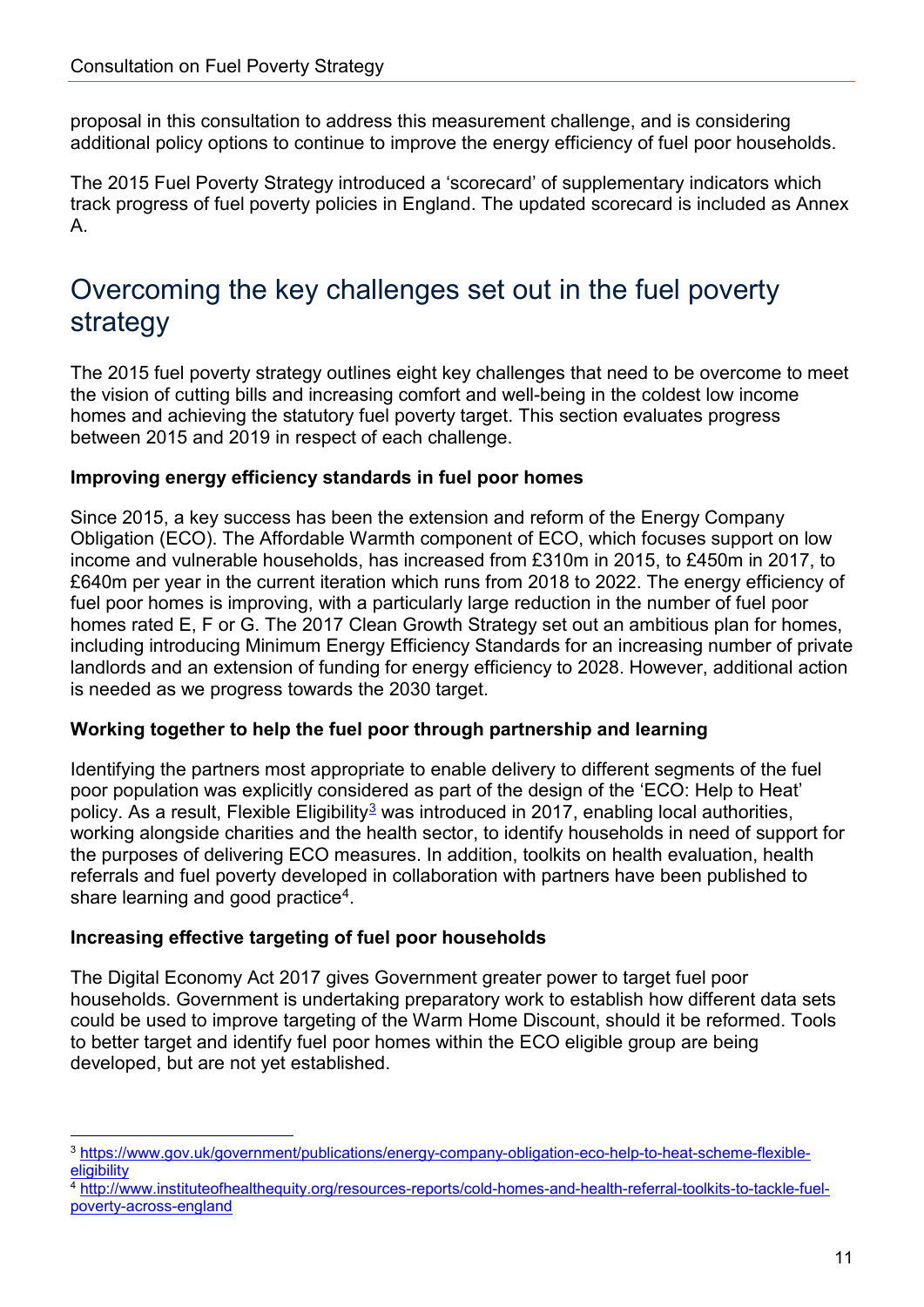#### **Enhancing and improving understanding of fuel poverty**

Government remains committed to improving the understanding of fuel poverty locally and abroad. To this end, the UK has been actively collaborating with EU Member States on policy development to meet the requirements of the Clean Energy Package for all Europeans, which requires Member States to assess and, where relevant, report on fuel poverty.<sup>[5](#page-11-0)</sup> Government continues to support the Committee on Fuel Poverty on their research priorities as they commission research. National Energy Action, academics in the Fuel Poverty Research Network and many others continue to build and enhance the evidence base used to develop fuel poverty policy.

#### **Ensuring the fuel poor are able to get maximum benefit from a fair and functioning energy market**

Compared with 2010 there is greater competition in the domestic energy market with around 60 suppliers compared with 12 in 2010. This means that consumers who engage with the market, including vulnerable consumers to the extent they are able to, have greater choice. Ofgem's safeguard tariff was introduced in 2017 to protect those on pre-payment meters. In early 2018, this protection was extended to a further one million customers in receipt of the Warm Home Discount who are on a standard variable or default tariff.

In 2018 Government legislated for a cap on poor value standard and default tariffs, ensuring that an additional 11 million households are protected until the conditions for effective competition are in place. Government has also implemented changes to reduce the Warm Home Discount supplier obligation thresholds to obligate more suppliers and reduce barriers to switching. The price cap will be in place until the end of 2020 and may be extended by a year at a time until the end of 2023 at the latest. The decision to lift the price cap will be informed by a review into whether the conditions for effective competition are in place $6$ .

The Government is also conducting a joint review, with Ofgem, on the Future Energy Retail Market. This Review will explore proposals to ensure the energy market of the future safeguards vulnerable and disengaged customers, while also allowing for a smart, flexible, innovative energy system. Reforms that minimise market distortions could reduce the incentives on suppliers to charge uncompetitive prices to consumers, but government and Ofgem will also need to ensure they have powers to ensure excessive loyalty penalties do not return to the energy retail market. Even in a market with more innovation and no distortions, there is still a risk that without additional measures in place, consumers who do not or cannot engage in the market, could face excessive prices for their energy. We are therefore running a consultation<sup>[7](#page-11-2)</sup> as part of the Review, which includes looking at whether the right incentives are in place for suppliers to meet the needs of these consumers and enable them to benefit from system changes. This includes considering the CMA's work on loyalty penalties in other sectors and seeking views on measures that the CMA set out. The consultation is open until 16 September and Government will legislate in future if necessary.

The rollout of smart meters is putting households firmly in control of their energy use, helping them track how much they are spending on gas and electricity so they can save money. Millions of people have already chosen to have a smart meter and take control of their energy bills, with around 13.8 million now installed across Great Britain to the end of 2018.

<span id="page-11-0"></span>5 <https://ec.europa.eu/energy/en/topics/energy-strategy-and-energy-union/clean-energy-all-europeans>

<span id="page-11-1"></span><sup>6</sup> Ofgem (2019) Developing a framework for assessing whether conditions are in place for effective competition in [domestic supply contracts](https://www.ofgem.gov.uk/publications-and-updates/developing-framework-assessing-whether-conditions-are-place-effective-competition-domestic-supply-contracts)

<span id="page-11-2"></span><sup>7</sup> [https://www.gov.uk/government/consultations/flexible-and-responsive-energy-retail-markets](https://eur02.safelinks.protection.outlook.com/?url=https%3A%2F%2Fwww.gov.uk%2Fgovernment%2Fconsultations%2Fflexible-and-responsive-energy-retail-markets&data=02%7C01%7CKirsten.Horton%40beis.gov.uk%7Ce98c9ef98081440db9a108d70e8d97dc%7Ccbac700502c143ebb497e6492d1b2dd8%7C0%7C0%7C636993873605420017&sdata=YRuQ6GmYz6PVW%2BAd4TY2zxFulg3tiSFkmTA8cxvwrzQ%3D&reserved=0)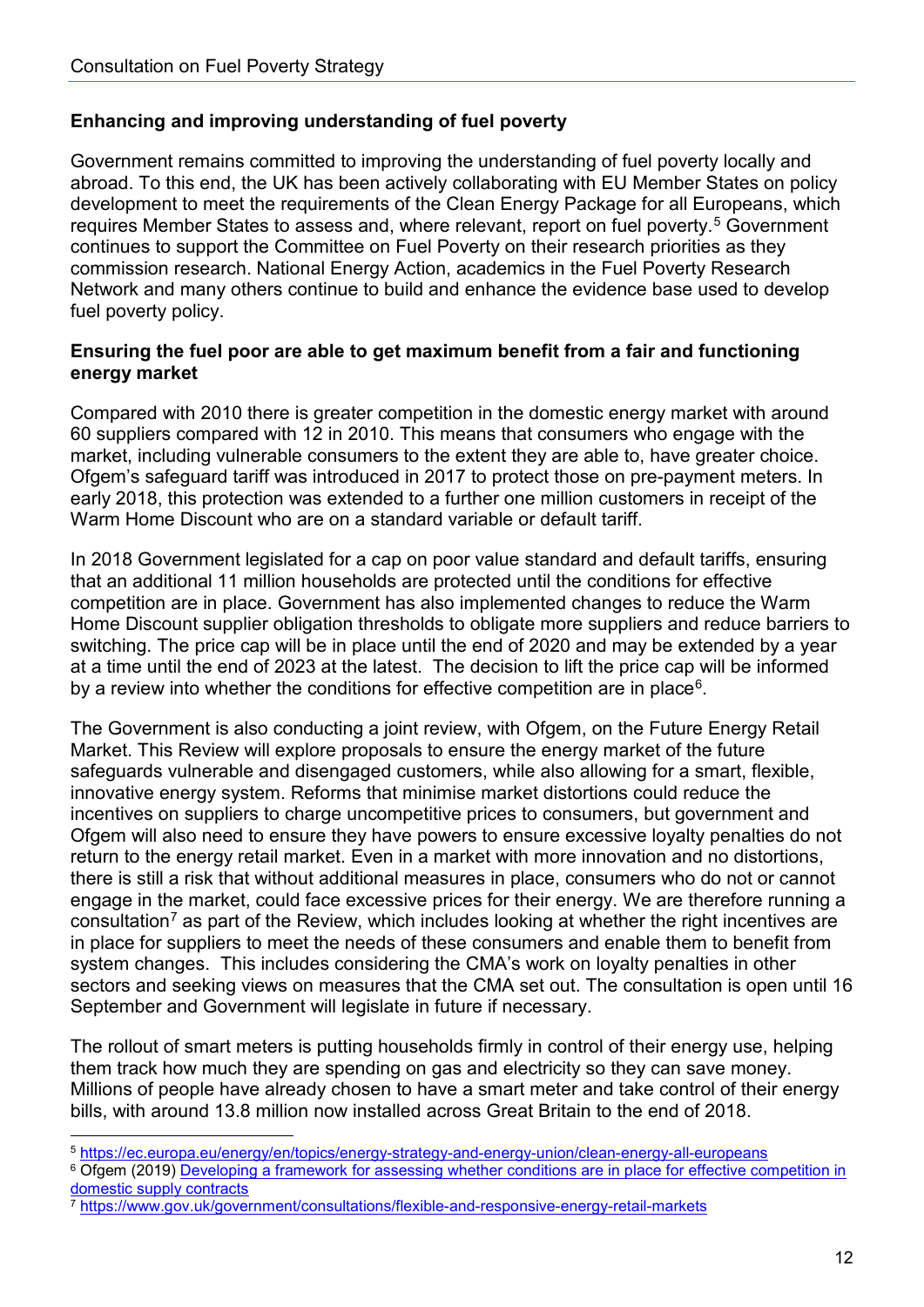Recognising that some households may need additional support in order to realise the full benefits of smart metering, Government has worked with Ofgem and industry to establish a set of support principles<sup>[8](#page-12-1)</sup> for vulnerable and pre-payment customers. The Big Energy Saving Network continues to help households to switch and save.

#### **Tackling the financial burden of energy bills for those on low incomes**

The Warm Home Discount has been extended until at least 2021, providing over two million low income and vulnerable consumers with a £140 rebate off their energy bill each winter. Winter Fuel Payments continue to provide pension aged households with support to pay for their winter energy bills and the Cold Weather Payments provide additional financial support during periods of cold weather.

#### **Improving the reach of support for certain high cost homes**

The 2015 strategy committed to improving support to certain high cost homes, such as park homes and homes off the gas grid. In 2015 Government published a non-gas map $9$  in partnership with National Grid Affordable Warmth Solutions to better understand the location and characteristics of non-gas fuel poor homes. The Government-funded £25m Central Heating Fund in 2015 was designed to specifically support low income households living in non-gas homes who did not have a central heating system. Experience from this policy helped inspire the £150m National Grid 'Warm Homes Fund' which is focused on providing heating solutions to low income homes who are off the mains gas grid. Changes to the Warm Home Discount has enabled some park home residents to be supported under the scheme.

#### **Improving the reach of support to certain low income households**

The £1m Health Booster Fund, launched in 2015, helped to further understanding of cold homes and ill health. This learning has fed into the development of ECO Flexible Eligibility. Feedback from participating Health Booster Fund Local Authorities, as well as collaboration with Public Health England (PHE), was used to design the 'Low income vulnerable to cold' (LIVC) group that forms a part of ECO Flexible Eligibility. BEIS also commissioned toolkits<sup>[10](#page-12-3)</sup> to help share and disseminate good practice on health evaluation (2015) and cold home referrals (2018).

## <span id="page-12-0"></span>Conclusion and Next Steps

Fuel poverty is a significant challenge. Although progress has been made, more work remains. The following consultation asks for your views and evidence on, amongst other matters, what commitments and policies Government should implement going forward to make further progress. It also proposes an update to the fuel poverty metric, to make it easier to keep track of Government's progress against the 2030 target and interim milestones, and asks for views on retaining the target and milestones and on how the strategy can best be scrutinised going forward. Finally, it proposes updates to the guiding principles set out in the strategy, including proposing a particular focus on considering the needs of lower income households that are

<span id="page-12-1"></span> <sup>8</sup> <https://www.nea.org.uk/smartenergygb/consumer-reference-group/>

<span id="page-12-2"></span><sup>9</sup> <https://www.nongasmap.org.uk/>

<span id="page-12-3"></span><sup>10</sup> [http://www.instituteofhealthequity.org/resources-reports/cold-homes-and-health-referral-toolkits-to-tackle-fuel](http://www.instituteofhealthequity.org/resources-reports/cold-homes-and-health-referral-toolkits-to-tackle-fuel-poverty-across-england)[poverty-across-england](http://www.instituteofhealthequity.org/resources-reports/cold-homes-and-health-referral-toolkits-to-tackle-fuel-poverty-across-england)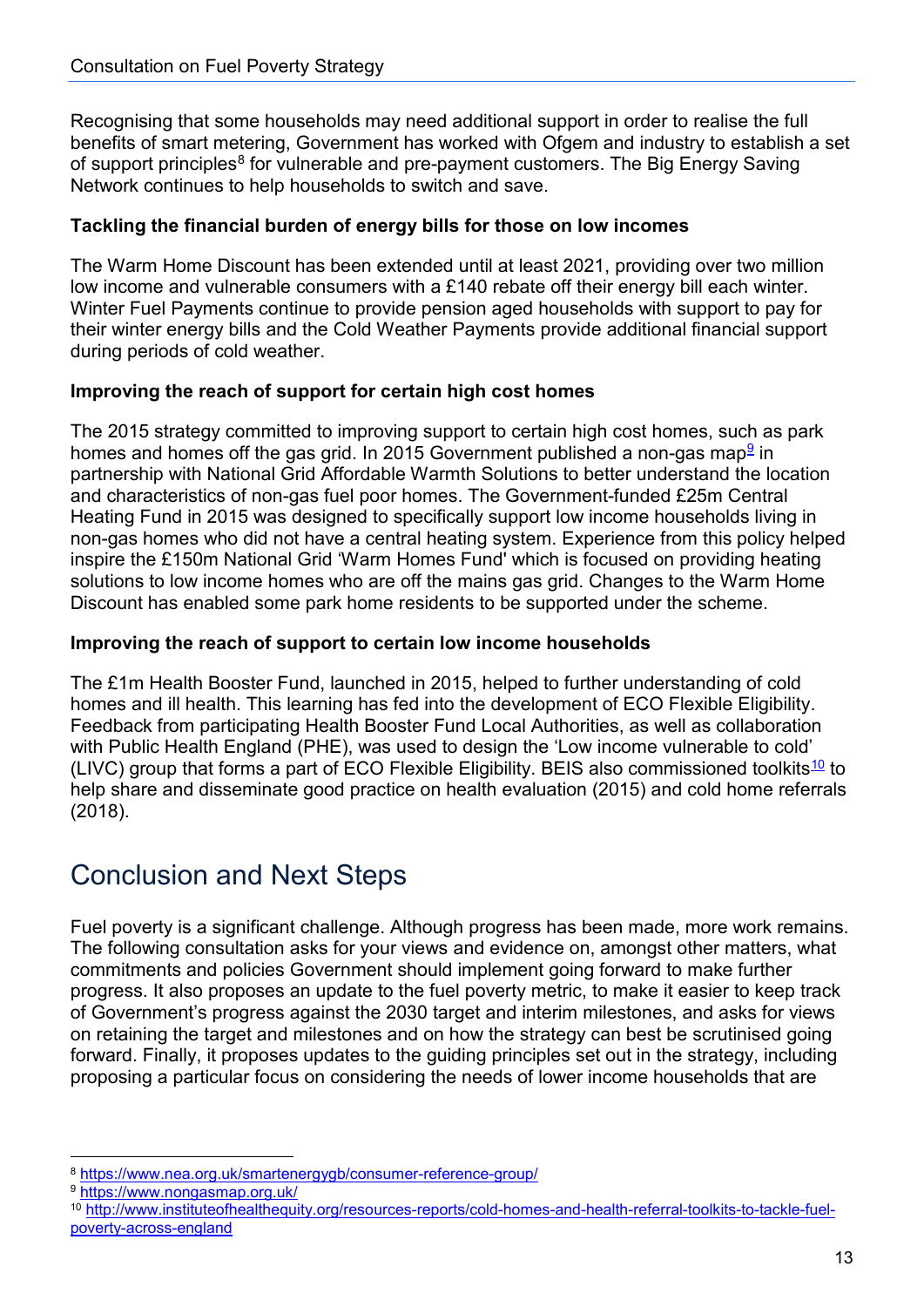most vulnerable to cold homes due to their age or health, and a new guiding principle aimed at a more forward-looking, cross-Government fuel poverty strategy.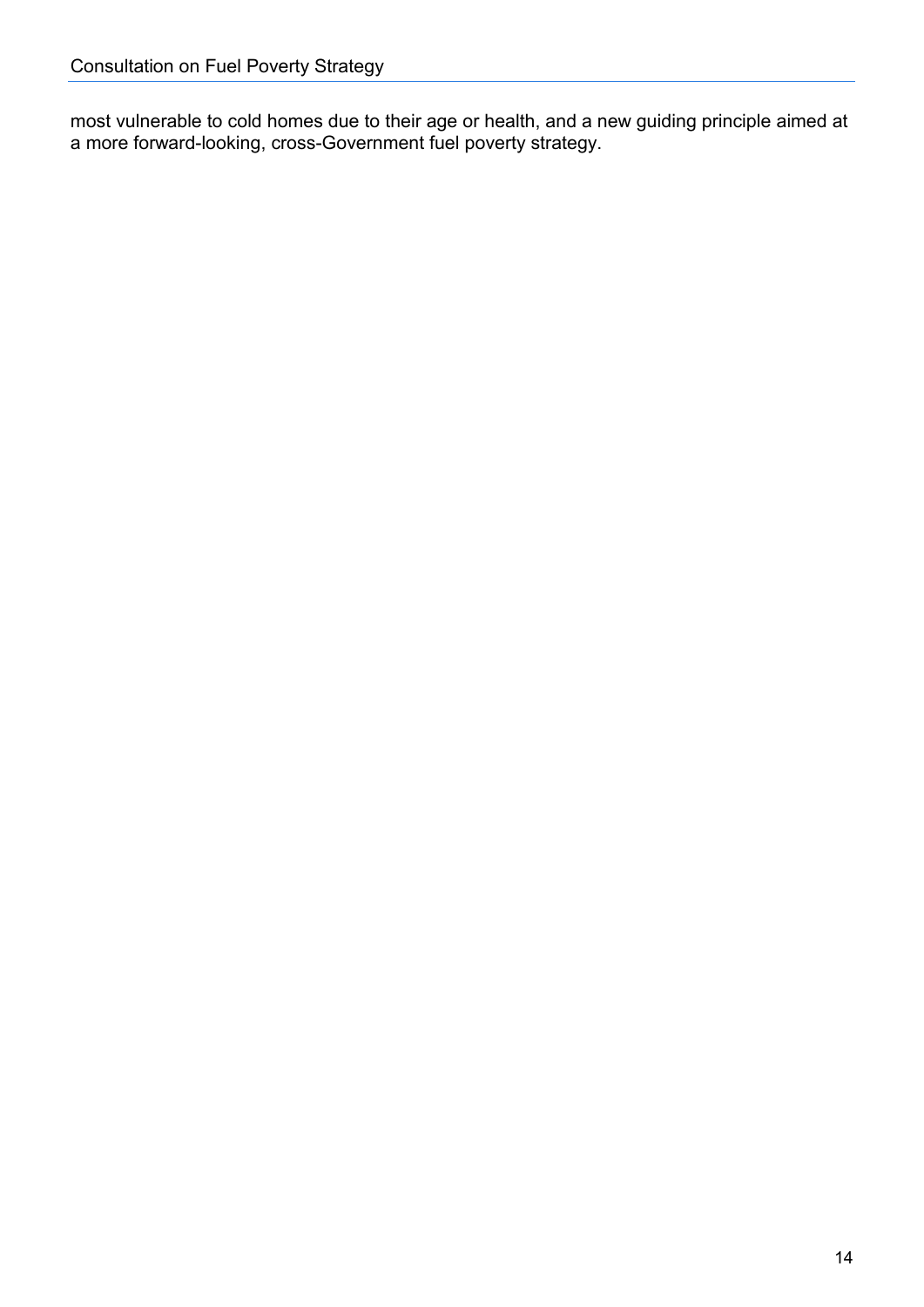## <span id="page-14-0"></span>The proposals

This consultation document sets out questions and proposals about revisions to the 2015 Fuel Poverty Strategy, following the same general structure as the 2015 Strategy: beginning with how we measure fuel poverty, discussing the fuel poverty target and milestones, setting out our guiding principles, moving on to the key challenges which must be overcome to tackle fuel poverty, and ending with a discussion of the regular review and scrutiny of the fuel poverty strategy. The document asks for views on each section and puts forward Government proposals where applicable.

The primary purpose of the fuel poverty strategy is to set out Government's plan for meeting the statutory fuel poverty target. The work of Professor Sir John Hills identified energy efficiency as the best long-term solution to alleviating fuel poverty, and the Government agrees with this approach. Our strategic approach is therefore primarily based upon improving the energy efficiency standards of fuel poor homes. Fuel poverty is, however, a complex issue. The challenges set out in the 2015 strategy and referred to later in this consultation recognise that other factors, such as a fair and functioning energy market, are important to ensure households can adequately heat their homes.

### <span id="page-14-1"></span>Who are we trying to help?

This section sets out an overview of how work to tackle fuel poverty has evolved; a proposal to update the way Government measures progress towards the fuel poverty target and the approach taken to supporting those classified as living in fuel poverty in the strategy; and how Government proposes to look to support low income and vulnerable households as part of our strategic approach.

#### **Previous fuel poverty measure – 10% indicator**

The first UK fuel poverty strategy, adopted in 2001, set out the 10% indicator under which a household was considered fuel poor if it needed to spend more than 10% of its income (measured before housing costs) on energy in the home. In 1996, in England, there were some 5 million fuel poor homes. This had dropped to around 1 million by 2003/04. In the years to 2010, however, fuel poverty quickly rose again, reaching 4 million by 2009. During this time considerable investment was being made in the housing stock, through schemes such as Decent Homes and Warm Front, but their impact on the fuel poverty statistics appeared limited. The 10% indicator's high sensitivity to energy prices masked investment and improvement to the housing stock. Indeed, high prices were bringing some people who were reasonably well-off but lived in large, inefficient homes into the fuel poverty statistics. There was a danger of both underplaying the effectiveness of support schemes and undermining good scheme design.

Government commissioned Professor Sir John Hills, of the London School of Economics, to undertake a fully independent review of fuel poverty. He found that, although anyone on a very low income may struggle to pay their bills, fuel poverty is distinct from general poverty because those in fuel poverty must pay unreasonably high fuel costs in addition to having a very low income. A key recommendation of the Hills Review was the Low Income High Costs indicator of fuel poverty, which was adopted as the official measure of fuel poverty in the 2015 fuel poverty strategy.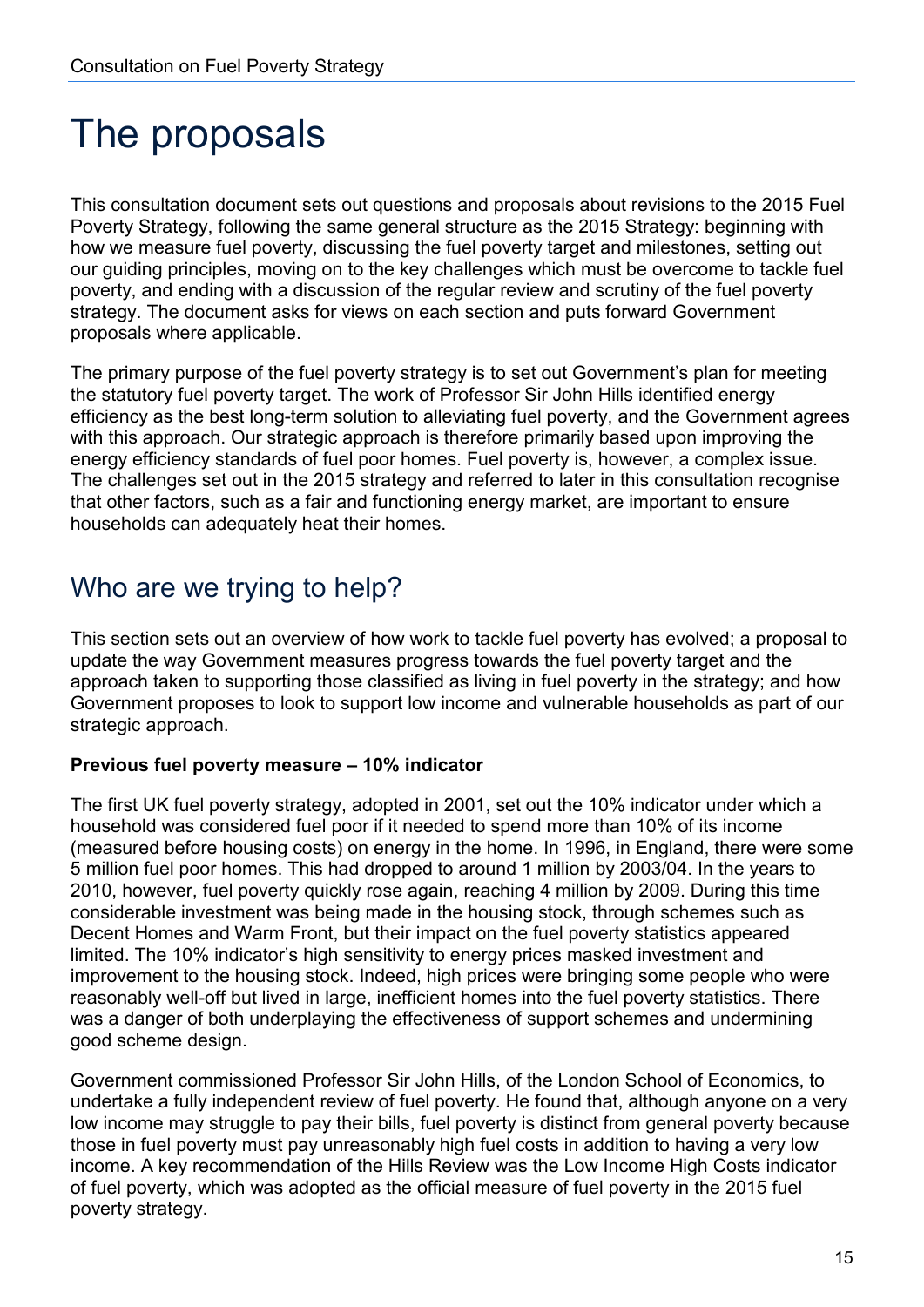#### **Current fuel poverty measure – Low Income High Costs (LIHC)**

Under the Low Income High Costs indicator, a household is considered to be fuel poor if:

- they have required fuel costs that are above average (the national median level) as depicted by the horizontal threshold in Figure 2; and
- were they to spend that amount, their disposable income (after housing costs) would be below the poverty line<sup>[11](#page-15-0)</sup> as depicted by the vertical sloping threshold in Figure 2.

The Low Income High Costs indicator (LIHC) is a dual indicator consisting of:

- The number of households that have both low incomes and high fuel costs (shown by the shaded area in the bottom left hand quadrant in Figure 2); and
- The depth of fuel poverty among these fuel poor households. This is measured through a fuel poverty gap (shown by the vertical arrows in Figure 2), which represents the difference between the required fuel costs for each household and the nearest fuel poverty threshold.



#### **Figure 2: Low Income High Costs indicator[12](#page-15-1) [13](#page-15-2) [14](#page-15-3) [15](#page-15-4)**

<span id="page-15-1"></span><sup>12</sup> After Housing Costs (AHC)

<span id="page-15-0"></span> <sup>11</sup> The poverty line (income poverty) is defined as an equivalised disposable income of less than 60% of the national median (Section 2):

[https://www.ons.gov.uk/peoplepopulationandcommunity/personalandhouseholdfinances/incomeandwealth/articles](https://www.ons.gov.uk/peoplepopulationandcommunity/personalandhouseholdfinances/incomeandwealth/articles/persistentpovertyintheukandeu/2015) [/persistentpovertyintheukandeu/2015](https://www.ons.gov.uk/peoplepopulationandcommunity/personalandhouseholdfinances/incomeandwealth/articles/persistentpovertyintheukandeu/2015)

<span id="page-15-2"></span><sup>13</sup> LIHC = Low Income High Cost, HIHC = High Income High Costs, HILC = High Income Low Costs, LILC = Low Income Low Costs

<span id="page-15-3"></span><sup>&</sup>lt;sup>14</sup> In 2016, income threshold = £13,208 + fuel costs and median fuel costs = £1,177

<span id="page-15-4"></span><sup>&</sup>lt;sup>15</sup> Equivalisation factors are used to account for household composition, see table 10 and 11 of methodology [handbook](https://www.gov.uk/government/publications/fuel-poverty-statistics-methodology-handbook)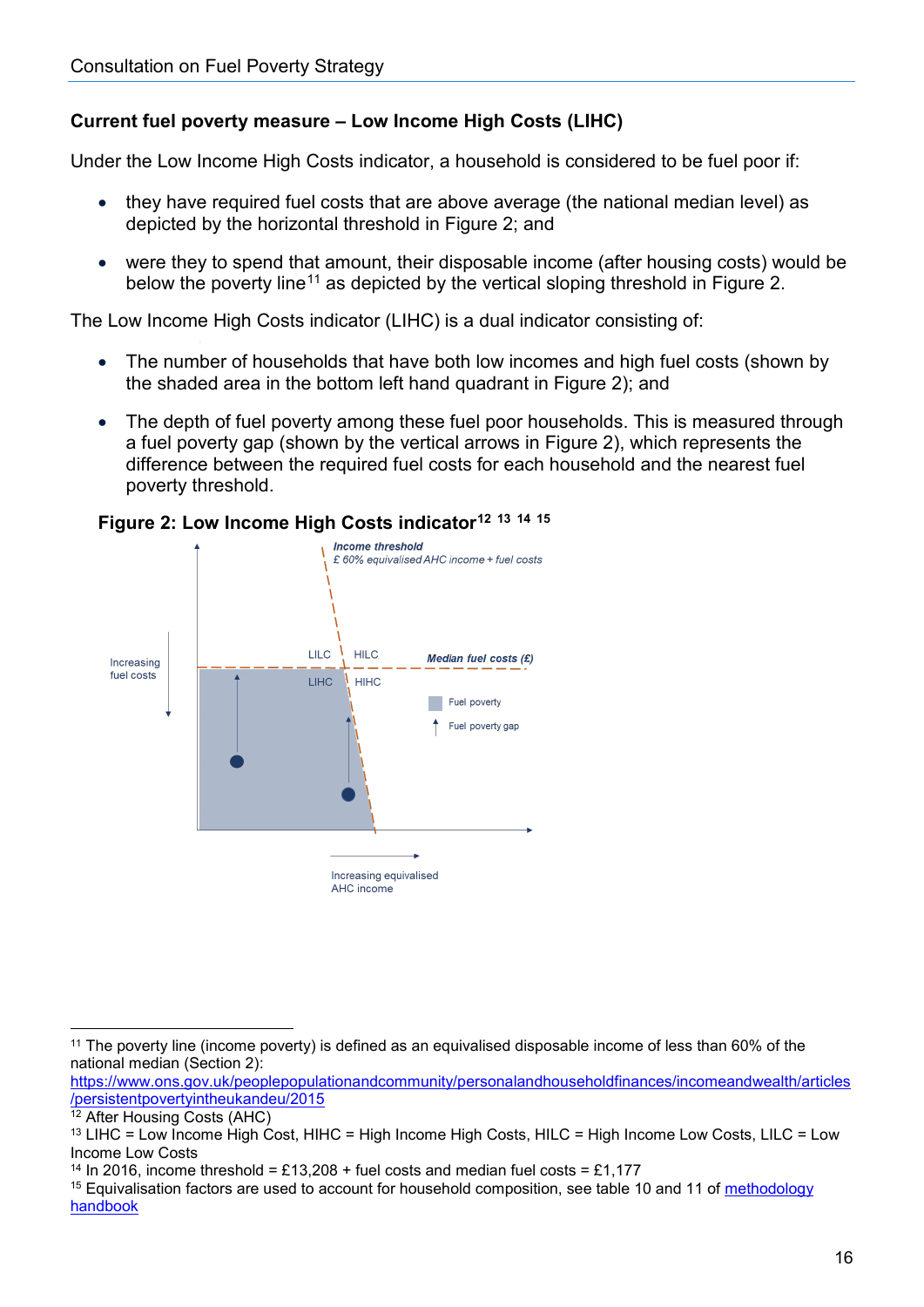In order to compare statistics based on Low Income Low Energy Efficiency, the Scottish metric, and Low Income High Cost, figures in the proposals section are based on 2016 fuel poverty data.

Under LIHC, 2.55 million households were classed as fuel poor in 2016. The average fuel poverty gap for each household was £326, giving a total fuel poverty gap of £832 million. More information can be found in our annual fuel poverty statistics  $\frac{16}{16}$  $\frac{16}{16}$  $\frac{16}{16}$  and fuel poverty statistics methodology handbook<sup>17</sup>.

A household's fuel poverty status depends on their income and fuel costs relative to the rest of the population. The relative nature of the indicator means that the proportion of households in fuel poverty remains, overall, stable over time (between 10-12 per cent of the English population). Importantly, these are not always the same 10-12 per cent of the population. Households 'churn'<sup>[18](#page-16-2)</sup> in and out of the fuel poverty classification year on year dependent on their income and fuel costs compared to the average. As a result, a household's fuel poverty classification can change even if their individual circumstances do not change because, relative to the population, they are more likely to be experiencing fuel poverty.

Analysis of whether households move in and out of fuel poverty<sup>[19](#page-16-3)</sup> was published by BEIS in December 2018 and highlighted the extent of fuel poverty churn. This analysis found that in 2016, 410,000 households were estimated to move out of fuel poverty and 270,000 into fuel poverty. Tracking progress against the fuel poverty target (as explored in the target and milestones section on Page 20) is challenged by the consistent churn of the fuel poverty population.

Tracking progress is also challenged by the relative nature of the metric, which means the proportion of the population in fuel poverty is always roughly similar irrespective of the rate of progress in improving energy efficiency of the building stock. This means it is hard to assess whether adequate progress is being made, and the level of effort is sufficient.

#### **Consultation Proposal – Low Income Low Energy Efficiency (LILEE)**

Government proposes to update the way in which fuel poverty is measured to better track progress against the statutory fuel poverty target. The updated measure would still reflect the three key drivers of fuel poverty (income, energy efficiency and fuel prices) and would still measure the number of households in fuel poverty and the fuel poverty gap.

Under the proposed measure, Low Income Low Energy Efficiency (LILEE), a household would be classed as fuel poor if:

• they are living in a property with an energy efficiency rating of Band D, E, F or G as determined by the most up-to-date Fuel Poverty Energy Efficiency Rating Methodology  $(FPEER)^{20}$  $(FPEER)^{20}$  $(FPEER)^{20}$  - this is depicted by the horizontal threshold in Figure 3; and

<span id="page-16-0"></span> <sup>16</sup> <https://www.gov.uk/government/statistics/annual-fuel-poverty-statistics-report-2018>

<span id="page-16-1"></span><sup>17</sup> <https://www.gov.uk/government/publications/fuel-poverty-statistics-methodology-handbook>

<span id="page-16-2"></span><sup>&</sup>lt;sup>18</sup> Households moving in and out of fuel poverty year on year

<span id="page-16-3"></span><sup>19</sup> [https://www.gov.uk/government/publications/energy-trends-december-2018-special-feature-article-do](https://www.gov.uk/government/publications/energy-trends-december-2018-special-feature-article-do-households-move-in-and-out-of-fuel-poverty)[households-move-in-and-out-of-fuel-poverty](https://www.gov.uk/government/publications/energy-trends-december-2018-special-feature-article-do-households-move-in-and-out-of-fuel-poverty)

<span id="page-16-4"></span><sup>20</sup> More information on FPEER can be found [here.](https://www.gov.uk/government/uploads/system/uploads/attachment_data/file/332236/fpeer_methodology.pdf)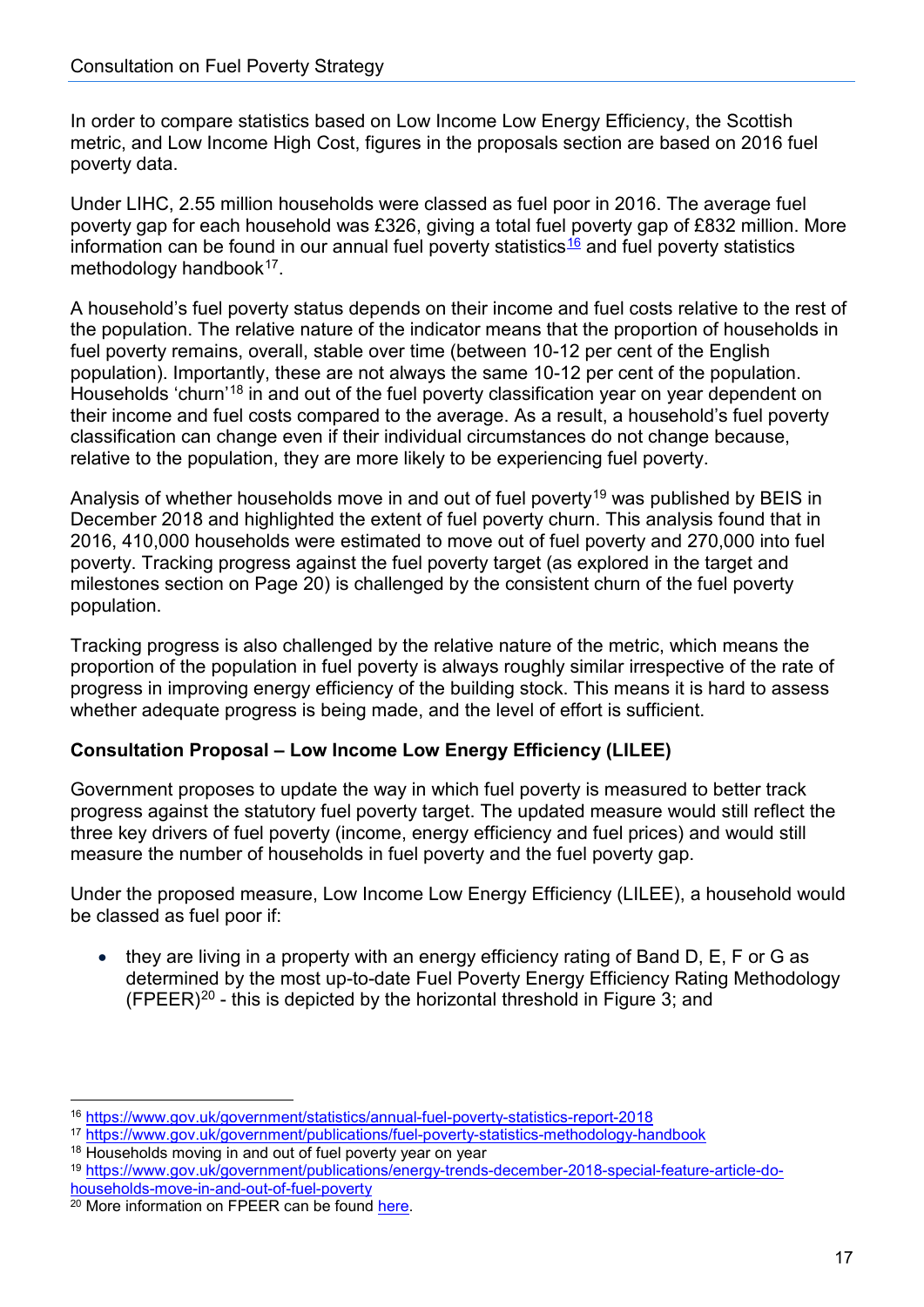• their disposable income (after housing costs and energy needs) would be below the poverty line<sup>[21](#page-17-0)</sup> as depicted by the vertical sloping threshold in Figure 3.

The LILEE measure would update the current relative high cost threshold to an absolute threshold. The income threshold would remain unchanged, following the existing methodology as specified under LIHC<sup>22</sup>.





Similar to LIHC, the LILEE proposed measure would estimate the number of households in fuel poverty (shaded area in Figure 3) and the average fuel poverty gap (vertical arrows in Figure 3). The fuel poverty gap would be defined as the required change in fuel costs which is associated with increasing the energy efficiency of a fuel poor household to above an FPEER Band C; or which increases the disposable income to a level where the household is no longer in income poverty.

The average fuel poverty gap would be calculated by simulating energy improvements which move all fuel poor households out of fuel poverty. The fuel costs for each property would then be re-calculated, after the energy efficiency improvements have been simulated.

The difference between a household's current fuel costs and the simulated property would give an estimate of the fuel poverty gap. As with LIHC, this would allow us to compare the severity of fuel poverty between different dwelling and household types.

Analysis indicates that the number of households in fuel poverty and the fuel poverty gap, as measured under LILEE, respond to the three key drivers of fuel poverty as we would expect:

[https://www.ons.gov.uk/peoplepopulationandcommunity/personalandhouseholdfinances/incomeandwealth/articles](https://www.ons.gov.uk/peoplepopulationandcommunity/personalandhouseholdfinances/incomeandwealth/articles/persistentpovertyintheukandeu/2015) [/persistentpovertyintheukandeu/2015](https://www.ons.gov.uk/peoplepopulationandcommunity/personalandhouseholdfinances/incomeandwealth/articles/persistentpovertyintheukandeu/2015)

<span id="page-17-0"></span> $21$  The poverty line (income poverty) is defined as an equivalised disposable income of less than 60% of the national median (Section 2):

<span id="page-17-1"></span><sup>&</sup>lt;sup>22</sup> Section 3 of **methodology handbook** 

<span id="page-17-2"></span><sup>23</sup> After Housing Costs (AHC)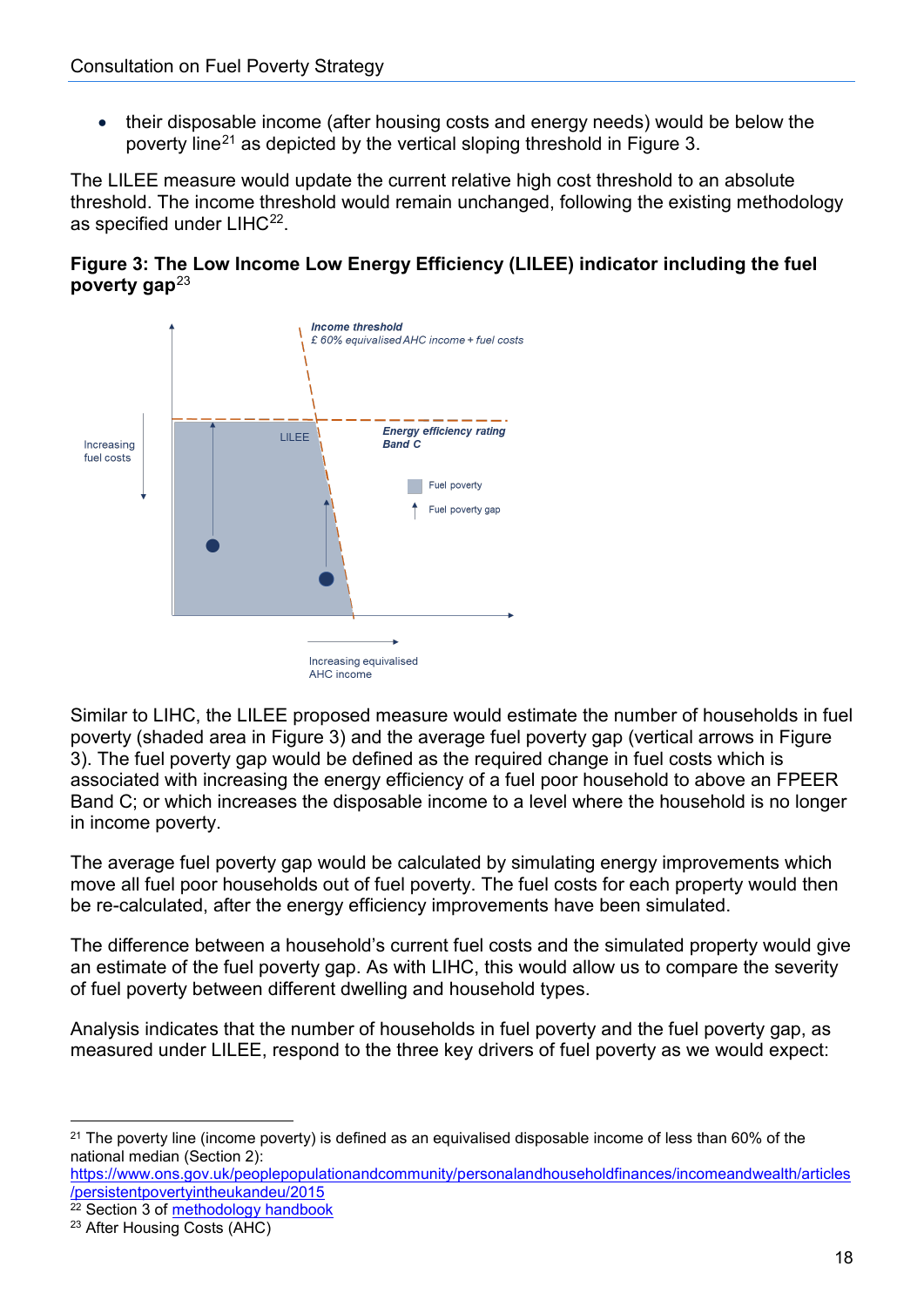- Energy efficiency: As fuel poor households become more energy efficient (or if more fuel poor households receive the Warm Home Discount), the number of households classed as fuel poor will decrease.
- Fuel costs: As fuel costs rise, the number of households who are classed as fuel poor would increase and if fuel costs decrease the number of households who are classed as fuel poor would decrease.
- Incomes: If income inequality between rich and poor increases, the number of households who are classed as fuel poor would increase. If income inequality decreases, the number of households who are classed as fuel poor would decrease.

#### **Impact on statistics**

|  | Table 2: Key Statistics under LIHC and LILEE |  |  |
|--|----------------------------------------------|--|--|
|--|----------------------------------------------|--|--|

| 2016                                         | <b>LIHC</b>  | LILEE         |
|----------------------------------------------|--------------|---------------|
| Number of households in fuel poverty         | 2.55 million | 3.66 million  |
| Proportion of households in fuel poverty (%) | 11.1         | 15.9          |
| Average fuel poverty gap $(E)$               | 326          | 292           |
| Aggregate fuel poverty gap $(E)$             | 832 million  | 1,068 million |

Almost all households that are fuel poor under the LIHC measure are also fuel poor under LILEE – 92.3% or 2.36 million households. Approximately 200,000 households living in Band C properties would no longer be considered fuel poor under the LILEE measure. However, this update is not expected to affect policy eligibility in the near term. Going forward, we propose to consider the needs of vulnerable households living in Band A to C homes under our vulnerability principle, as well as the needs of fuel poor households living in Bands D to G.

More than one million households, largely in Band D, would be newly measured as fuel poor. The addition of many households in Band D would increase the aggregate fuel poverty gap. but it would reduce the average fuel poverty gap, because on average households in Band D have lower fuel bills. We think it is important to recognise that those in Band D households may be fuel poor; however, our policies would initially still be targeted at those in the least efficient homes. Annex B indicates the movement of households between the existing and proposed measures in relation to a number of specific classifications.

#### **Other options considered:**

#### **Low Income Low Energy Efficiency (EPC)**

We considered a variant of 'Low Income, Low Energy Efficiency', where the high cost threshold is based on EPC bands as opposed to FPEER bands $^{24}$  $^{24}$  $^{24}$ . This methodology would not capture the impact of the £140 Warm Home Discount rebate (unlike FPEER) or any future policies that directly affect the cost of energy. Factoring in the Warm Home Discount enables a more

<span id="page-18-0"></span> <sup>24</sup> Fuel Poverty Energy Efficiency Rating Methodology:

https://assets.publishing.service.gov.uk/government/uploads/system/uploads/attachment\_data/file/332236/fpeer [methodology.pdf](https://assets.publishing.service.gov.uk/government/uploads/system/uploads/attachment_data/file/332236/fpeer_methodology.pdf)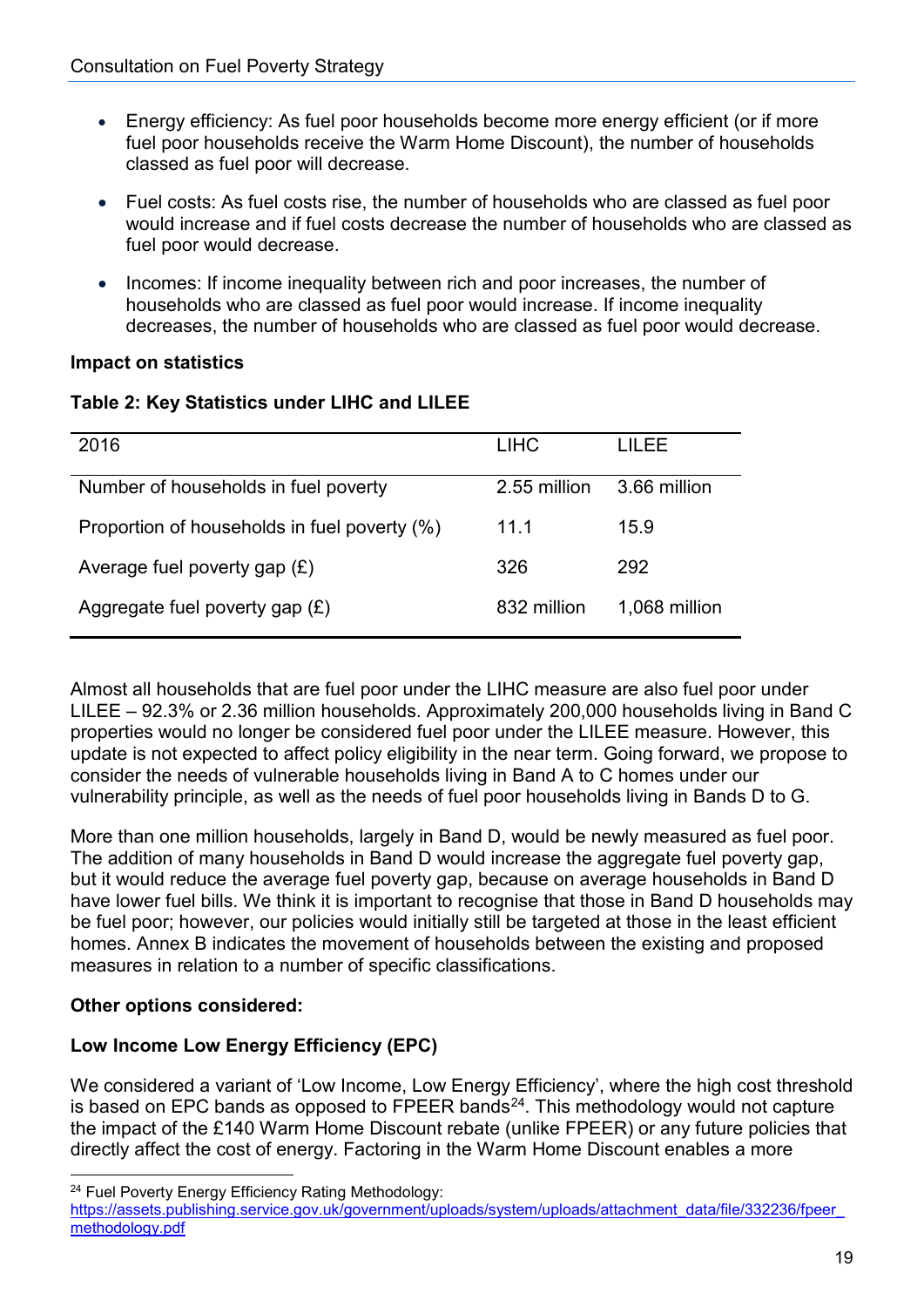flexible approach to measuring progress against the fuel poverty target; for example, households that cannot be improved to Band C could be a priority for bill support in future, so that these households are not left behind.

#### **Scottish definition**

The Fuel Poverty (Target, Definition and Strategy) (Scotland) Bill passed Scottish Parliament on 11 June 2019. This Bill sought to change the definition of fuel poverty to the following:

A household is in fuel poverty if—

(a) the fuel costs necessary for the home in which members of the household live to meet the conditions set out in subsection (2) are more than 10% of the household's adjusted net income, and

(b) after deducting such fuel costs, benefits received for a care need or disability (if any) and the household's childcare costs (if any), the household's remaining adjusted net income is insufficient to maintain an acceptable standard of living for members of the household.<sup>[25](#page-19-0)</sup>

The conditions set out in subsection (2) were that (a) the requisite temperatures are met for the requisite number of hours, and (b) the household's other reasonable fuel needs within the home are met.

If we were to apply a metric based on the proposed Scottish fuel poverty indicators to our 2016 fuel poverty statistics, there would be 4.27 million households classed as fuel poor in England (18.6% of households). Compared to our current LIHC measure, 80% of households that are currently classed as fuel poor under the LIHC measure would also be classed as fuel poor under a metric based on the proposed Scottish fuel poverty indicators.

We considered a metric based on the proposed Scottish indicators, but the LILEE measure is driven by energy efficiency and provides a clearer metric for keeping track of Government progress towards its energy efficiency based statutory fuel poverty target for England. By contrast, the Scottish indicators are predominantly driven by income and fuel prices.

#### **Discussion**

There are two key impacts of updating the LIHC indicator to LILEE:

- The high cost threshold is absolute under LILEE as opposed to relative. The fuel poor population under LILEE is less susceptible to churn, thus making it a more effective measure of progress against the fuel poverty target. This will produce a more linear relationship between the investment made to upgrade homes and the progress made towards the fuel poverty target.
- LILEE broadens the number of households classed as fuel poor by including all households who have a low income living in FPEER Band D, E, F or G, adding a net 1.1 million households to the statistics.

<span id="page-19-0"></span><sup>&</sup>lt;sup>25</sup> For most households, the remaining adjusted net income is insufficient to maintain an acceptable standard of living if it is less than 90% of the minimum income standard applicable to the household after deduction of the notional costs allocated as to (a) rent, (b) council tax and water rates, (c) fuel, (d) childcare. However, if the household is in a remote rural or remote small town or island area, an uplift to the income threshold is applied. <https://www.parliament.scot/parliamentarybusiness/Bills/108916.aspx>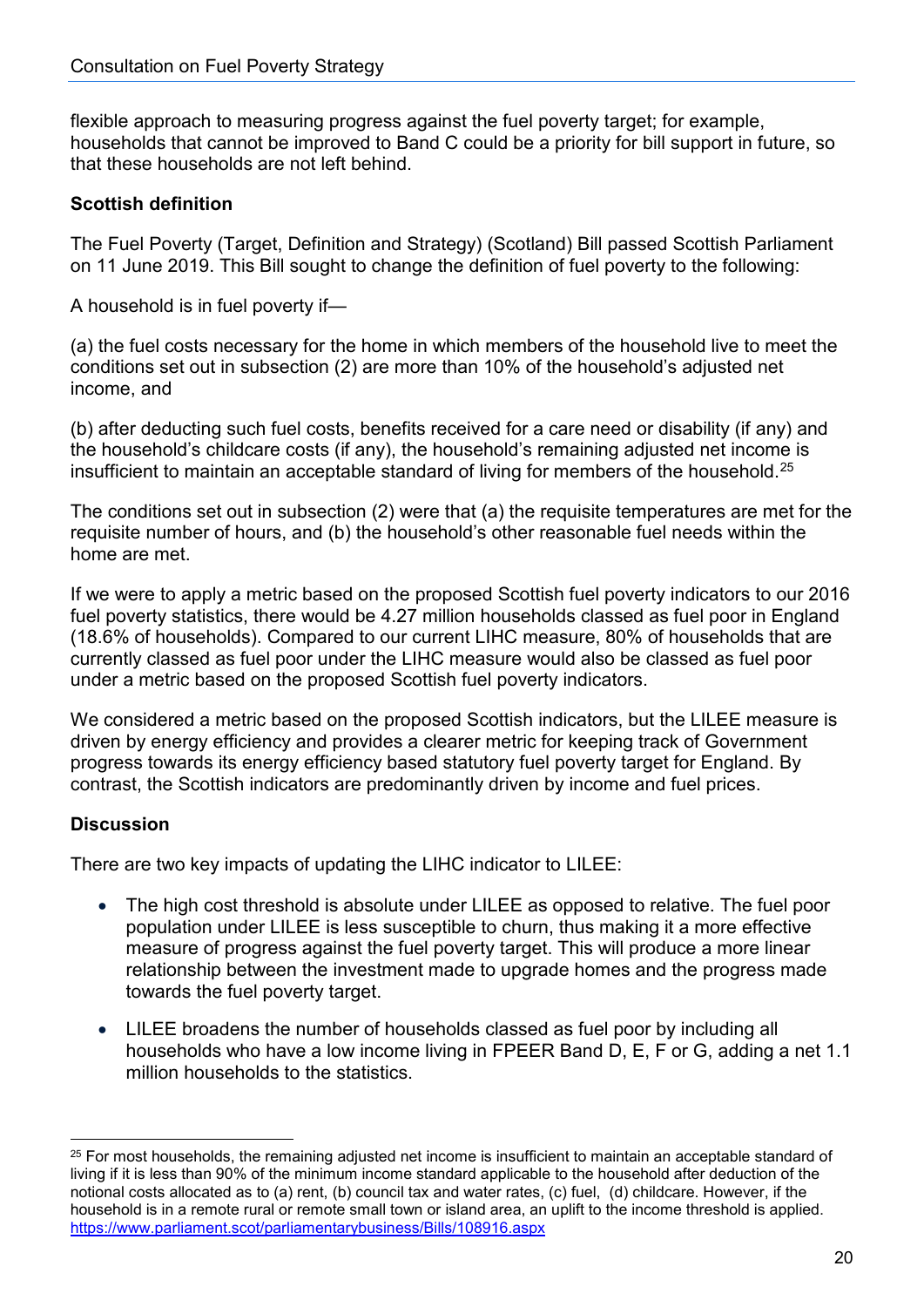**1. Do you agree with the Government's proposal to update the fuel poverty metric to Low Income Low Energy Efficiency? If not, which metric would you prefer and why?**

Please could you cite any evidence for agreeing or disagreeing with this proposal.

- **2. The proposed metric update – LILEE – would necessitate certain updates to the current methodology, namely as regards the high costs threshold, but the other aspects of the current LIHC methodology would not necessarily need updating. Do you have views or evidence on whether Government should update those other aspects of the methodology on the introduction of LILEE, including the following:**
	- **Household energy requirements calculation, including heating regimes[26](#page-20-0)**
	- **Equivalisation factors, for fuel costs and for income[27](#page-20-1)**
	- **Income methodolog[y28](#page-20-2)**
	- **Fuel prices methodology[29](#page-20-3)**

<span id="page-20-0"></span><sup>&</sup>lt;sup>26</sup> Section 5 of [methodology handbook](https://www.gov.uk/government/publications/fuel-poverty-statistics-methodology-handbook)

<span id="page-20-1"></span><sup>&</sup>lt;sup>27</sup> Equivalisation factors are used to account for household composition, see table 10 and 11 of methodology [handbook](https://www.gov.uk/government/publications/fuel-poverty-statistics-methodology-handbook)

<span id="page-20-2"></span> $28$  Section 3 of [methodology handbook](https://www.gov.uk/government/publications/fuel-poverty-statistics-methodology-handbook)

<span id="page-20-3"></span><sup>29</sup> Section 4 of [methodology handbook](https://www.gov.uk/government/publications/fuel-poverty-statistics-methodology-handbook)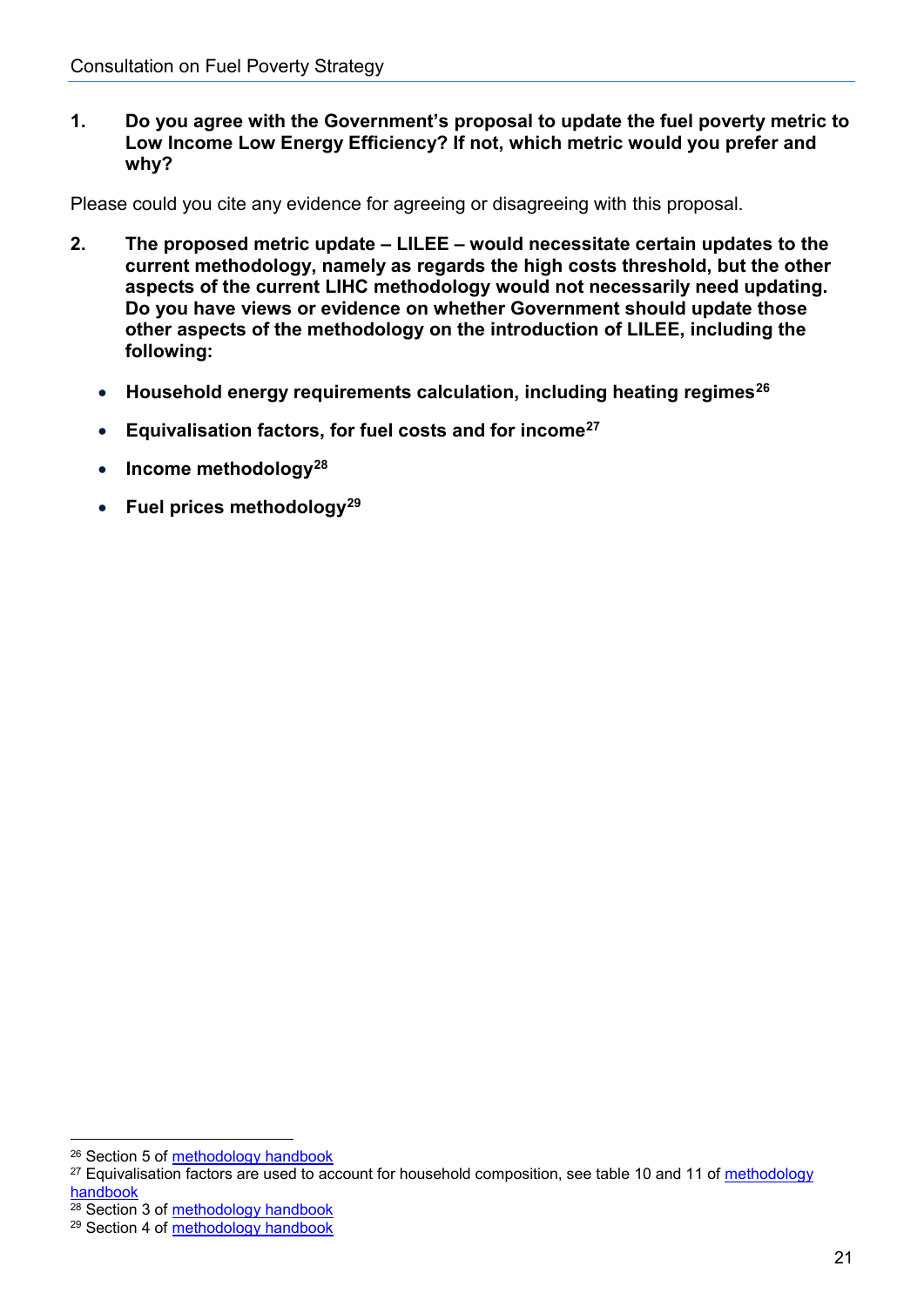## <span id="page-21-0"></span>The fuel poverty target for England

The fuel poverty target was set in the Fuel Poverty (England) Regulations 2014. It requires that as many fuel poor homes as is reasonably practicable achieve a minimum energy efficiency rating of Band  $C^{30}$  $C^{30}$  $C^{30}$ , by the end of 2030. The legislation reads:

*The objective for addressing the situation of persons in England who live in fuel poverty is to ensure that as many as is reasonably practicable of the homes in which such persons live have a minimum energy efficiency rating of Band C as determined by the Fuel Poverty Energy Efficiency Rating Methodology (dated 17th July 2014).[31](#page-21-2)*

Government is minded to retain this target. Band C by the end of 2030 remains an ambitious but achievable target, which is consistent with Clean Growth Strategy commitments.

The Warm Homes and Energy Conservation Act 2000 required Government to set out a fuel poverty strategy specifying interim milestones. The 2015 strategy set out the following interim milestones:

*(i) as many fuel poor homes as is reasonably practicable to Band E by 2020 and* 

*(ii) as many fuel poor homes as is reasonably practicable to Band D by 2025.*

Government engaged with the Committee on Fuel Poverty and several other stakeholders in preparing this consultation. Many of these stakeholders advised that the current milestones and target should be retained, and that Government should focus on setting out an updated policy plan for meeting the existing target and milestones.

**3. Do you agree that Government should retain the current target and interim milestones?**

<span id="page-21-1"></span><sup>&</sup>lt;sup>30</sup> Band C as determined by the Fuel Poverty Energy Efficiency Rating Methodology (dated 17 July 2014) and which can be found [here.](https://assets.publishing.service.gov.uk/government/uploads/system/uploads/attachment_data/file/332236/fpeer_methodology.pdf)

<span id="page-21-2"></span><sup>31</sup> <http://www.legislation.gov.uk/ukdsi/2014/9780111118900/contents>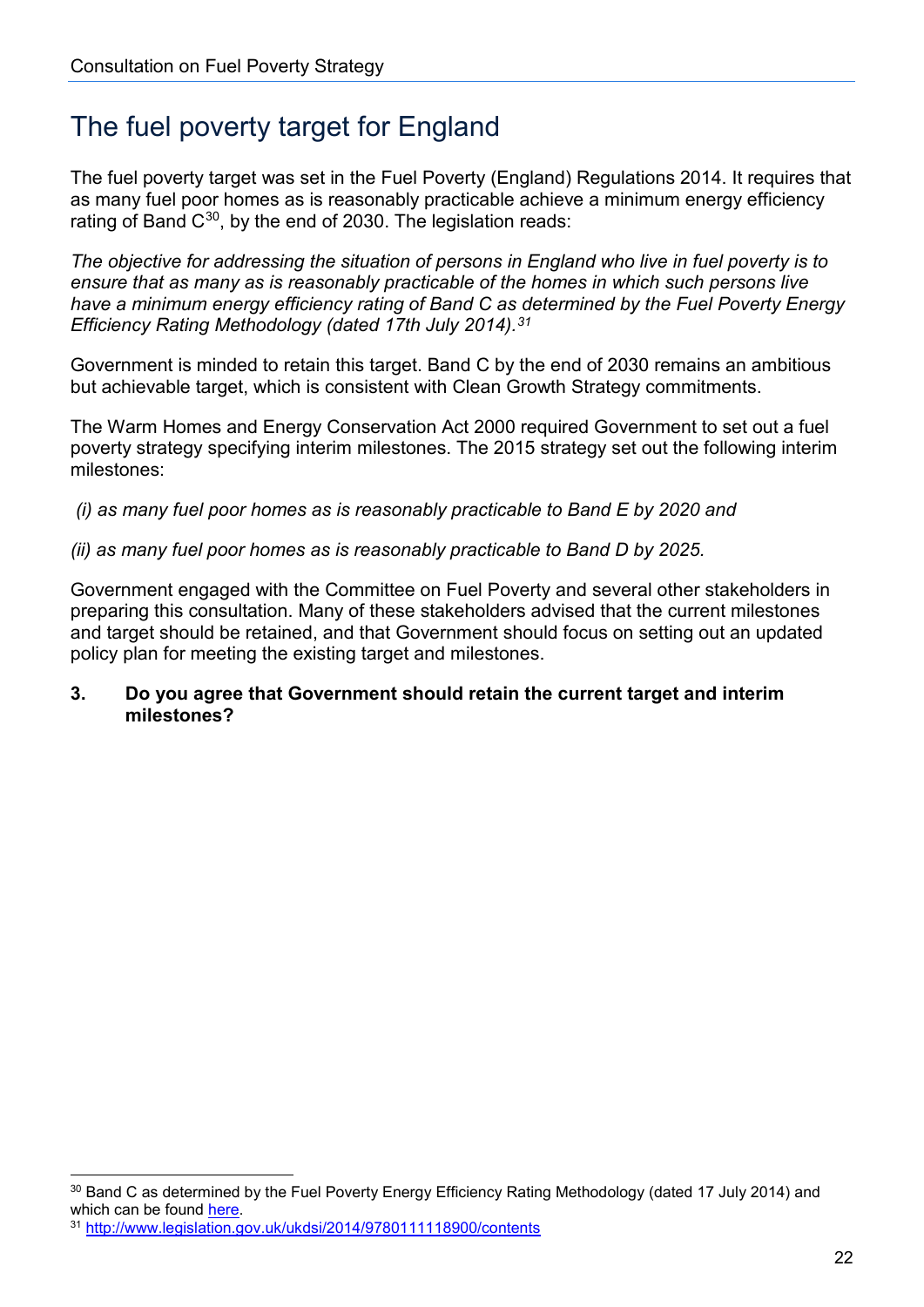## <span id="page-22-0"></span>Our guiding principles for meeting the fuel poverty target

*The 2015 strategy sets out three principles that are designed to guide policymaking. Government has received feedback that these principles remain relevant, but should be more detailed in an updated strategy. Below we set out, in respect of each principle, the way the principle currently operates and potential points of clarification, which we propose would form the basis of a more detailed principle. This consultation seeks views and evidence on updating these guiding principles as well as making some additional changes to the meaning of the vulnerability principle and adding a new sustainability principle.*

**Prioritisation of the most severely fuel poor.** Under this principle – also known as the 'Worst First' principle - Government prioritises households with the largest fuel poverty gaps. In other words, Government aims to help those in the worst homes first. So far, this principle has been reflected in the Minimum Energy Efficiency Standards, which require private landlords of F or G rated properties to improve their properties to an EPC Band E rating or better, by spending up to £3,500 including VAT, which must include their own financial contribution if they cannot source sufficient funds elsewhere. This principle is also reflected in the Energy Company Obligation, where energy suppliers can receive an uplift for treating certain F or G rated properties under ECO Flexible Eligibility.

Energy efficiency schemes such as the Energy Company Obligation face a trade-off between prioritising those who are in the most severe fuel poverty – for example, those in F and G rated properties – and keeping search costs low. An updated 'Worst First' principle would provide an opportunity to clarify the Government's position on this trade-off. We intend to continue to be focused on the worst homes first. This will mean ensuring policy is designed so that the worst remaining fuel poor homes are not left behind. It will not be possible to improve all F&G homes by 2020, which means ensuring that policies are designed so that these homes can continue to be supported alongside making progress to the 2025 milestone and 2030 target.

Currently, if a severely fuel poor household receives support from the Energy Company Obligation, they may only receive one measure. An updated 'Worst First' principle would provide an opportunity to clarify whether energy efficiency schemes such as ECO should take more of a whole house retrofit approach. Some stakeholders have suggested that those in the most severe fuel poverty should receive multiple measures in one visit, to bring them out of fuel poverty sooner and minimise disruption to the household. We welcome views and evidence on to what extent a 'straight to C' approach would improve the lives of those in severe fuel poverty.

#### **4. Do you have views or evidence on our proposal to add more detail on, and clarify, the meaning of the 'Worst First' principle, including the considerations raised above?**

**Supporting the fuel poor with cost-effective policies.** Under this principle, Government prioritises approaches to fuel poverty which provide best value for money for taxpayer funds. As set out in our 2015 strategy, we cannot expect to take action that is not cost-effective when Government faces many contending challenges, and costs should be minimised wherever possible. Government is committed to long-term cost-effectiveness by investing in energy efficiency and innovation. So far, this principle has been reflected for example in the Energy Company Obligation, which is designed to install the most cost-effective measures first, and the Minimum Energy Efficiency Standards.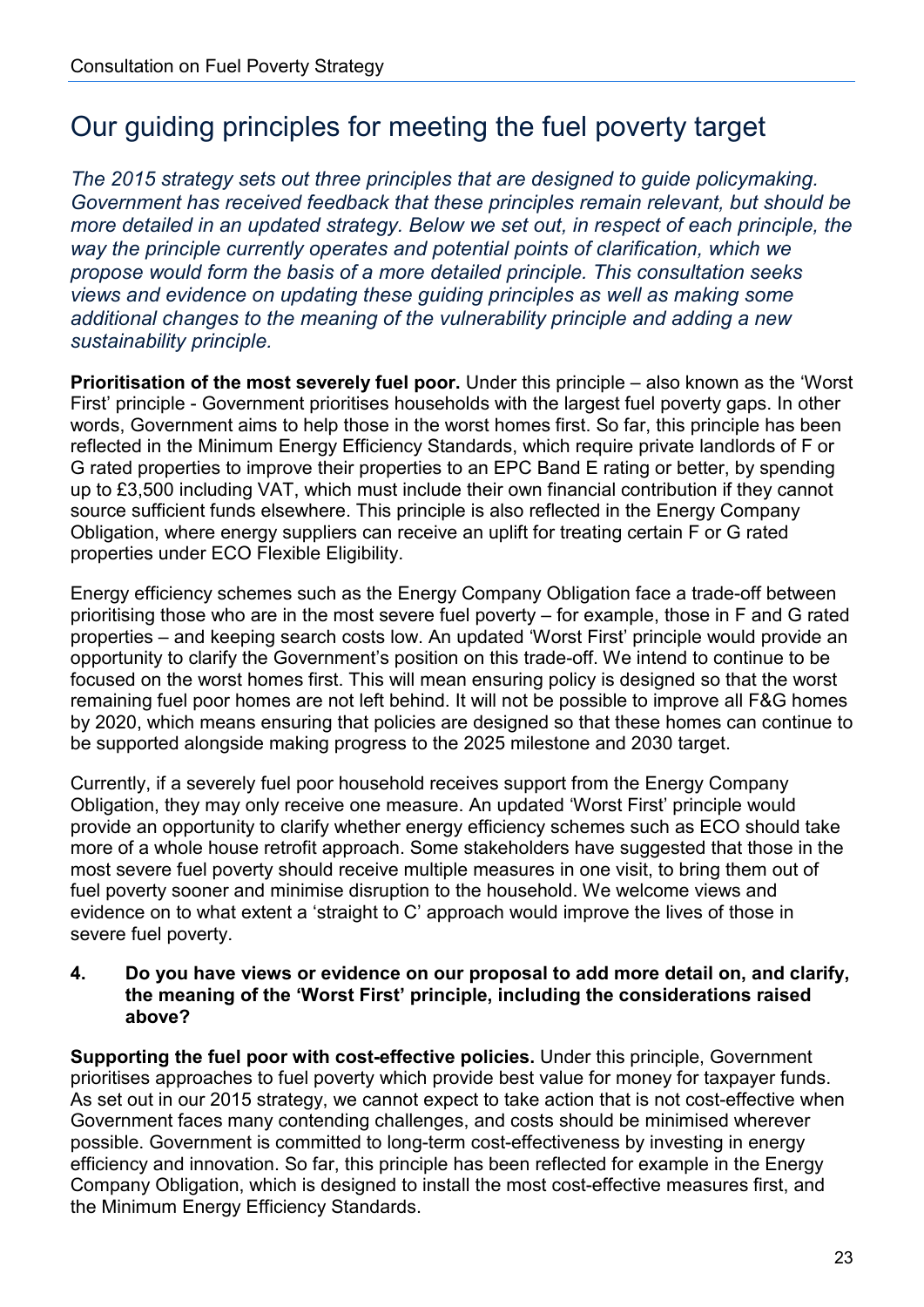Part of cost-effectiveness is the consideration of 'who pays'. Central Government, local authorities, health services, energy companies, and landlords must work together in progressing towards the ambitious fuel poverty target and milestones. This consultation seeks views and evidence on how these groups can work together to deliver the aims of the fuel poverty strategy in a cost-effective way.

Another part of cost-effectiveness is considering the total value of investment required to improve individual homes. Some properties can only be improved to Band C with extensive retrofit measures, which can cost tens of thousands of pounds. Some properties may have a legitimate exemption (e.g. listed status) while yet others may simply never reach Band C regardless of the mix of measures installed. This consultation thus seeks views on the challenges associated with providing effective fuel poverty support across a housing stock with significant variances in underlying energy performance.

#### **5. Do you have views or evidence on our proposal to add more detail on, and clarify, the meaning of the cost-effectiveness principle, including the considerations raised above?**

**Reflecting vulnerability in policy decisions.** In the 2015 strategy, this principle is about considering the particular needs of the sub-set of fuel poor households who are at most risk from cold homes, including the elderly, very young children, and those with long-term mental or physical health conditions or disabilities. This principle recognises that Government should not focus just on the home. When designing policy, it is important to be mindful of the people living in them and that the impact of living in a cold home will vary for different household types.

In practice, current fuel poverty policies extend support to vulnerable people even if they are not technically fuel poor under the Low Income High Cost metric, in order to ensure care for those who could be at risk of poor health, disability or death due to their cold home. For example, ECO Flexible Eligibility allows local authorities to identify 'low income and vulnerable to the cold' households for delivery of ECO measures. This could include support for those who have recently been discharged from the hospital without always needing to calculate the household's fuel costs.

Government proposes to refine the meaning of this principle by clarifying that we will consider the impact of our policies on the health and wellbeing of people on very low incomes, even when they fall outside of the proposed fuel poverty metric. In line with our 'Worst First' principle, our primary focus will continue to be our 2030 energy efficiency target, but there may be cases at the margin where households in homes rated higher than Band D may be vulnerable to the cold. As such, we propose that as we design fuel poverty policies, we should consider as a matter of priority the specific needs of vulnerable households. People may be vulnerable to the effects of living in a cold home if they are of a certain age or living with certain health conditions and we should also consider the needs of such households where they may be at risk of serious health impacts.

An updated 'vulnerability' principle would also provide an opportunity to clarify who is most at risk to the impact of living in a cold home. Government is minded to update the vulnerability principle based on the National Institute for Health and Care Excellence (NICE) guidelines<sup>[32](#page-23-0)</sup> and other relevant evidence, to help make clear which factors make a person more vulnerable to the effects of living in a cold home and should be particularly considered during policy design.

<span id="page-23-0"></span> <sup>32</sup> <https://www.nice.org.uk/guidance/ng6>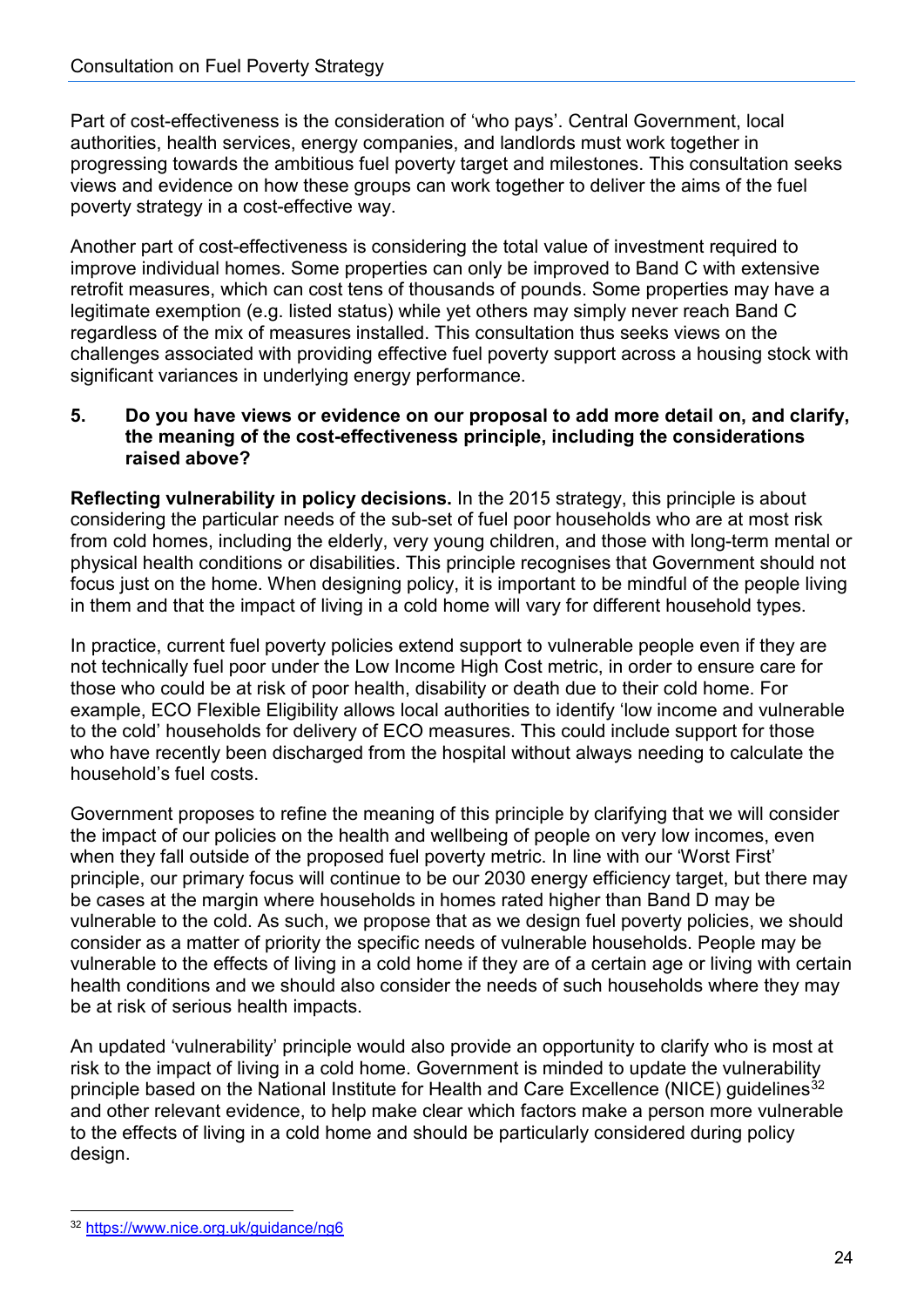#### **6. Do you have views or evidence on our proposal to add more detail on, and clarify, the meaning of the vulnerability principle and, in particular, on our proposed changes to the meaning of the principle?**

**Designing sustainable fuel poverty policies**. Government proposes a new fourth principle, designing sustainable fuel poverty policies. Under this principle, Government would aim to design policies which will benefit fuel poor households in the long term, in line with other Government priorities such as the Clean Growth Strategy<sup>33</sup>, the Clean Air Strategy<sup>[34](#page-24-1)</sup>, and the Industrial Strategy<sup>[35](#page-24-2)</sup>. This principle would also contribute to international commitments such as the United Nations' Sustainable Development Goals<sup>36</sup>.

By incorporating this principle, the revised fuel poverty strategy would support clean, affordable energy for all. It would be short sighted for the revised fuel poverty strategy to support, for example, the installation of heating oil when the Government has committed to net zero carbon emissions by 2050. Although heating oil is a low-cost option for homes off the mains gas grid, the Clean Growth Strategy has already committed to removing it throughout the 2020s because of its harmful effects on the climate and air quality. We also intend to clarify the role of mains gas in meeting the fuel poverty target. The Fuel Poor Network Extension Scheme is an important measure to tackle fuel poverty providing immediate support to help households switch to lower cost fuels. However in order to decarbonise heating it is likely that we will need to stop extending the existing mains gas grid and installing fossil fuel based heating during the 2020s.

In addition, by incorporating this principle, the revised fuel poverty strategy would support the development of an innovative 'smart' energy system with flexible energy usage. Government supports the inclusion of fuel poor households in energy innovation. By supporting the fuel poor to engage in smart energy systems, the fuel poverty strategy would also support the continued growth of the energy efficiency industry, a significant UK employer with turnover of £43 billion in 2018.

Government envisions the revised fuel poverty strategy playing a significant role in supporting health priorities. This draws on evidence that living in a cold home is associated with a range of poor health outcomes and an increased risk of morbidity and mortality for people of all ages<sup>37</sup>. Tackling fuel poverty is important for improving health outcomes and reducing health inequalities, and helping to prevent the major avoidable effects on health during periods of cold weather in England. Taking a long-term view, work on fuel poverty should complement work on health policy.

- **7. Do you agree with our proposal to create a fourth principle on aligning fuel poverty strategy with current and future Government priorities? Do you have views or evidence that may be useful in creating this principle?**
- **8. Would you suggest any other guiding strategic principles? Do you have any other views or evidence on the guiding principles?**

<span id="page-24-0"></span> <sup>33</sup> <https://www.gov.uk/government/publications/clean-growth-strategy>

<span id="page-24-1"></span><sup>34</sup> <https://www.gov.uk/government/publications/clean-air-strategy-2019>

<span id="page-24-2"></span><sup>35</sup> <https://www.gov.uk/government/topical-events/the-uks-industrial-strategy>

<span id="page-24-3"></span><sup>36</sup> <https://www.un.org/sustainabledevelopment/energy/>

<span id="page-24-4"></span><sup>37</sup> <https://www.nice.org.uk/guidance/ng6>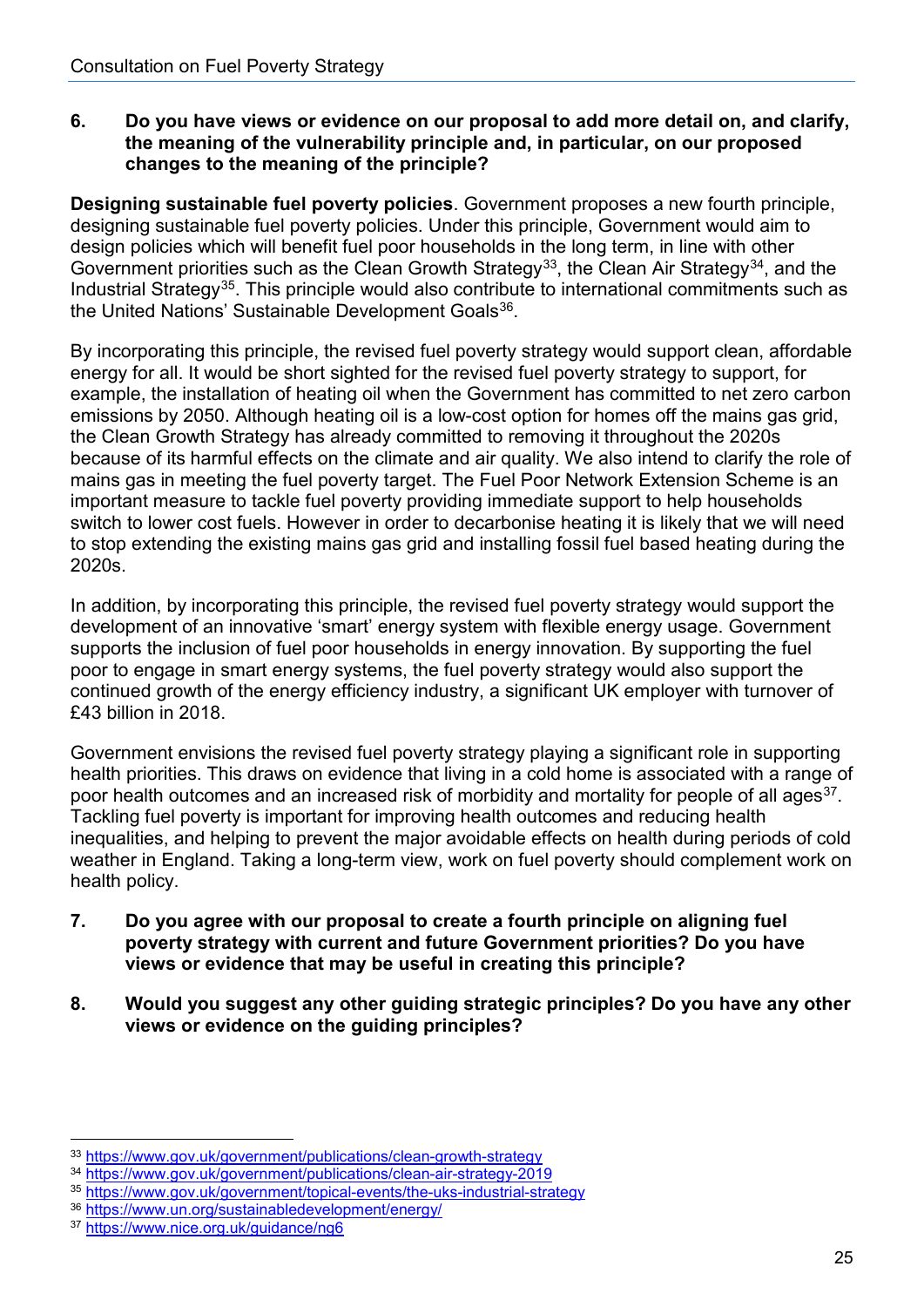### <span id="page-25-0"></span>The strategic approach in the future

*For each of the eight strategic challenges identified in the 2015 strategy, Government set out forward-looking commitments to underpin progress towards the fuel poverty target. We are proposing to reform this section of the strategy into a plan to meet the*  fuel poverty target. Where possible we intend to set out the schemes in place, or *committed elsewhere, that will make a contribution to overcoming each challenge and tackling fuel poverty. We intend to review previous Government commitments and set out a new policy plan with updated commitments for meeting the 2030 fuel poverty target.*

*In this section we set out the eight challenges from the 2015 strategy and include examples of current activity, as well as commitments made elsewhere, which are helping to overcome each challenge. We are seeking views on what else should be included in the fuel poverty strategy to overcome each challenge and improve the lives of fuel poor households. This may include suggestions for additional policy interventions, commitments that should be retained from the 2015 Strategy or new commitments that Government should make to drive additional progress and guide future policy making. Suggested actions should support the strategy's guiding principles of targeting the worst homes first, designing cost-effective policies, and reflecting vulnerability in policy decisions. Please provide evidence to support your response.*

#### <span id="page-25-1"></span>Improving energy efficiency standards in fuel poor homes

Improving energy efficiency is the best long-term solution to tackling fuel poverty. Meeting the 2030 fuel poverty target requires facing up to the challenge of delivering millions of energy efficiency measures to transform the domestic housing stock.

Examples of current key activity addressing this challenge include ECO and the Minimum Energy Efficiency Standards for the private rented sector. In terms of examples of commitments made elsewhere, the Clean Growth Strategy made a series of commitments relevant to home energy efficiency, which we intend to adopt as part of a refreshed policy plan to improve the energy efficiency standards in fuel poor households:

- The Clean Growth Strategy (CGS) reaffirmed that fuel poor households should achieve this FPEER Band C standard by 2030 as far as reasonably practicable.
- The CGS committed to extend support for energy efficiency at least at the current level of ECO to 2028. In line with that commitment, Government will consider the strategic objectives for the successor ECO scheme and what are the most effective and efficient policy delivery mechanisms of meeting those objectives.
- In line with the CGS commitment, Government will look at a long term trajectory to improve the energy performance standards of privately rented homes, with the aim of upgrading as many as possible to EPC Band C by 2030 where practical, cost-effective and affordable. Government will also look at how social housing can meet similar standards over this period.
- **9. Keeping in mind the strategy's guiding principles, what policies might be included in a policy plan to improve energy efficiency for households in fuel poverty?**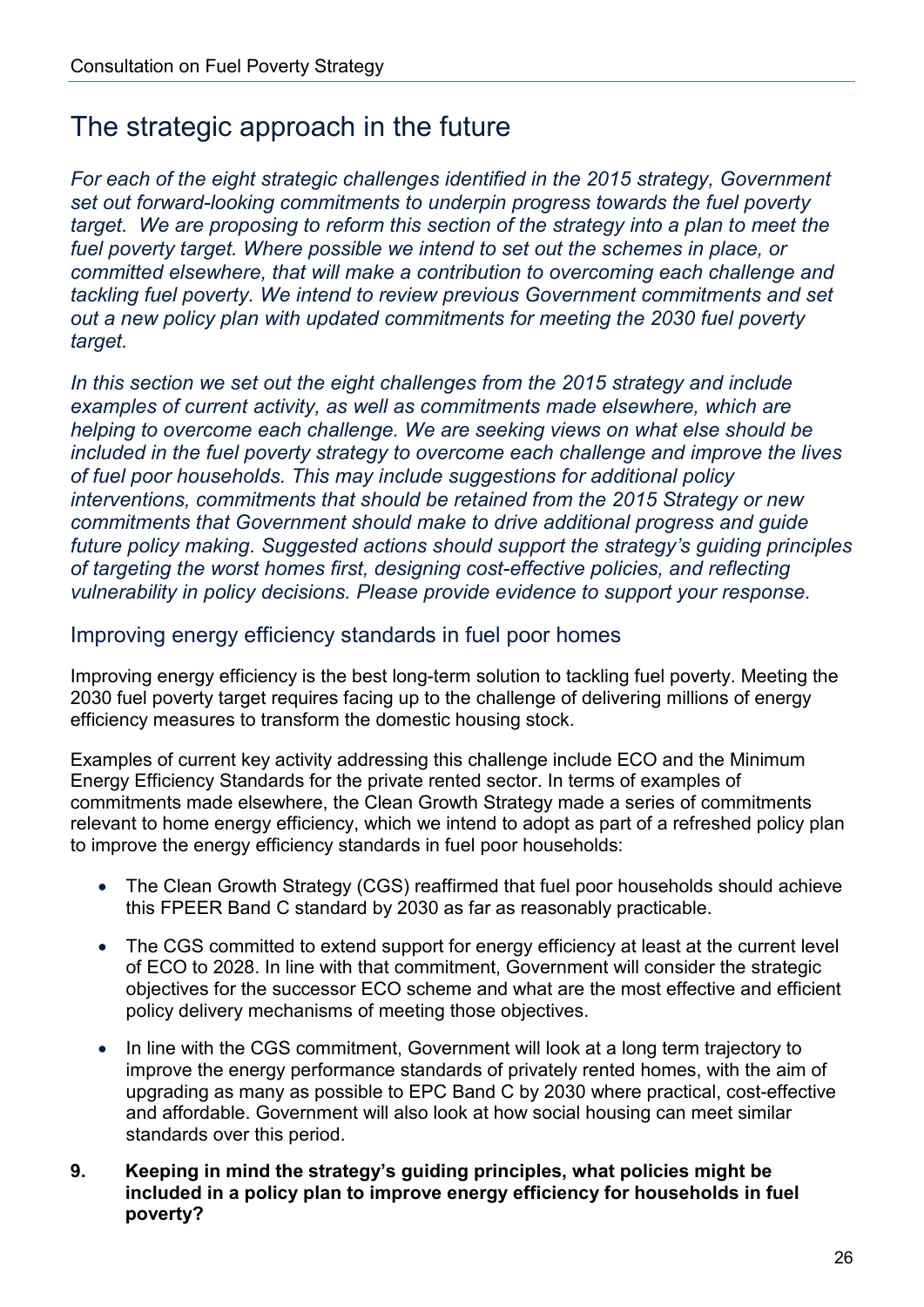**10. What commitments, whether new or retained from the 2015 strategy, might supplement the policy plan in the updated strategy to improve energy efficiency for households in fuel poverty?**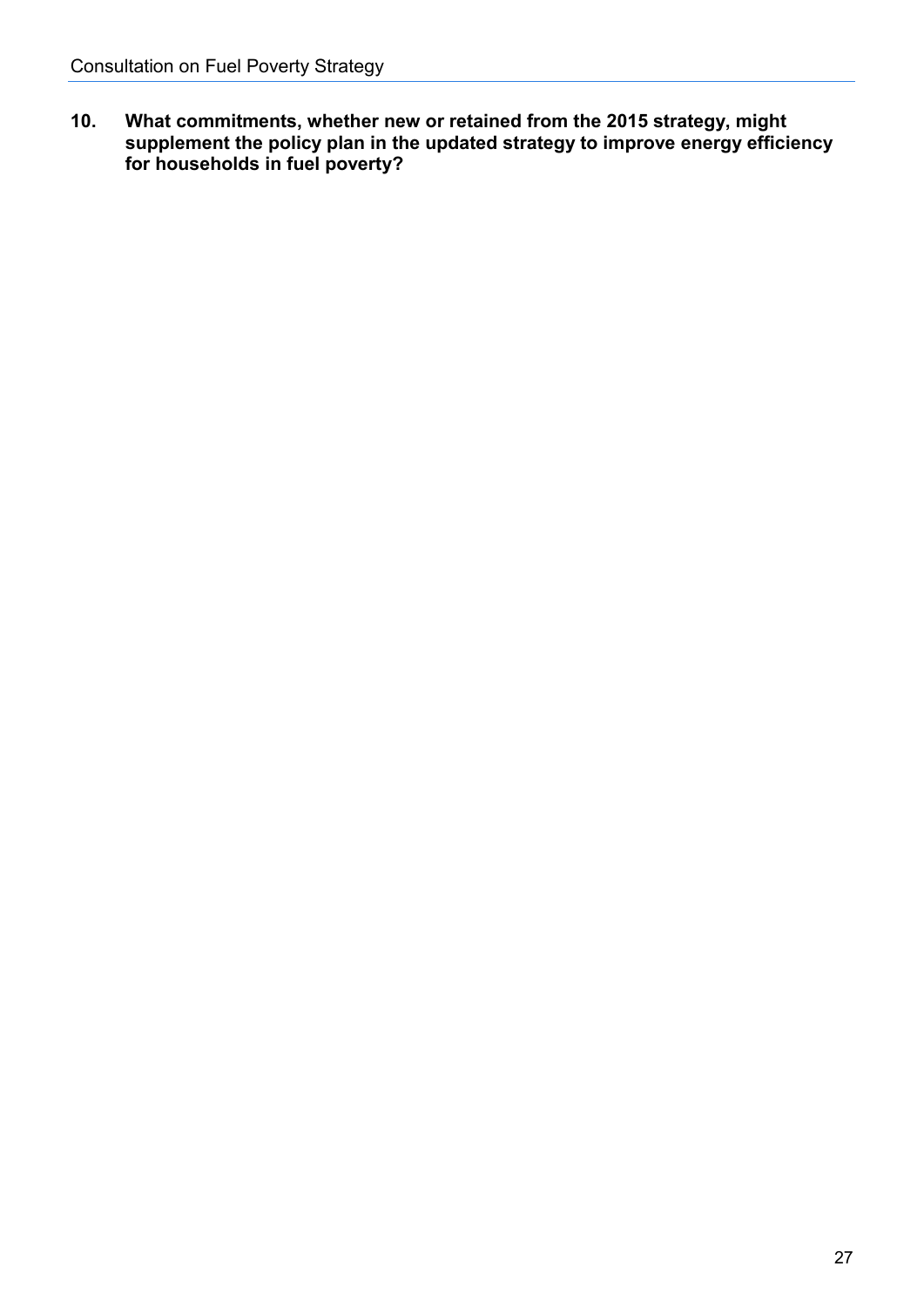#### <span id="page-27-0"></span>Working together to help the fuel poor through partnership and learning

Fuel poverty is a societal issue which Government cannot and should not seek to tackle alone. The most effective and innovative approaches are most likely to emerge when partners join their efforts and expertise. Effective partnerships between Government departments, local authorities, the energy sector, health sector, charities and academics are essential to tackling fuel poverty.

There are many examples of effective partnership working that is helping to address fuel poverty. Examples include:

- Many local authorities, energy suppliers, gas networks and clinical commissioning groups are working together to identify where support is needed most and to use funding more flexibly. For example, organisations have worked to bring together support from the Energy Company Obligation and the National Grid Affordable Warm Solutions' Warm Homes Fund, alongside contributions from the health sector.
- The Seasonal Health Interventions Network (SHINE) was first launched by Islington Council in 2010 but has since expanded to support those at risk from fuel poverty throughout London.
- National Energy Action play a leading role in fostering partnership working for example through the Warm and Safe Homes awards, which provide funding to organisations to run community events at a local level to help vulnerable people with their energy needs.
- As an outcome of Green Great Britain Week in October 2018 a working group on fuel poverty and cold related ill-health has been established including representatives from the Department of Health and Social Care, NHS England, Public Health England, BEIS, National Energy Action and Citizens Advice. The group seeks to foster partnerships and collaboration on fuel poverty and health.
- The EU Energy Poverty Observatory aims to engender transformational change in knowledge about the extent of energy poverty in Europe and is facilitating the sharing of knowledge and best practice on fuel poverty.
- **11. Keeping in mind the strategy's guiding principles, what policies might be included in a policy plan to improve partnership and learning on fuel poverty?**
- **12. What commitments, whether new or retained from the 2015 strategy, might supplement the policy plan in the updated strategy to improve partnership and learning on fuel poverty?**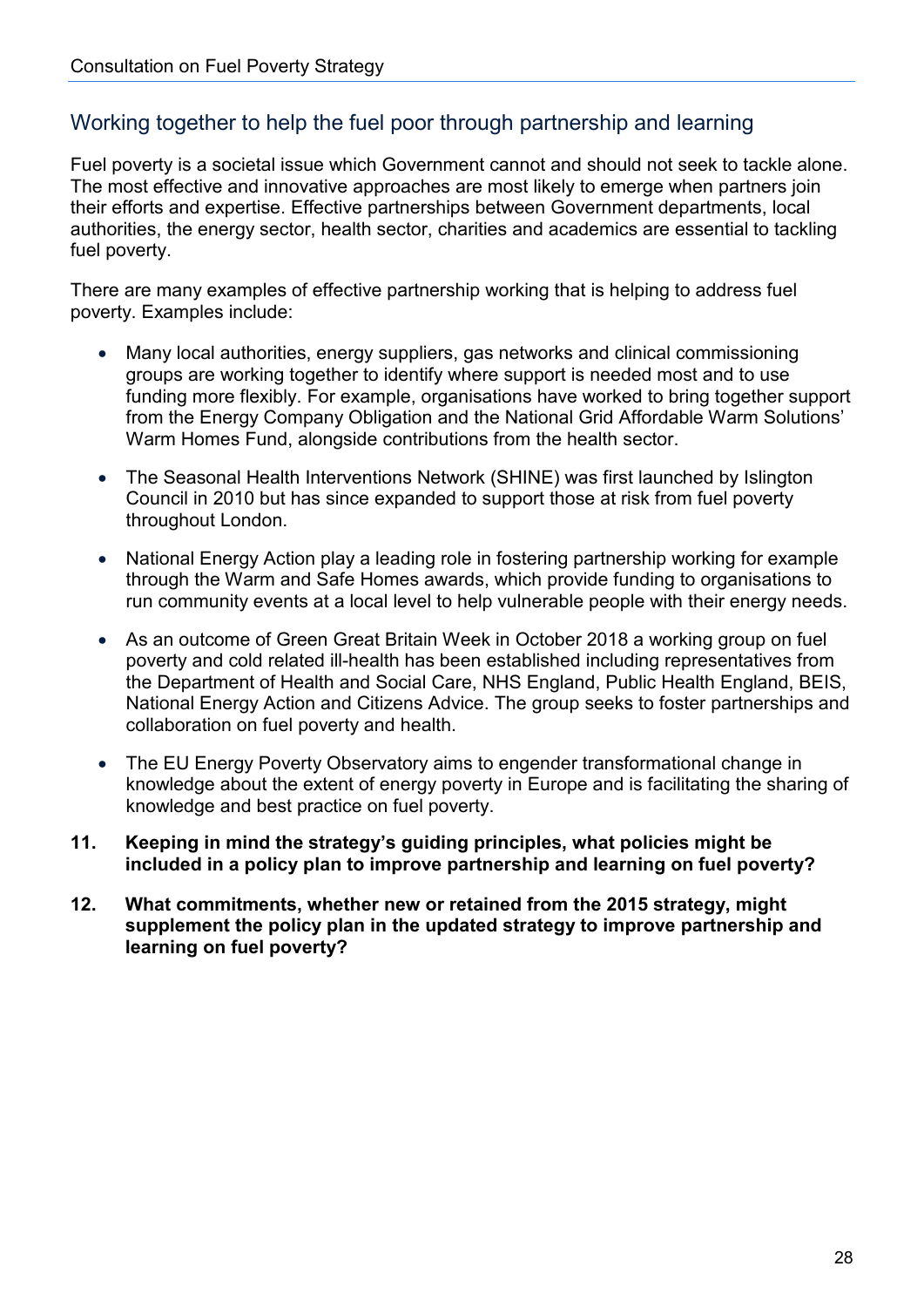#### <span id="page-28-0"></span>Increasing effective targeting of fuel poor households

It is important to ensure that support is directed towards those that need it most and that the costs of delivering energy efficiency improvements are minimised as far as practical through effective targeting.

Examples of work that is focused on this challenge include:

- The Digital Economy Act 2017<sup>[38](#page-28-1)</sup> created powers to facilitate greater data sharing between certain public authorities and licensed gas and electricity suppliers.
- The Warm Home Discount rebates continue to be delivered automatically for around 1 million lower income pensioners' households. Government aims to enable more fuel poor households to receive automatic rebates in future.
- Energy suppliers are able to data match with the Department of Work and Pensions to verify eligibility for the Affordable Warmth group in the Energy Company Obligation.
- The non-gas map<sup>[39](#page-28-2)</sup> brought together data on the proximity of homes to a gas main with information on fuel poverty and energy efficiency. Many local authorities and part of the energy sector are working with partner organisations to map housing stock and create mapping tools to guide policy targeting.
- **13. Keeping in mind the strategy's guiding principles, what policies might be included in a policy plan to improve targeting for households in fuel poverty?**
- **14. What commitments, whether new or retained from the 2015 strategy, might supplement the policy plan in the updated strategy to improve targeting for households in fuel poverty?**

<span id="page-28-1"></span> <sup>38</sup> <http://www.legislation.gov.uk/ukpga/2017/30/contents/enacted>

<span id="page-28-2"></span><sup>39</sup> <https://www.nongasmap.org.uk/>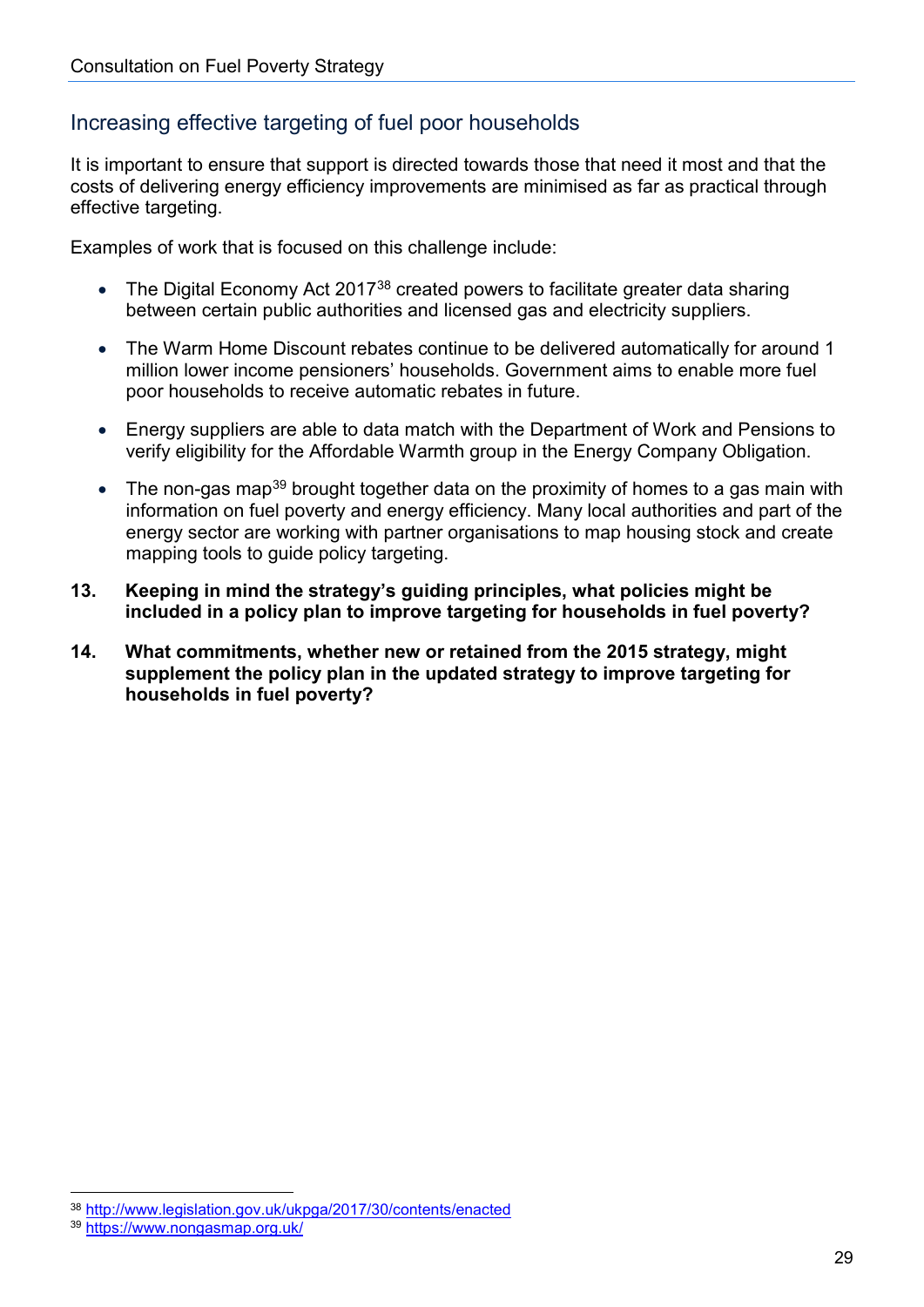#### <span id="page-29-0"></span>Improving the reach of support for certain high cost homes

There is no one size fits all approach to address fuel poverty. Certain types of home have particular challenges, such as the mix of more expensive and often higher carbon heating in homes that are not connected to the main gas grid, or challenges with park homes or houses of multiple occupation. It is important to recognise these challenges in the design and delivery of the support that will be required to meet the fuel poverty target.

Examples of work that is helping to improve reach to certain high cost homes include:

- Ofgem's Fuel Poor Network Extension Scheme (FPNES) which has a target to connect up to 91,000 fuel poor households to the mains gas grid by 2021.
- In 2017 National Grid and Community Interest Company Affordable Warmth Solutions announced a £150m Warm Homes Fund to be delivered over 3 years. The fund focuses on the gas heating systems to complement FPNES and other central heating solutions, including renewable heating for households in more remote rural locations that cannot be cost effectively connected to the mains gas grid.
- The Domestic RHI Amendment Regulations 2018 introduced assignment of rights to the Domestic Renewable Heat Incentive, to help householders access finance to overcome the upfront cost of a renewable heating system.
- Under Warm Home Discount Industry Initiatives energy suppliers are innovating the delivery of energy bill rebates to ensure park home residents can benefit from bill support, even though many residents do not have an individual energy supply account.
- The Energy Company Obligation includes uplifts for certain measures delivered to nongas homes to incentivise delivery and requires a minimum of 15% of support to be delivered in rural communities.
- **15. Keeping in mind the strategy's guiding principles, what policies might be included in a policy plan to support households in fuel poverty in high cost homes?**
- **16. What commitments, whether new or retained from the 2015 strategy, might supplement the policy plan in the updated strategy to support households in fuel poverty in high cost homes?**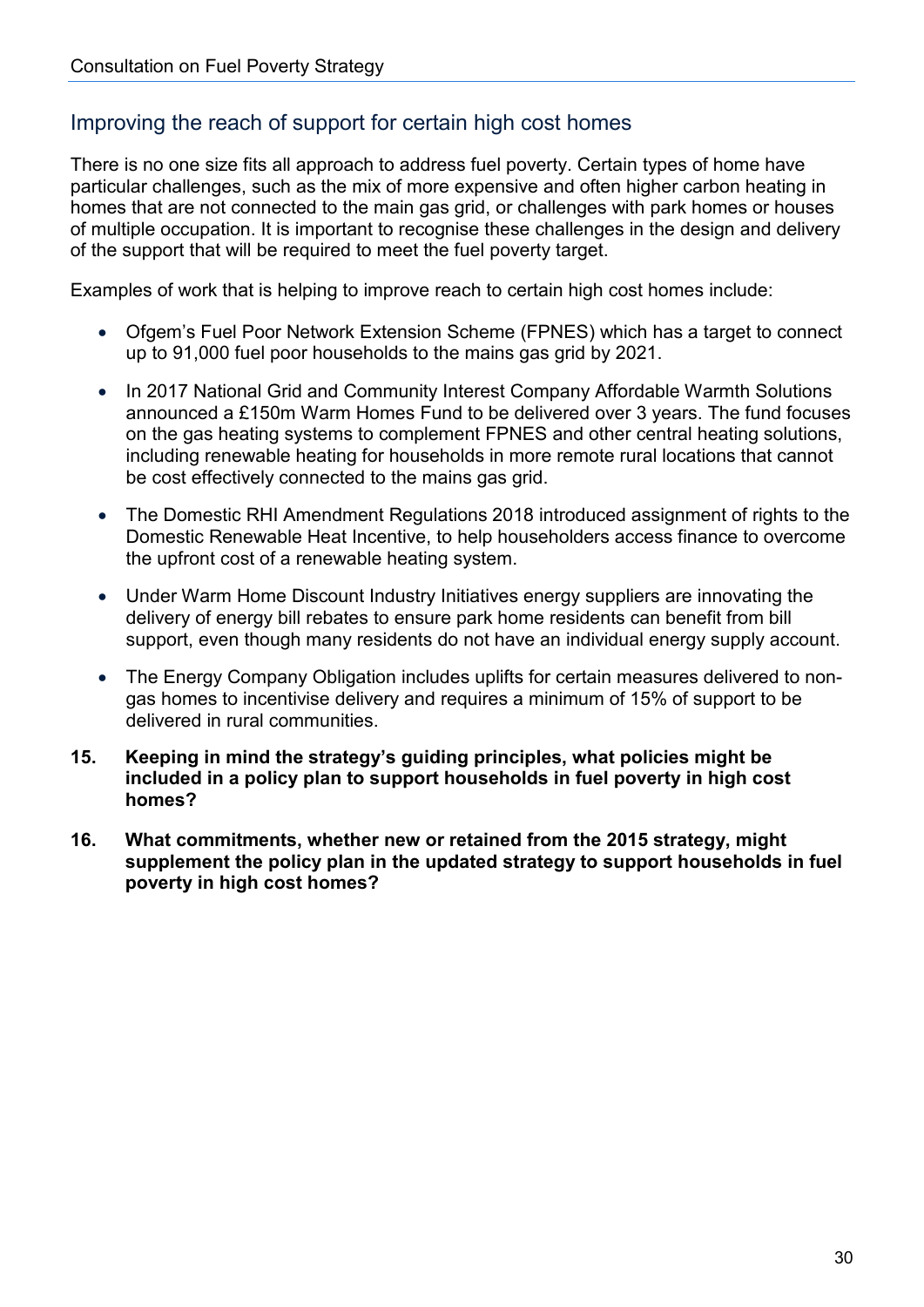#### <span id="page-30-0"></span>Improving the reach of support to certain low income households

Just as there is no one size fits all for homes, different approaches will be required to support individuals and families. Government seeks to remove barriers to support for all households. A particular focus is on those low income households who are most at risk of harm from living in a cold home, in line with the updated vulnerability principle as proposed in this consultation.

Examples of work that is improving the reach of support to certain low income households include:

- ECO Flexible Eligibility enables local authorities to identify 'low income and fuel poor' households and 'low income and vulnerable to the cold' households for delivery of ECO measures, ensuring that households who are not in receipt of means tested benefits are not excluded. Many local authorities are working with the health sector to set criteria for the identification of households vulnerable to the cold based upon risk of the impact of living in a cold home.
- Local authorities are working with Clinical Commissioning Groups to use the Better Care Fund and the Disabled Facilities Grant in combination with energy efficiency funding to ensure that homes are fit for purpose and people are able to stay in their homes for longer – in line with the Industrial Strategy Mission to ensure that people can enjoy at least an extra 5 years of healthy independent life by 2035, while narrowing the gap between the experience of the richest and poorest.
- Local authorities, including those that participated in the 2015 Health Booster Fund, are pioneering innovative 'warmth on prescription' referral routes. Cornwall Council and Citizens Advice were commissioned by Government to produce a good practice toolkit on cold home referrals. [40](#page-30-1)
- **17. Keeping in mind the strategy's guiding principles, what policies might be included in a policy plan to improve support for low income households who are most at risk for adverse health outcomes from living in a cold home?**
- **18. What commitments, whether new or retained from the 2015 strategy, might supplement the policy plan in the updated strategy to improve support for low income households who are most at risk for adverse health outcomes from living in a cold home?**

<span id="page-30-1"></span> <sup>40</sup> [http://www.instituteofhealthequity.org/resources-reports/cold-homes-and-health-referral-toolkits-to-tackle-fuel](http://www.instituteofhealthequity.org/resources-reports/cold-homes-and-health-referral-toolkits-to-tackle-fuel-poverty-across-england)[poverty-across-england](http://www.instituteofhealthequity.org/resources-reports/cold-homes-and-health-referral-toolkits-to-tackle-fuel-poverty-across-england)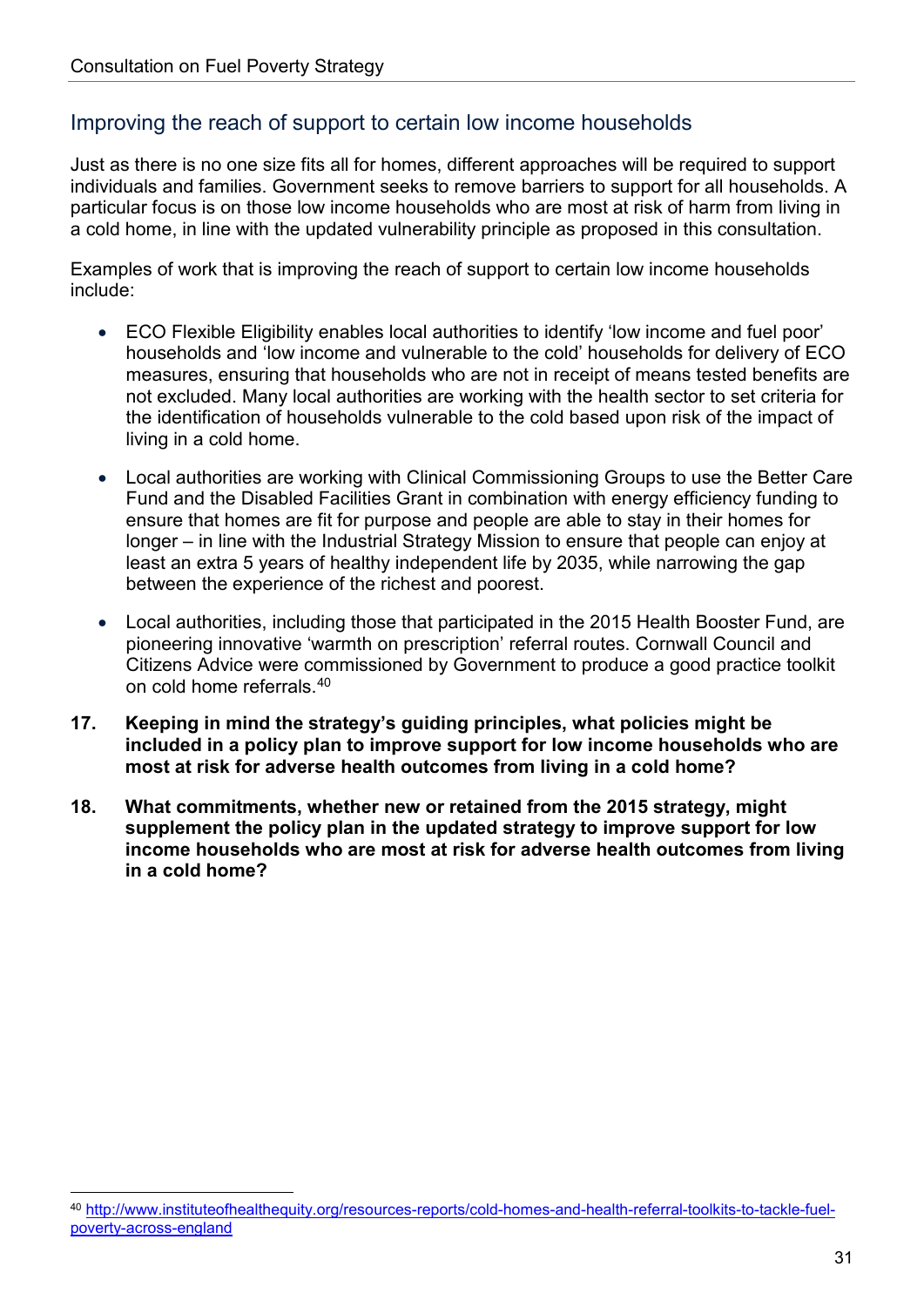#### <span id="page-31-0"></span>Tackling the financial burden of energy bills for those on low incomes

Energy efficiency upgrades are the most effective way to support those facing fuel poverty in a lasting way. However, upgrading our housing stock takes time and it is important that all low income households are able to afford to heat their homes. This is why Government has a number of schemes in place that provide direct support in the interim to help ease the financial burden of energy bills, particularly over the winter months.

The 2015 strategy set out the policies through which Government is currently addressing the challenge of the financial burden of energy bills:

- The Warm Home Discount provides over 2 million low income and vulnerable households with a rebate of £140 off their winter energy bill. The scheme will continue until at least 2021.
- Winter Fuel Payments provide all pensioner age households with a payment between £200-£300 each winter to help older people heat their homes over the winter months.
- Cold Weather Payments provide an additional £25 payment to low income and vulnerable households if the average temperature in an area is recorded as, or forecast to be, zero degrees Celsius or below for 7 consecutive days.

Decisions will need to be made on whether these remain the right policy levers, and the appropriate policy mix for addressing the financial burden of energy bills going forward. The Government will consider the effectiveness of these measures in the context of existing commitments, such as retaining Winter Fuel Payments in their current form, and alongside wider ambitions for reform, such as improving targeting of the Warm Home Discount scheme.

- **19. Keeping in mind the strategy's guiding principles, what policies might be included in a policy plan to decrease the financial burden of energy bills for households in fuel poverty?**
- **20. What commitments, whether new or retained from the 2015 strategy, might supplement the policy plan in the updated strategy to decrease the financial burden of energy bills for households in fuel poverty?**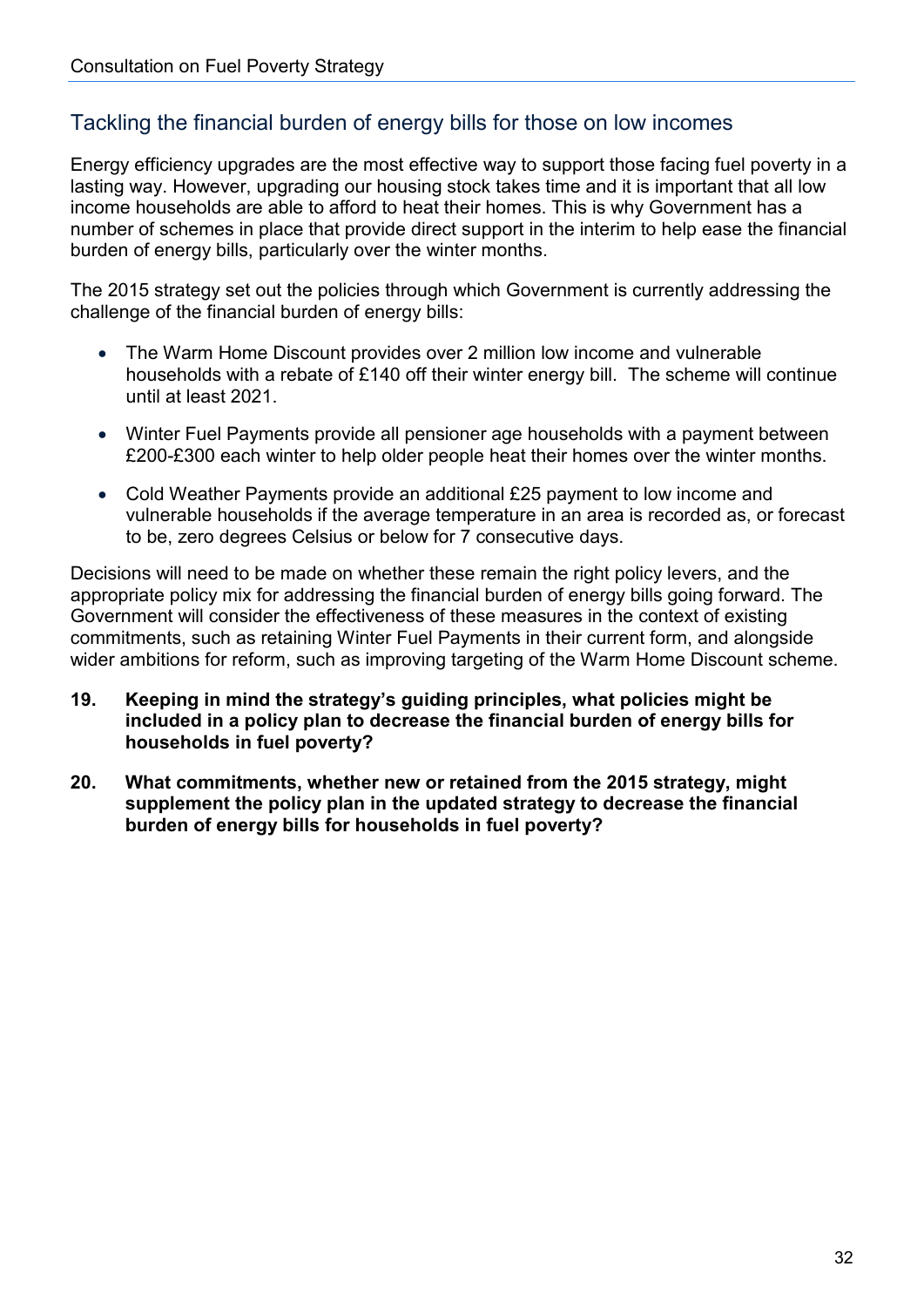#### <span id="page-32-0"></span>Ensuring the fuel poor are able to get maximum benefit from a fair and functioning energy market

It is important that all consumers are able to afford to heat their home. The impact of increases in energy prices and poor value tariffs will place the largest burden on those with the least ability to pay. Whilst energy efficiency is the best long term solution, it will always be important that all low income and vulnerable consumers have access to a fair and functioning energy market. In this context vulnerability means those that may suffer such detriment in line with Ofgem's Vulnerability Strategy.[41](#page-32-1)

Since the 2015 fuel poverty strategy was published, significant attention has been drawn to the topic of energy affordability, including the related issues of self-disconnection, self-rationing and 'energy in arrears'. At its most stark this may mean households with a pre-payment meter are unable to afford to top up their meter to provide essential energy services and lead to households rationing their energy consumption. While there has been significant progress in reducing the number of credit meter disconnections, which have fallen from 210 in 2016 to only 17 in 2017<sup>42</sup>, Ofgem have expressed concern that this "is shifting to people self-disconnecting while using a prepayment meter".<sup>[43](#page-32-3)</sup> Self-disconnection and self-rationing can have a range of impacts, particularly on health over winter and 'energy in arrears'[44](#page-32-4) could increase suppliers' costs which may be passed on to all consumers. Ofgem has recently concluded a call for evidence on prepayment meter self-disconnection and self-rationing but the extent of these issues and groups of consumers likely to be affected have proved difficult to quantify and assess. Some stakeholders have suggested that energy affordability should be considered more explicitly in the fuel poverty strategy and so we welcome views and evidence in particular on what policies might be included in a policy plan to address energy affordability.

Examples of action that is helping to ensure that these consumers have access to a fair and functioning energy market include:

- In 2018 Government introduced the Domestic Gas and Electricity (Tariff Cap) Act requiring Ofgem to set a cap on standard variable and default energy tariffs. The price cap came into force in January 2019 and now protects 11 million households from excessive prices until the conditions for effective competition are in place. Without the cap in place these customers would be paying on average £75-100 more for their energy.
- As part of the Future Energy Retail Market Review, announced in November 2018, the Government and Ofgem is considering how to promote a competitive and innovative retail market in which all customers can benefit from the transition to a smarter, more flexible energy system. As part of this, the review is considering whether the right incentives exist for suppliers to serve fuel poor and vulnerable customers and whether these customers are able to access the full range of offers and products available. The review will consider whether changes are required to ensure the right incentives are in place for suppliers to meet the needs of fuel poor and vulnerable customers.

<span id="page-32-1"></span> <sup>41</sup> [https://www.ofgem.gov.uk/about-us/how-we-work/working-consumers/protecting-and-empowering-consumers](https://www.ofgem.gov.uk/about-us/how-we-work/working-consumers/protecting-and-empowering-consumers-vulnerable-situations/consumer-vulnerability-strategy)[vulnerable-situations/consumer-vulnerability-strategy](https://www.ofgem.gov.uk/about-us/how-we-work/working-consumers/protecting-and-empowering-consumers-vulnerable-situations/consumer-vulnerability-strategy)

<span id="page-32-2"></span><sup>42</sup> Discussed on page 38 of 'Vulnerable Consumers in the Energy Market': [https://www.ofgem.gov.uk/publications](https://www.ofgem.gov.uk/publications-and-updates/vulnerable-consumers-energy-market-2018)[and-updates/vulnerable-consumers-energy-market-2018](https://www.ofgem.gov.uk/publications-and-updates/vulnerable-consumers-energy-market-2018)

<span id="page-32-4"></span><span id="page-32-3"></span><sup>43</sup> <https://www.ofgem.gov.uk/publications-and-updates/updating-ofgem-consumer-vulnerability-strategy-cvs2025> <sup>44</sup> Where credit meter customers are unable to pay for their energy but cannot be disconnected or required to install a Pre-Payment Meter because it would not be safe or practical to do so.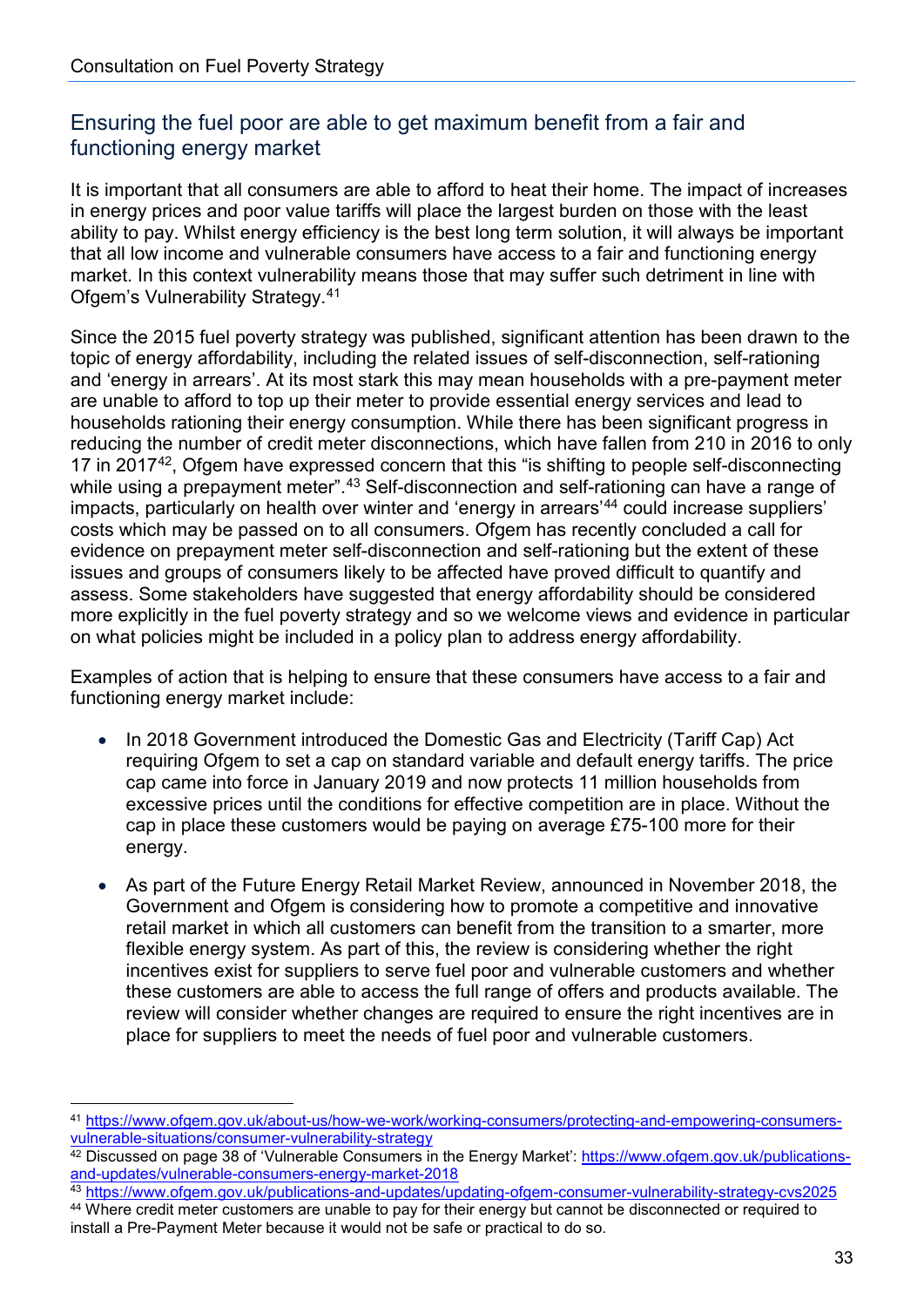- The Big Energy Saving Network, developed and funded by BEIS, provides face to face support to switch and save for vulnerable and low income consumers, through trained energy champions, from community and voluntary groups across GB. This programme has reached over 600,000 consumers since its inception in 2013/14. From 2018/19 this has been led by Citizens Advice, who will strengthen the impact of the programme by integrating it into their wider consumer advice offering.
- The smart meter rollout will support the transition to a smarter energy system and encourage consumers to be better informed and engaged. Smart meters offer a range of intelligent functions, provide consumers with near real time information on their energy use, and bring an end to estimated billing. With accurate information on their In-Home Displays (IHDs), consumers can easily understand how they can make small changes to the way they use energy in order to use less and save money on their bills. This information can help them choose a better tariff or inform their decision about switching their energy supplier, increasing their savings even further.
- Ensuring that vulnerable and low income consumers benefit from the smart meter rollout is one of the main aims of the programme's consumer engagement strategy. The Government has put comprehensive consumer protections in place, including a regulatory framework that protects the privacy of individuals. We've established a Code of Practice which sets out mandatory minimum standards for the installation experience. Alongside the core benefits of smart metering, Government recognises the potential for innovation using smart meter data and are taking steps to support this innovation. BEIS launched the Smart Energy Savings (SENS) Competition in February 2019 to support the development and trialling of products and services that can deliver energy savings through improved feedback and advice.
- **21. Keeping in mind the strategy's guiding principles, what policies might be included in a policy plan to create a fairer energy market for households in fuel poverty?**
- **22. What commitments, whether new or retained from the 2015 strategy, might supplement the policy plan in the updated strategy to create a fairer energy market for households in fuel poverty?**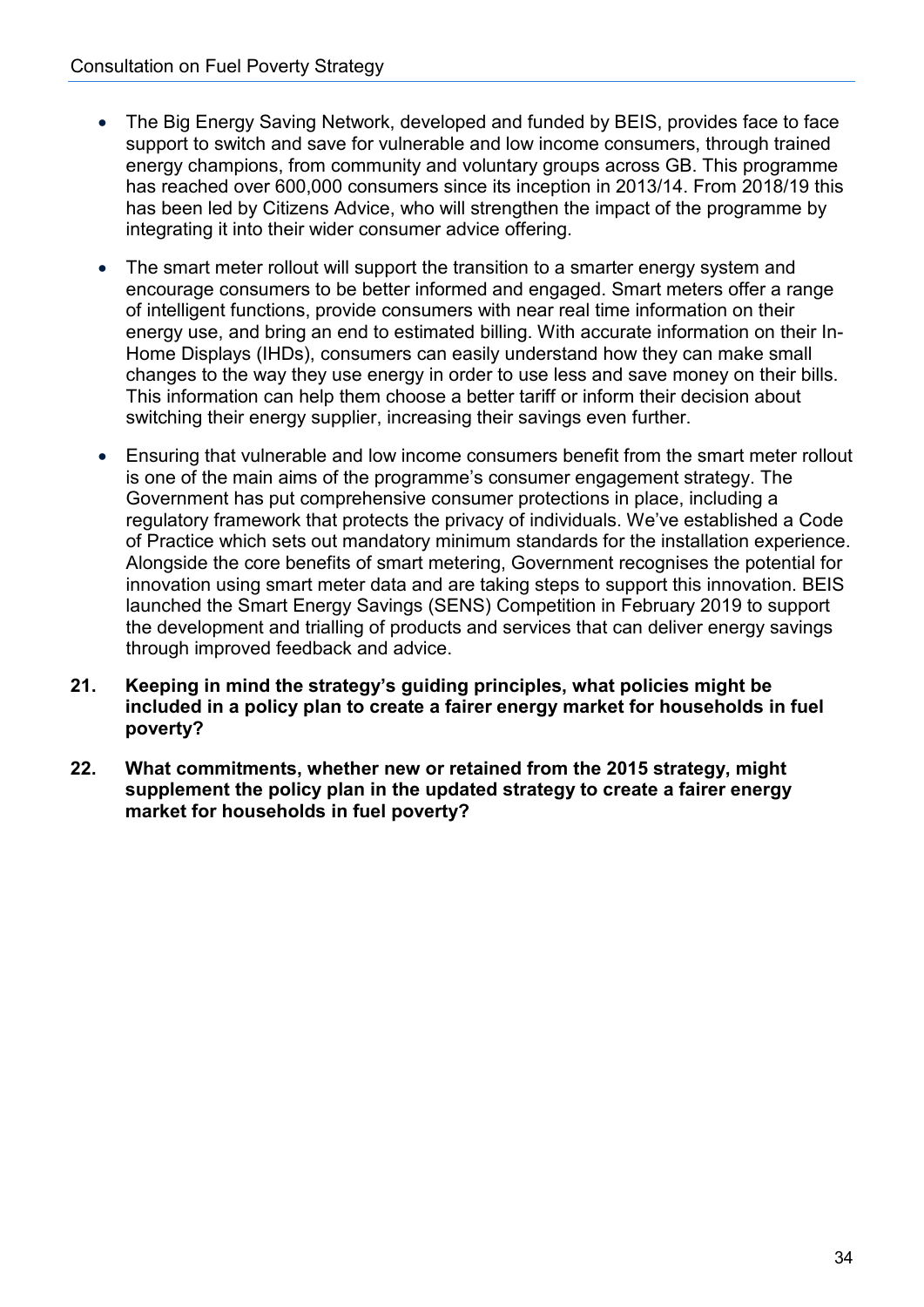#### <span id="page-34-0"></span>Enhancing and improving understanding of fuel poverty

The UK is acknowledged as having a world class evidence base on fuel poverty due to an active academic community and charitable sector. Evidence helps Government formulate and deliver effective policies for addressing the complex challenge of fuel poverty. The evidence base will need to evolve over time in line with activity to meet the target and interim milestones. We will also look to develop the evidence base on the relationship between fuel poverty and other Government priorities, such as health, employment, and education.

Examples of current action that is helping to improve the understanding of fuel poverty:

- The Fuel Poor Research Network<sup>[45](#page-34-1)</sup> is a community of academics with an interest in fuel poverty and professionals working on the issue. Each year members of the group continue to add to the academic literature on fuel poverty, challenge the way fuel poverty should be viewed and addressed, and enrich the understanding of the issue.
- National Energy Action continue to play a key role with research conducted or commissioned by NEA, with papers such as 'Heat Decarbonisation: Potential impacts on social equity and fuel poverty'<sup>[46](#page-34-2)</sup> being influential in Government thinking on the tensions between affordability and heat decarbonisation.
- The Committee on Fuel Poverty<sup>[47](#page-34-3)</sup> have commissioned research in priority areas including the tensions and synergies of tackling fuel poverty, reducing carbon emissions and keeping household bills down in 2018 as well as Private Rented Sector enforcement in 2019.
- Government has also been working to add to the evidence base. This includes publishing Behavioural Characteristics of fuel poor households in 2017, analysis of households that move in and out of fuel poverty in 2018<sup>[48](#page-34-4)</sup>, and analysis of the difference between theoretical and actual energy consumption for fuel poor consumers in 2019[49.](#page-34-5) Government has also used the Health Impacts of Domestic Energy Efficiency Model (HIDEEM) and National Housing Model to improve the evidence base on health and energy efficiency and enable the impact of energy efficiency impacts on health to be monetised, the 2018 ECO impact assessment captured £177m of monetised health benefits.
- **23. Keeping in mind the strategy's guiding principles, what policies might be included in a policy plan to improve the evidence base on fuel poverty?**
- **24. What commitments, whether new or retained from the 2015 strategy, might supplement the policy plan in the updated strategy to improve the evidence base on fuel poverty?**

<span id="page-34-1"></span> <sup>45</sup> <https://www.jiscmail.ac.uk/cgi-bin/webadmin?A0=FPRN>

<span id="page-34-2"></span><sup>46</sup> [https://www.nea.org.uk/resources/publications-and-resources/heat-decarbonisation-potential-impacts-social](https://www.nea.org.uk/resources/publications-and-resources/heat-decarbonisation-potential-impacts-social-equity-fuel-poverty/)[equity-fuel-poverty/](https://www.nea.org.uk/resources/publications-and-resources/heat-decarbonisation-potential-impacts-social-equity-fuel-poverty/)

<span id="page-34-3"></span><sup>47</sup> <https://www.gov.uk/government/organisations/committee-on-fuel-poverty>

<span id="page-34-4"></span><sup>48</sup> [https://www.gov.uk/government/publications/energy-trends-december-2018-special-feature-article-do](https://www.gov.uk/government/publications/energy-trends-december-2018-special-feature-article-do-households-move-in-and-out-of-fuel-poverty)[households-move-in-and-out-of-fuel-poverty](https://www.gov.uk/government/publications/energy-trends-december-2018-special-feature-article-do-households-move-in-and-out-of-fuel-poverty)

<span id="page-34-5"></span><sup>49</sup> [https://www.gov.uk/government/publications/energy-trends-march-2019-special-feature-article-comparison-of](https://www.gov.uk/government/publications/energy-trends-march-2019-special-feature-article-comparison-of-theoretical-energy-consumption-with-actual-usage)[theoretical-energy-consumption-with-actual-usage](https://www.gov.uk/government/publications/energy-trends-march-2019-special-feature-article-comparison-of-theoretical-energy-consumption-with-actual-usage)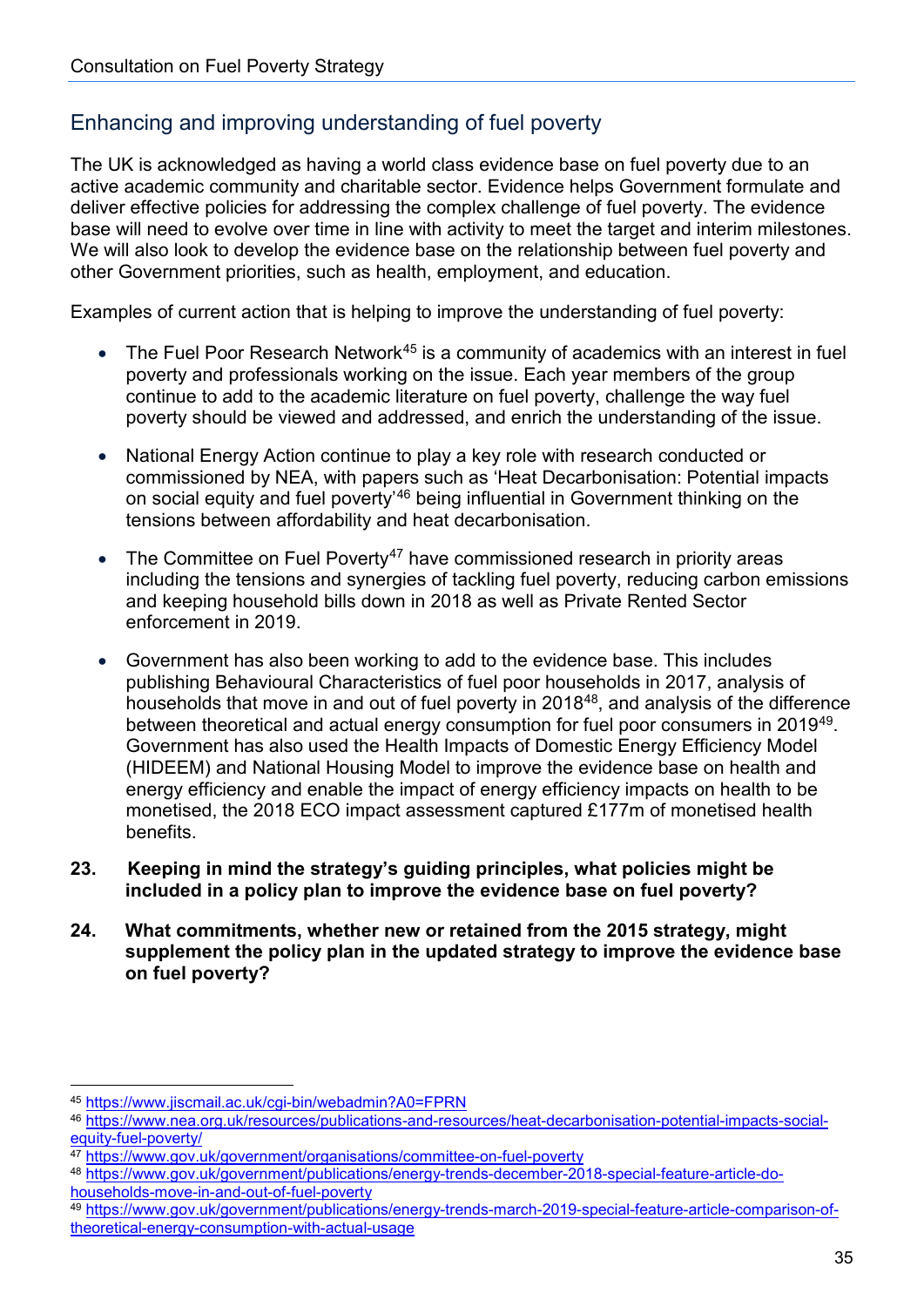## <span id="page-35-0"></span>Reviewing the strategy and scrutiny of progress

The 2015 strategy emphasised the importance of ensuring the fuel poverty strategy is updated to ensure it retains relevance and committed to reviewing the strategy regularly. We intend to maintain this commitment.

Progress toward the fuel poverty target and interim milestones are scrutinised by:

- The Committee on Fuel Poverty (formerly the Fuel Poverty Advisory Group). The Committee on Fuel Poverty was established in 2015 to advise Government on the effectiveness of policies aimed at reducing fuel poverty, and encourage greater coordination across the organisations working to reduce fuel poverty.
- Parliament. The 2015 strategy requires Parliament to debate fuel poverty each year. The most recent debate took place on 11 December 2018.<sup>[50](#page-35-1)</sup>

Official fuel poverty statistics, published annually, also provide an opportunity for scrutiny. We intend to continue doing this.

Government remains committed to scrutiny of the fuel poverty strategy. We are seeking views as to what extent our current processes, such as the annual Parliamentary debate, have improved transparency, and what additional actions could make the fuel poverty strategy more easily scrutinised by stakeholders and the public.

#### **25. Are existing arrangements sufficient to meet our commitments to review and scrutinise Government action on fuel poverty?**

*This consultation outlines our proposals for updating the 2015 strategy. However, if you have any further views which did not fit in to one of the questions above, please do provide them.*

#### **26. Do you have any further views or evidence on how the 2015 fuel poverty strategy should be updated?**

<span id="page-35-1"></span> <sup>50</sup> [https://hansard.parliament.uk/Commons/2018-12-11/debates/CC150841-0711-48C1-94EC-](https://hansard.parliament.uk/Commons/2018-12-11/debates/CC150841-0711-48C1-94EC-1352EA0D3C68/FuelPoverty)[1352EA0D3C68/FuelPoverty](https://hansard.parliament.uk/Commons/2018-12-11/debates/CC150841-0711-48C1-94EC-1352EA0D3C68/FuelPoverty)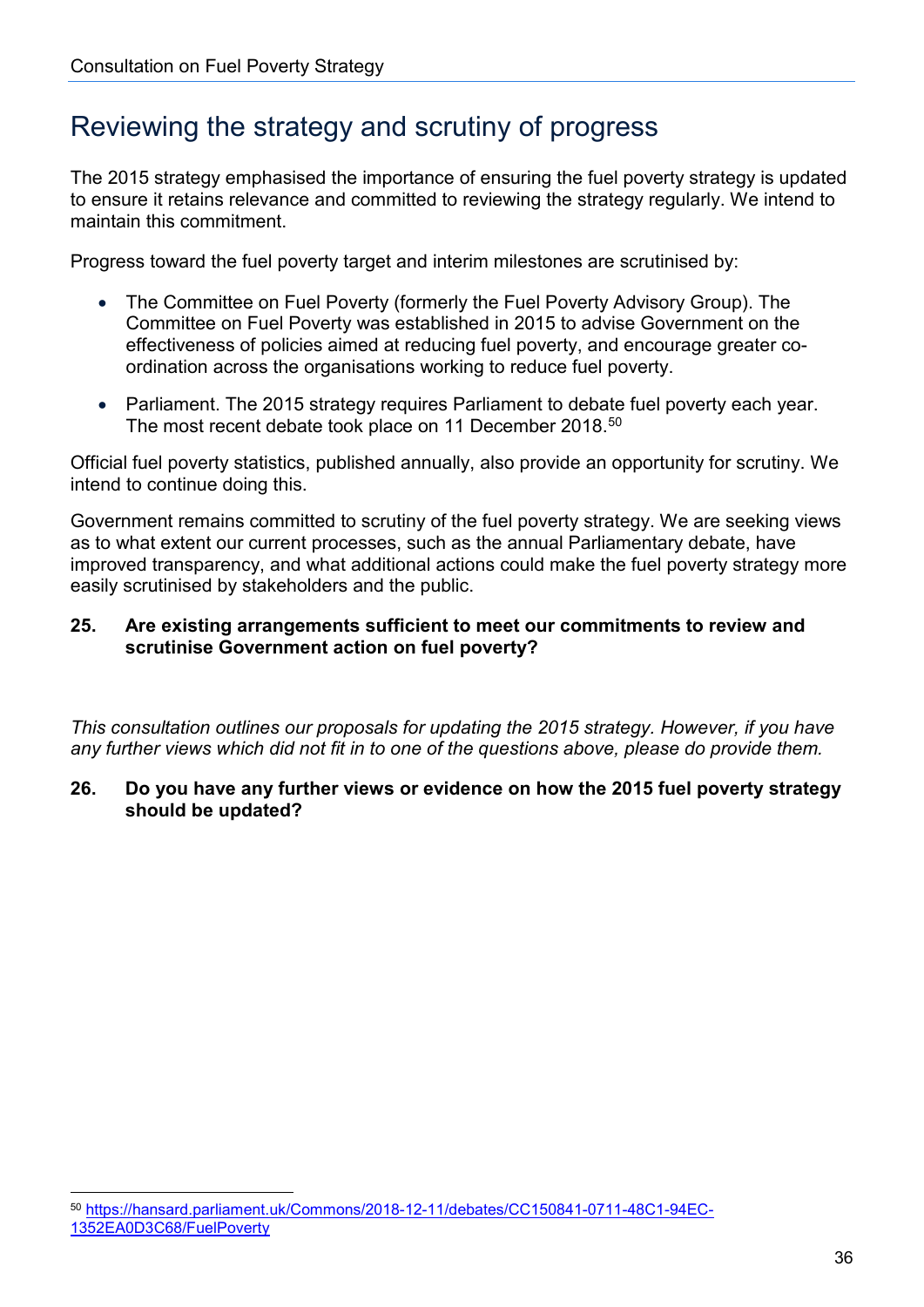## <span id="page-36-0"></span>Consultation questions

- **1. Do you agree with the Government's proposal to update the fuel poverty metric to Low Income Low Energy Efficiency? If not, which metric would you prefer and why?**
- **2. The proposed metric update – LILEE – would necessitate certain updates to the current methodology, namely as regards the high costs threshold, but the other aspects of the current LIHC methodology would not necessarily need updating. Do you have views or evidence on whether Government should update those other aspects of the methodology on the introduction of LILEE, including the following:**
	- **a. Household energy requirements calculation, including heating regime[51](#page-36-1)**
	- **b. Equivalisation factors, for fuel costs and for income [52](#page-36-2)**
	- **c. Income methodology [53](#page-36-3)**
	- **d. Fuel prices methodology [54](#page-36-4)**
- **3. Do you agree that Government should retain the current target and interim milestones?**
- **4. Do you have views or evidence on our proposal to add more detail on, and clarify, the meaning of the 'Worst First' principle, including the considerations raised above?**
- **5. Do you have views or evidence on our proposal to add more detail on, and clarify, the meaning of the cost-effectiveness principle, including the considerations raised above?**
- **6. Do you have views or evidence on our proposal to add more detail on, and clarify, the meaning of the vulnerability principle and, in particular, on our proposed changes to the meaning of the principle?**
- **7. Do you agree with our proposal to create a fourth principle on aligning fuel poverty strategy with current and future Government priorities? Do you have views or evidence that may be useful in creating this principle?**
- **8. Would you suggest any other guiding strategic principles? Do you have any other views or evidence on the guiding principles?**
- **9. Keeping in mind the strategy's guiding principles, what policies might be included in a policy plan to improve energy efficiency for households in fuel poverty?**
- **10. What commitments, whether new or retained from the 2015 strategy, might supplement the policy plan in the updated strategy to improve energy efficiency for households in fuel poverty?**
- **11. Keeping in mind the strategy's guiding principles, what policies might be included in a policy plan to improve partnership and learning on fuel poverty?**
- **12. What commitments, whether new or retained from the 2015 strategy, might supplement the policy plan in the updated strategy to improve partnership and learning on fuel poverty?**
- **13. Keeping in mind the strategy's guiding principles, what policies might be included in a policy plan to improve targeting for households in fuel poverty?**
- **14. What commitments, whether new or retained from the 2015 strategy, might supplement the policy plan in the updated strategy to improve targeting for households in fuel poverty?**
- **15. Keeping in mind the strategy's guiding principles, what policies might be included in a policy plan to support households in fuel poverty in high cost homes?**
- **16. What commitments, whether new or retained from the 2015 strategy, might supplement the policy plan in the updated strategy to support households in fuel poverty in high cost homes?**
- **17. Keeping in mind the strategy's guiding principles, what policies might be included in a policy plan to improve support for low income households who are most at risk for adverse health outcomes from living in a cold home?**

<span id="page-36-1"></span> <sup>51</sup> Section 5 of [methodology handbook](https://www.gov.uk/government/publications/fuel-poverty-statistics-methodology-handbook)

<span id="page-36-2"></span><sup>52</sup> Equivalisation factors are used to account for household composition, see table 10 and 11 of methodology [handbook](https://www.gov.uk/government/publications/fuel-poverty-statistics-methodology-handbook)

<span id="page-36-3"></span><sup>53</sup> Section 3 of [methodology handbook](https://www.gov.uk/government/publications/fuel-poverty-statistics-methodology-handbook)

<span id="page-36-4"></span><sup>54</sup> Section 4 of [methodology handbook](https://www.gov.uk/government/publications/fuel-poverty-statistics-methodology-handbook)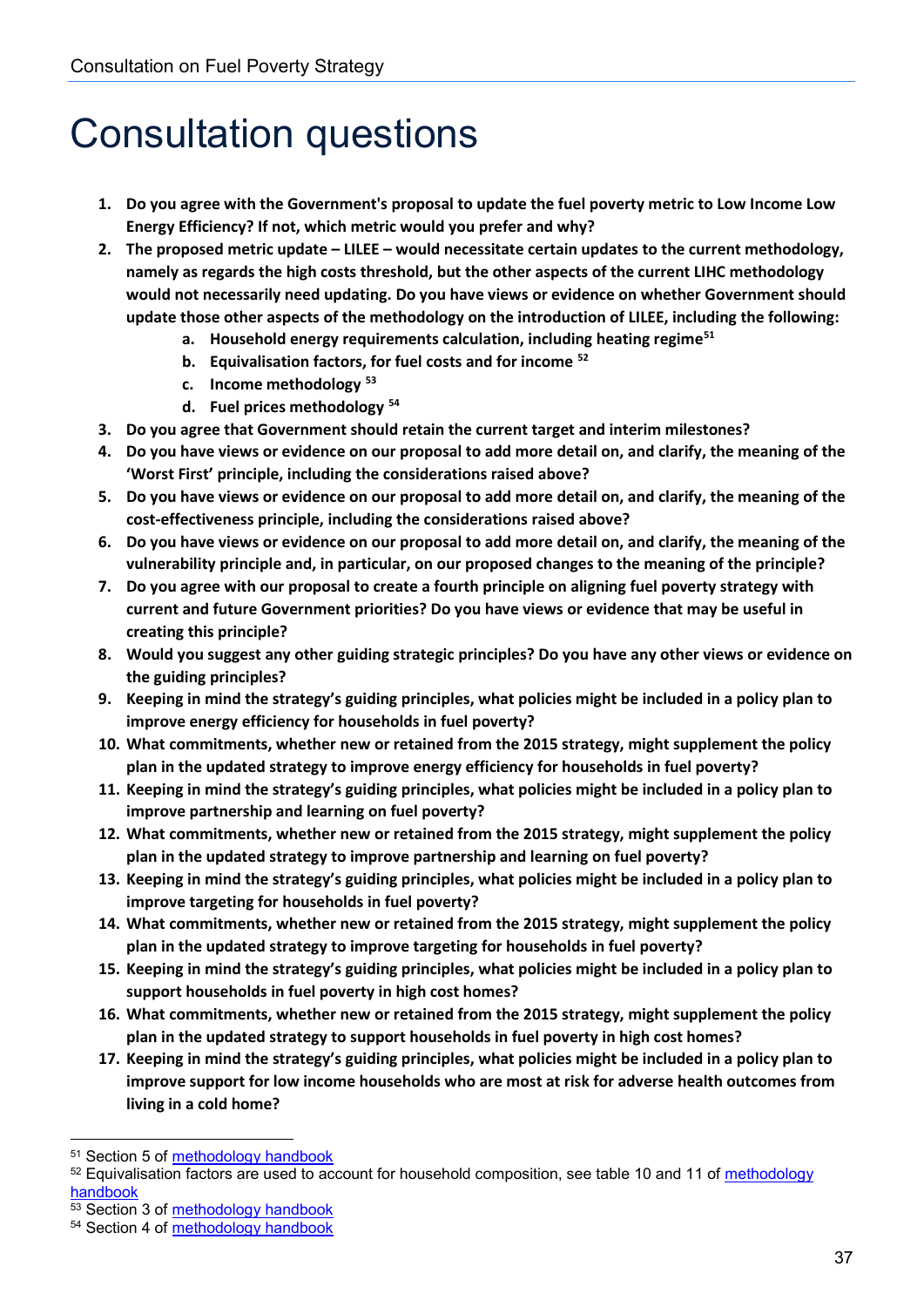- **18. What commitments, whether new or retained from the 2015 strategy, might supplement the policy plan in the updated strategy to improve support for low income households who are most at risk for adverse health outcomes from living in a cold home?**
- **19. Keeping in mind the strategy's guiding principles, what policies might be included in a policy plan to decrease the financial burden of energy bills for households in fuel poverty?**
- **20. What commitments, whether new or retained from the 2015 strategy, might supplement the policy plan in the updated strategy to decrease the financial burden of energy bills for households in fuel poverty?**
- **21. Keeping in mind the strategy's guiding principles, what policies might be included in a policy plan to create a fairer energy market for households in fuel poverty?**
- **22. What commitments, whether new or retained from the 2015 strategy, might supplement the policy plan in the updated strategy to create a fairer energy market for households in fuel poverty?**
- **23. Keeping in mind the strategy's guiding principles, what policies might be included in a policy plan to improve the evidence base on fuel poverty?**
- **24. What commitments, whether new or retained from the 2015 strategy, might supplement the policy plan in the updated strategy to improve the evidence base on fuel poverty?**
- **25. Are existing arrangements sufficient to meet our commitments to review and scrutinise Government action on fuel poverty?**
- **26. Do you have any further views or evidence on how the 2015 fuel poverty strategy should be updated?**